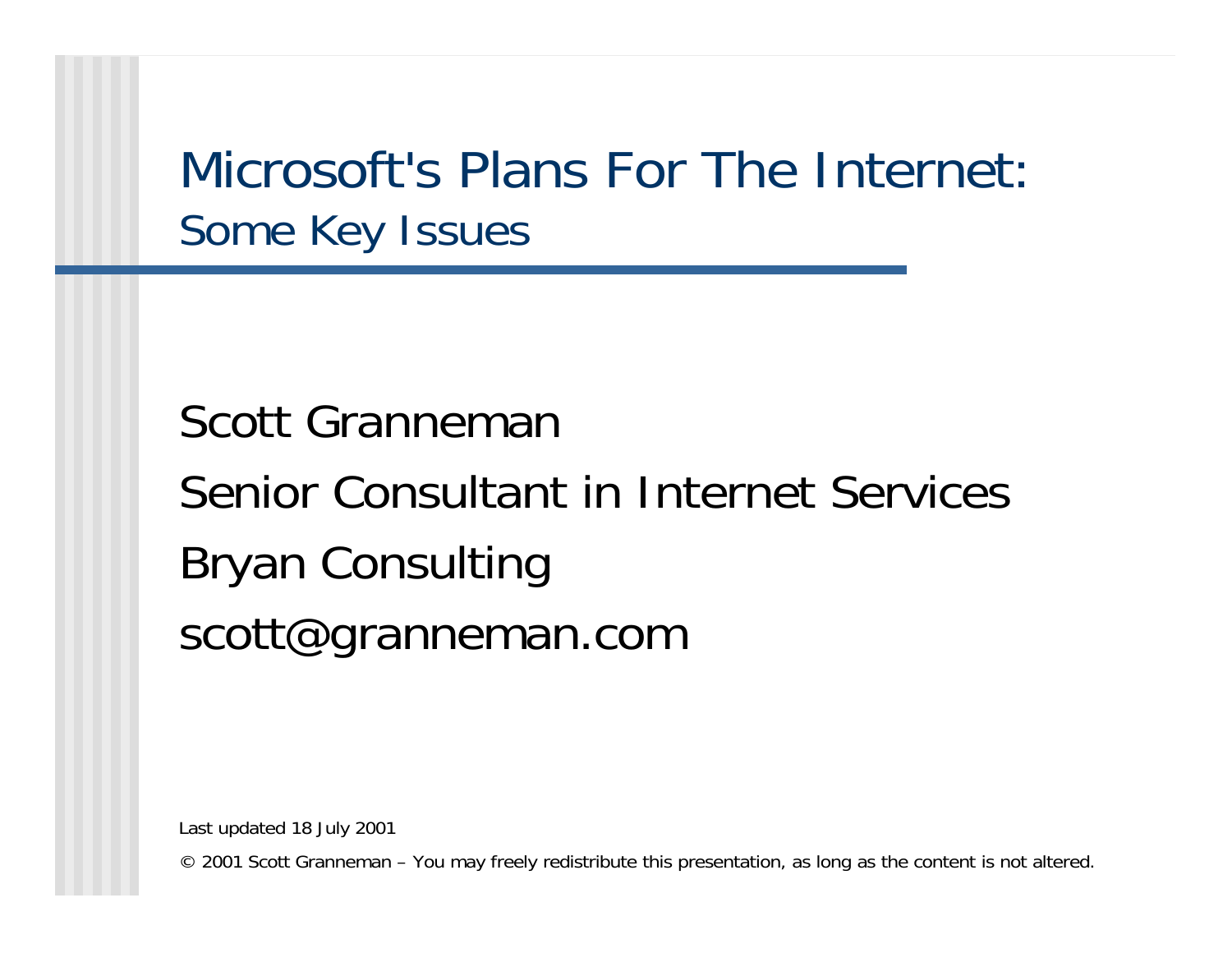Open Standards, Open Source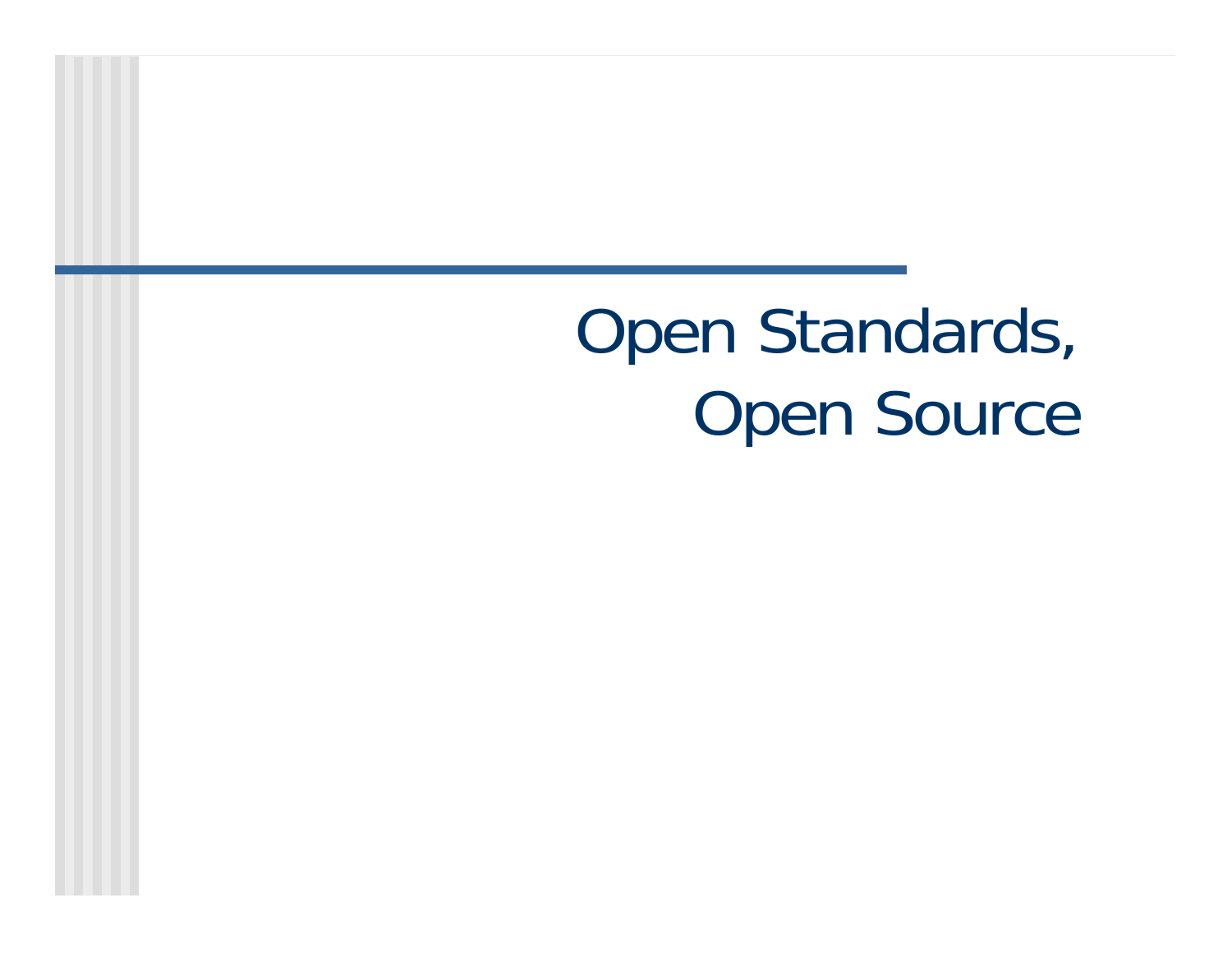# What Are Open Standards?

- Open standards are technology specifications that are ...
	- **Published so anyone can read & use them**
	- Agreed upon
	- Changed after a review process
- To learn more, you can go to:
	- RFCs
	- $\_$  W3C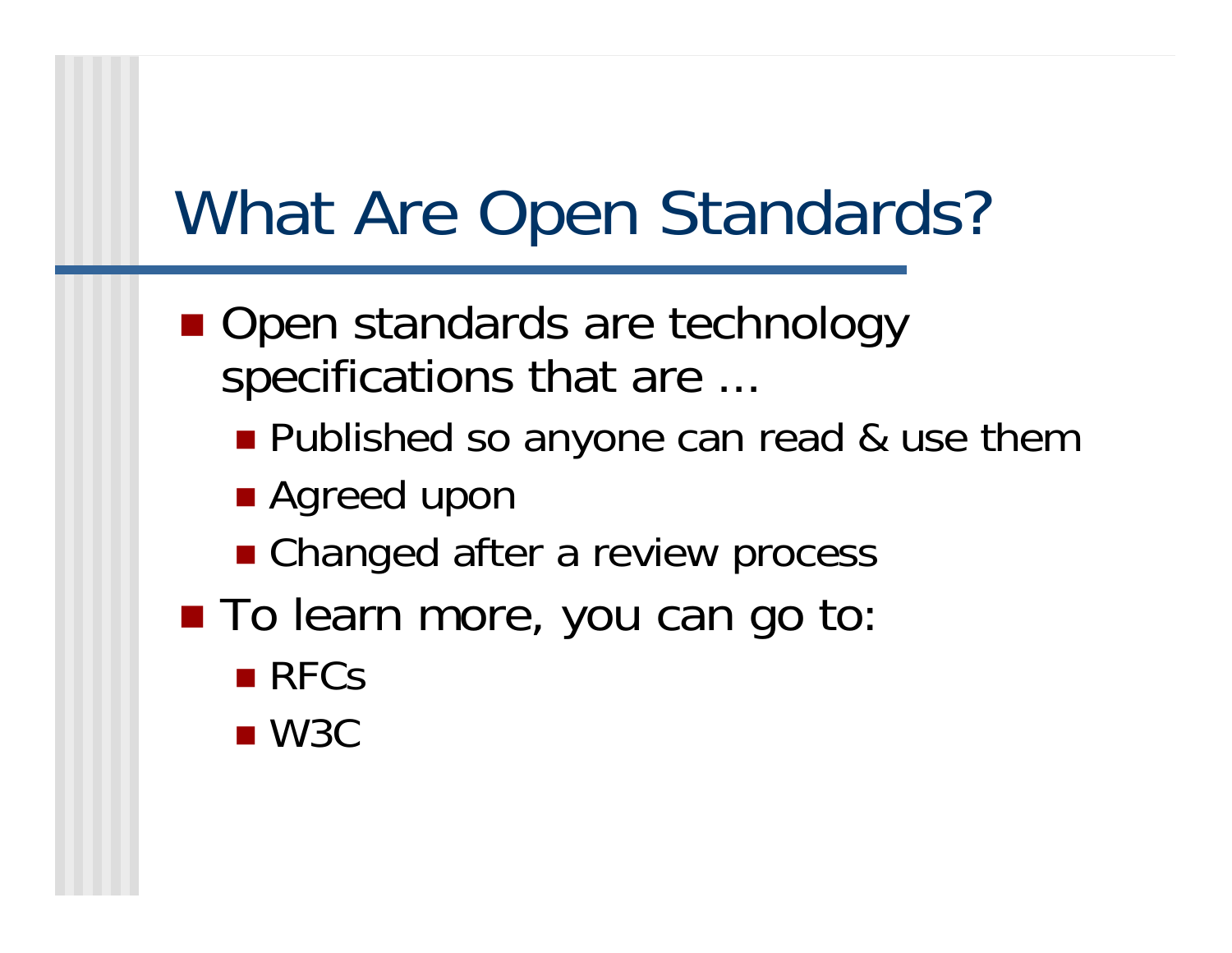# Examples Of Open Standards

- **HTML, the language of Web pages**
- **POP & SMTP, which transfers email**
- ASCII, used by any text editor
- JPEG, which displays images
- $\mathcal{L}_{\mathcal{A}}$ ■ TCP/IP, the language of the Internet
- XML, the future language of the Web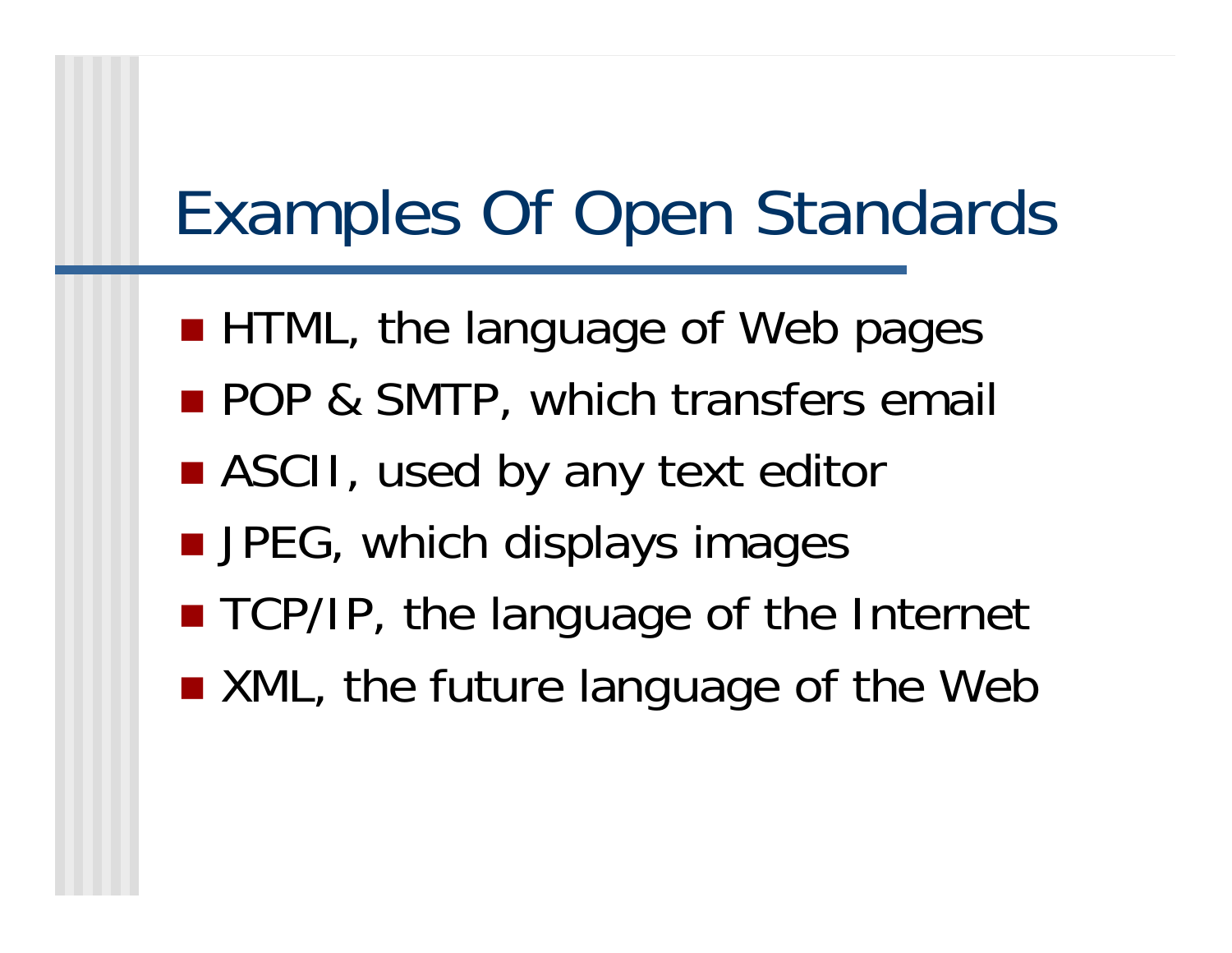# Importance Of Open Standards

- The Internet was built on Open Standards
- The use of Open Standards ...
	- **Allows for innovation**
	- **Prevents "vendor lock-in"**
	- Is inclusive for all types of computers & users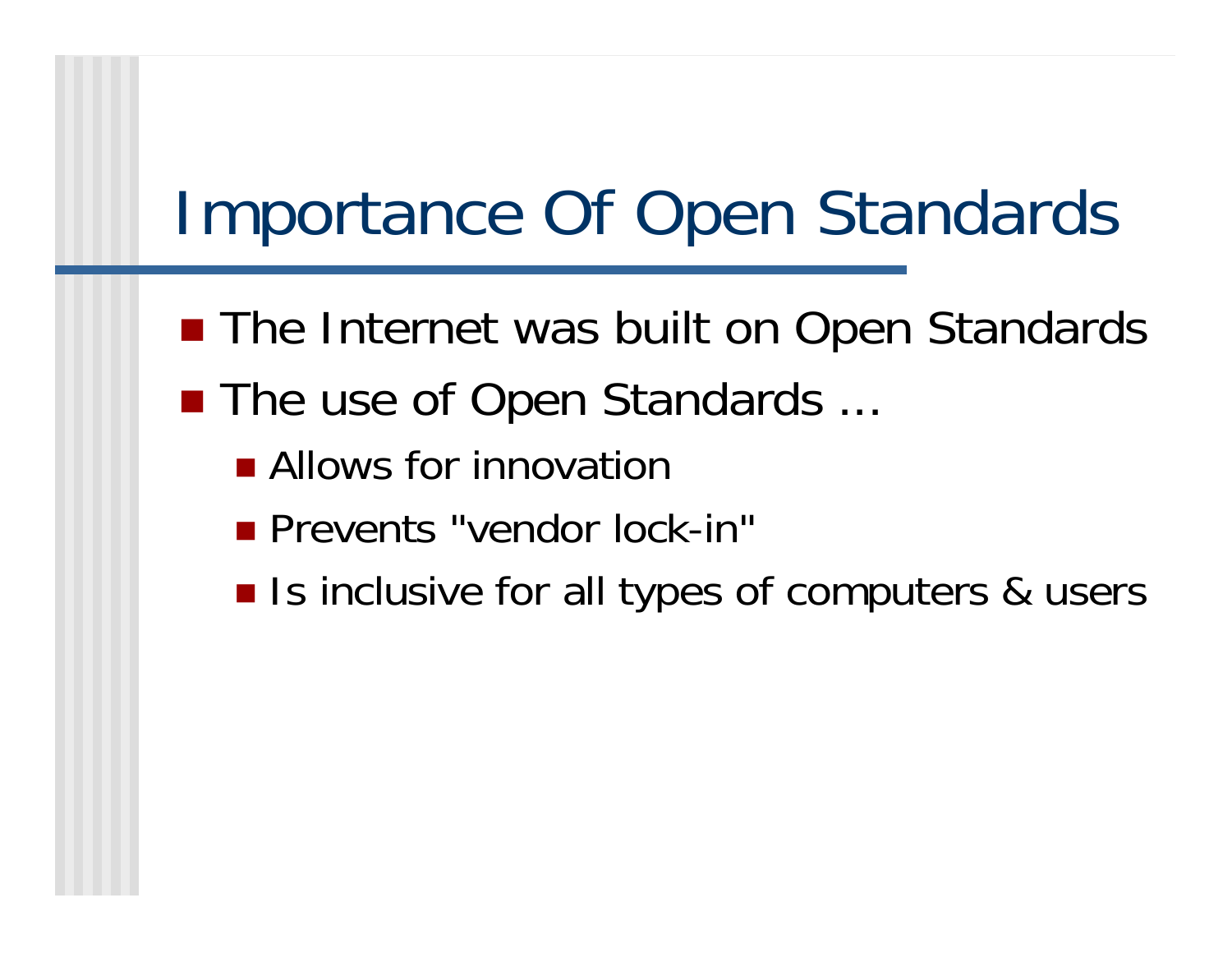# What Is Open Source?

- Developers can see, use, & change the code
- Code may be freely redistributed without restriction
- **Public specification, development, &** extension process
- Often made freely available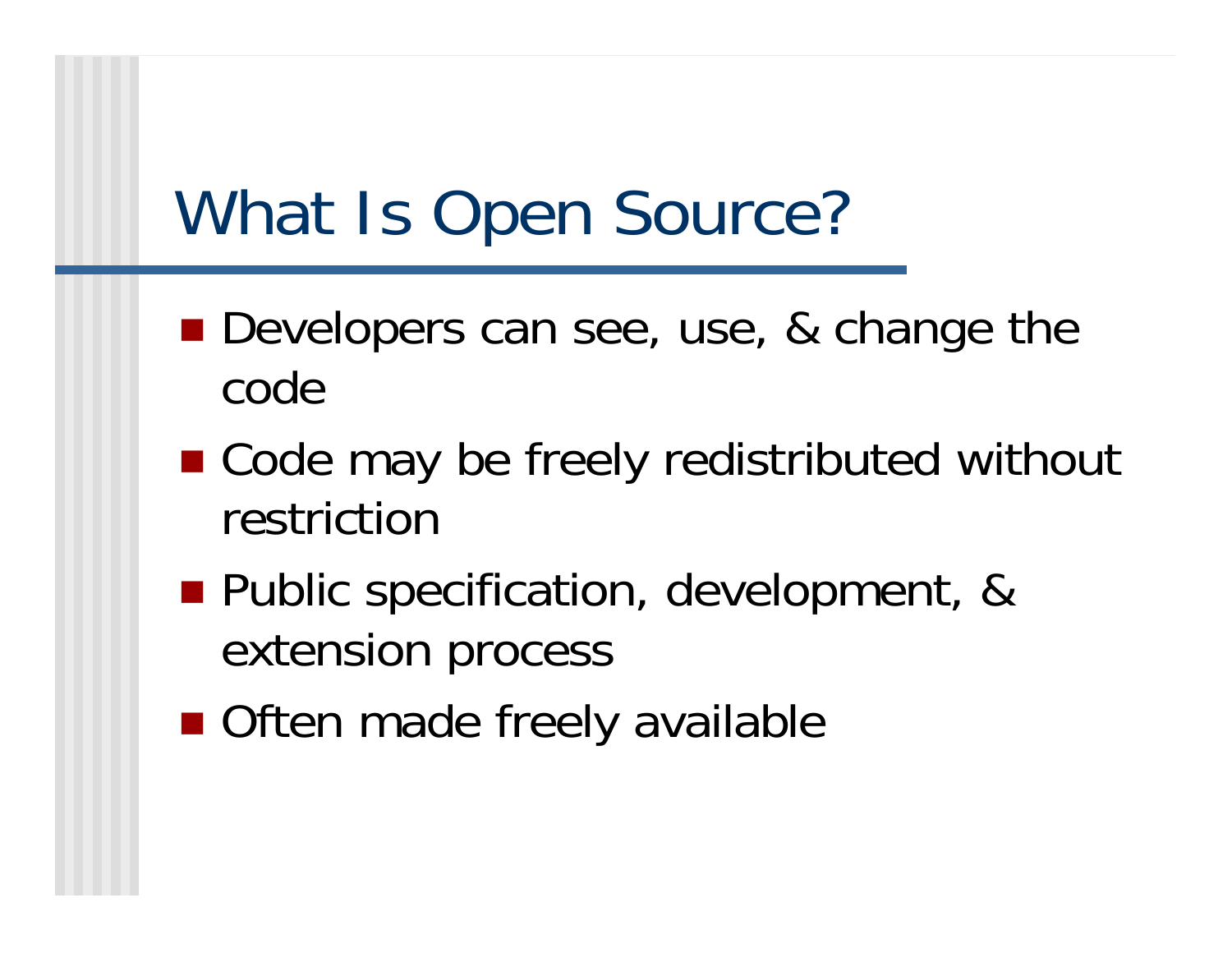# Open Source Licensing

- Various licenses govern Open Source software
- All use the word "free"
	- $\blacksquare$  Free = freedom
	- **Free may or may not = \$\$\$**
- Most famous is GPL, the GNU Public License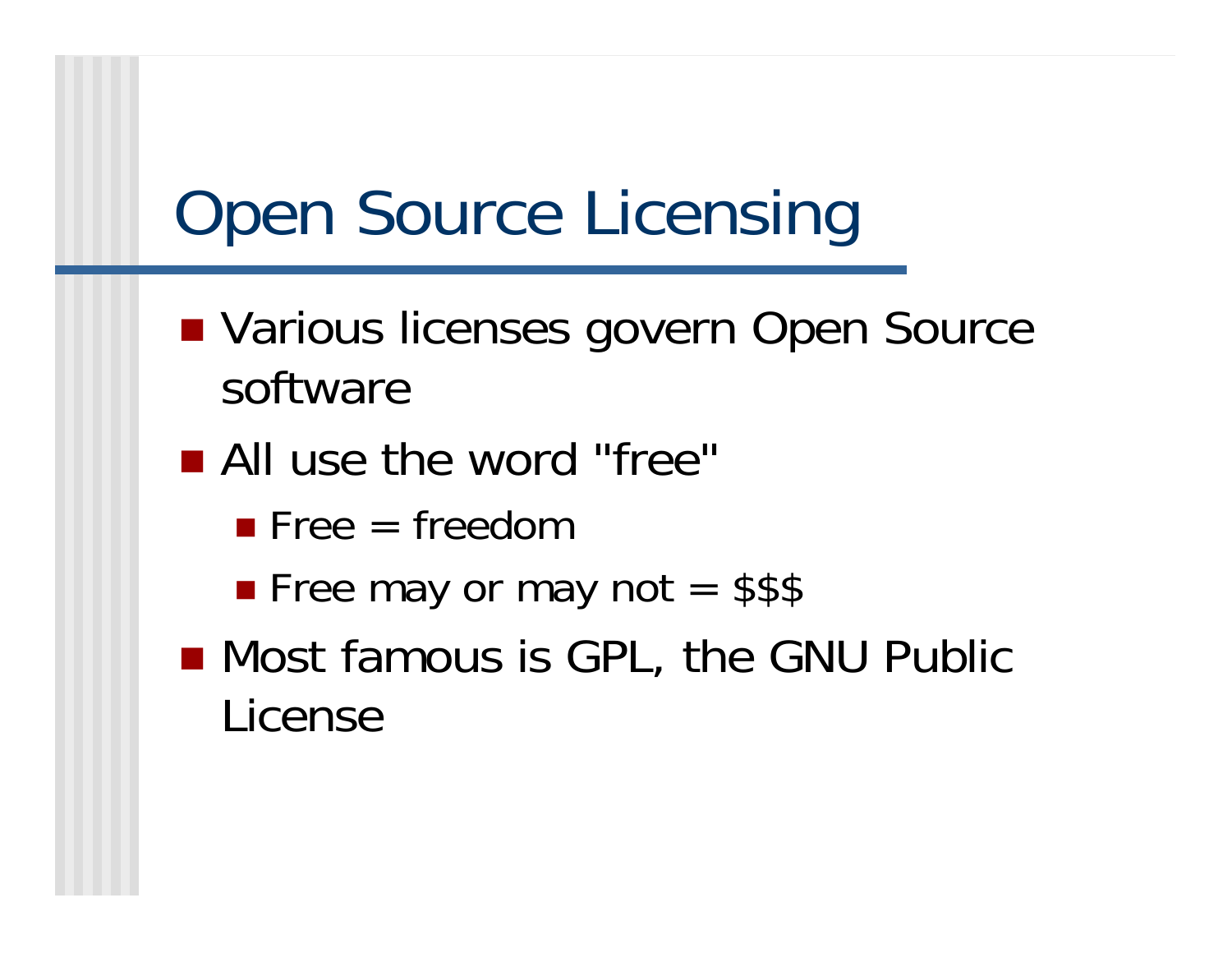# GPL In Its Own Words

**.** "Our General Public Licenses are designed to make sure that you have the freedom to distribute copies of free software (and charge for this service if you wish), that you receive source code or can get it if you want it, that you can change the software or use pieces of it in new free programs; and that you know you can do these things."

From the GNU General Public License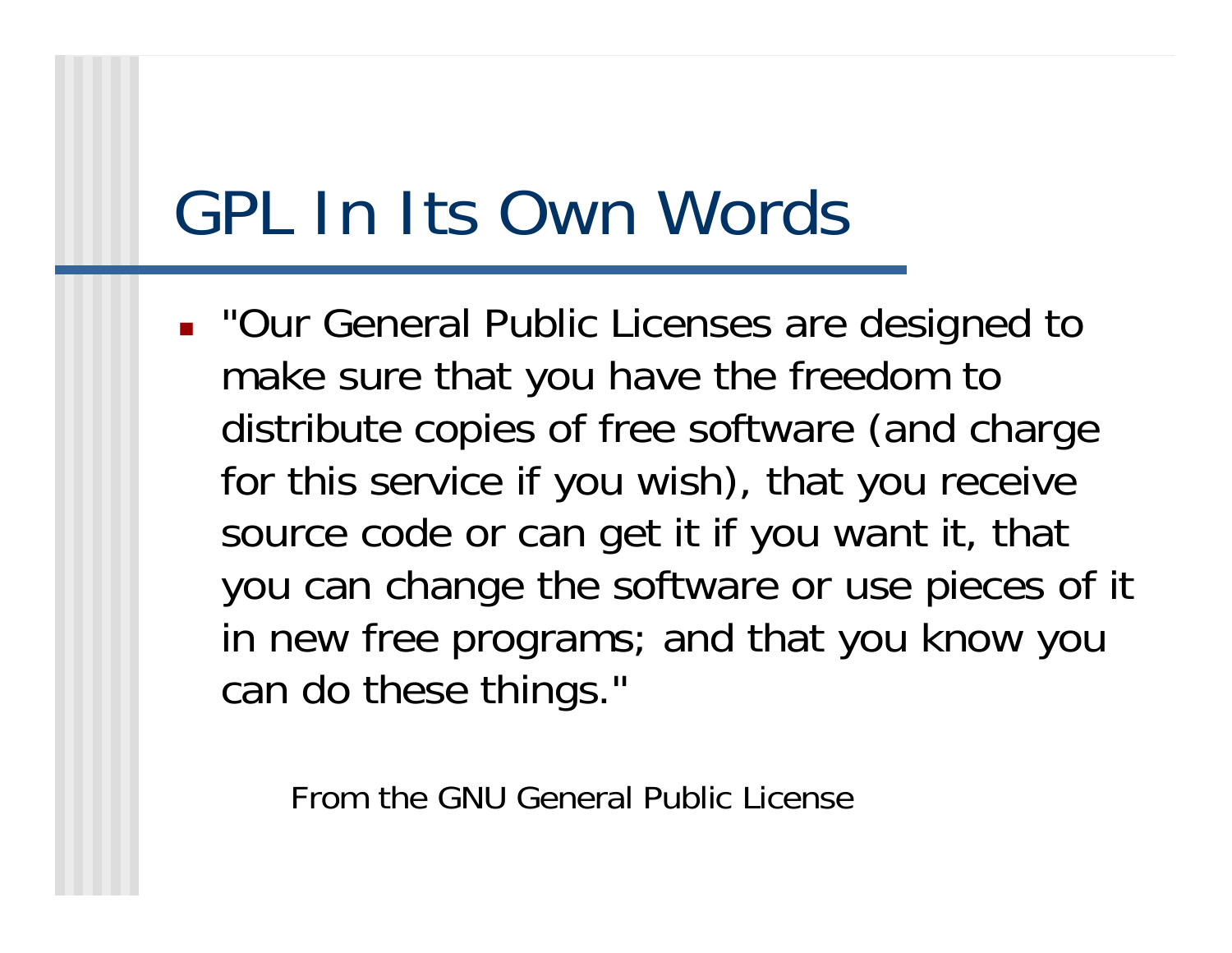### GPL Terms

- You may freely redistribute GPL'o software
	- You may also charge \$\$\$ for GPL'd software
- You may make changes to GPL'd software & resell it
- **However, any changes must be Open** Source & included with the software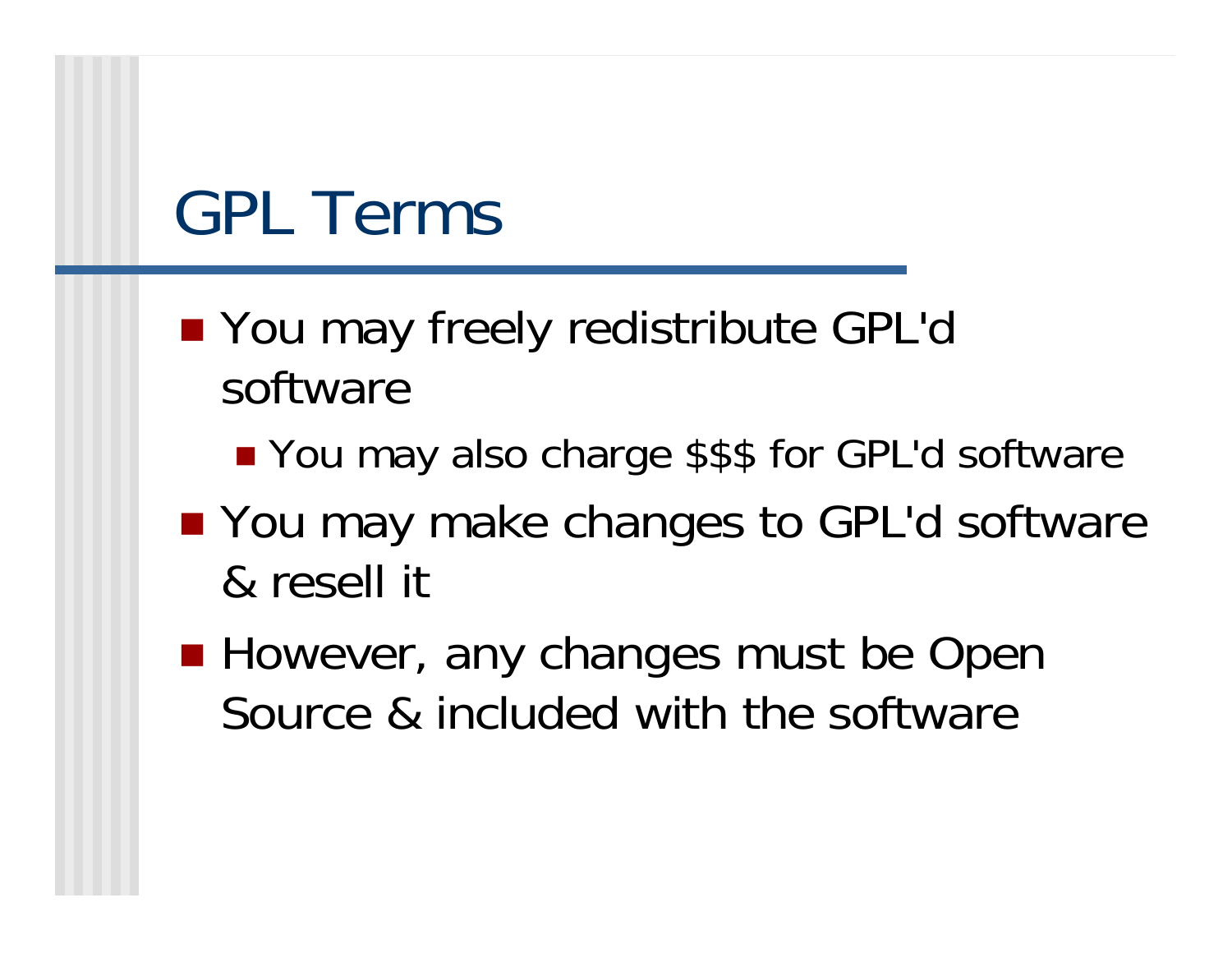# Examples Of Open Source

| Technology        | <b>Description</b>                    | License(s)                |
|-------------------|---------------------------------------|---------------------------|
| Linux             | <b>Operating System</b>               | GPL                       |
| FreeBSD           | <b>Operating System</b>               | <b>BSD &amp; GPL</b>      |
| <b>StarOffice</b> | <b>Office Suite</b>                   | <b>GPL &amp; SISSL</b>    |
| Zope              | <b>Web Application</b><br>Development | Zope                      |
| Jabber            | <b>Instant Messaging</b>              | <b>JOSL</b>               |
| Perl              | Programming Language                  | <b>GPL &amp; Artistic</b> |
| Apache            | Web server                            | Apache                    |
| Mozilla           | Web browser (Netscape)                | Mozilla & BSD             |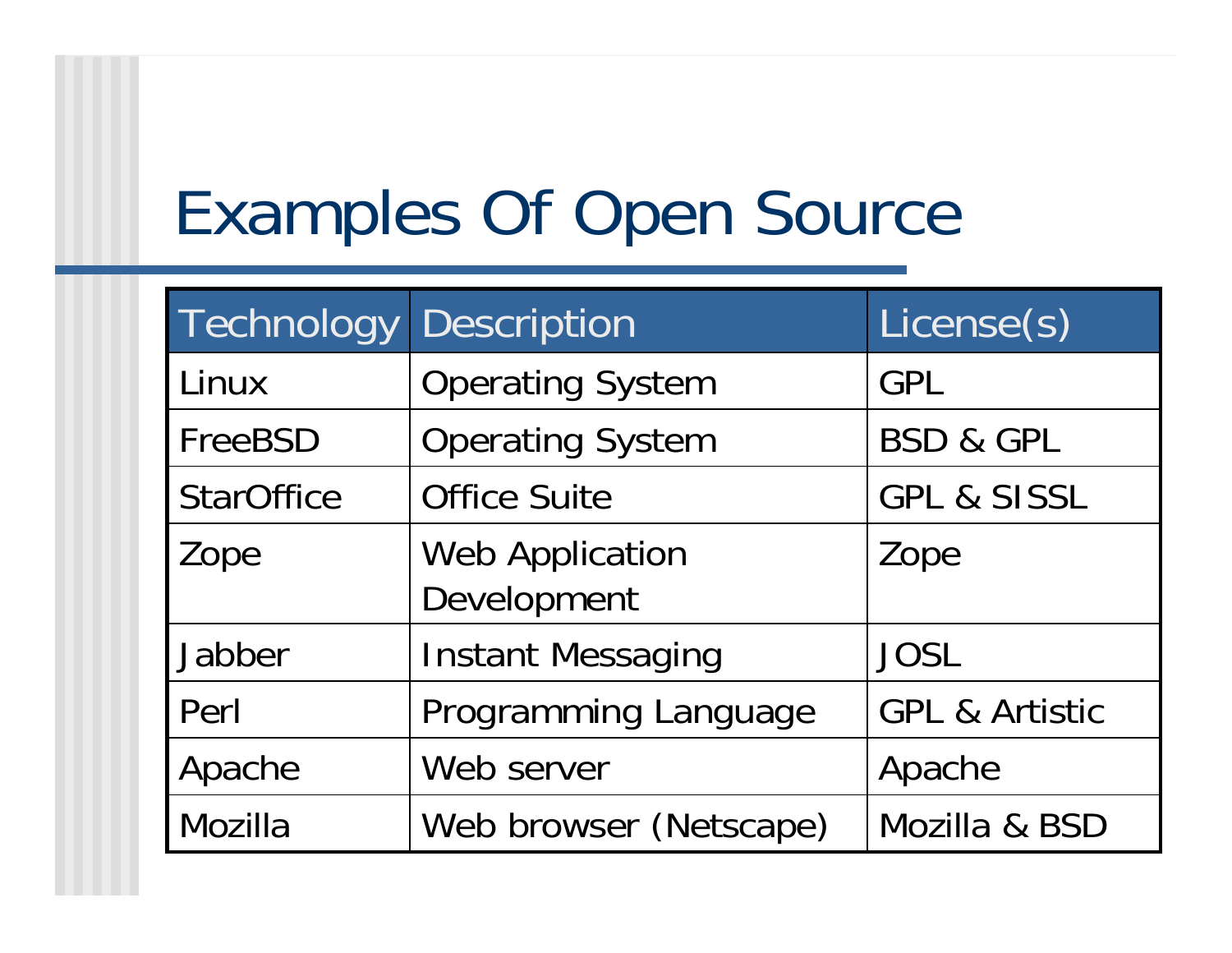# Advantages Of Open Source

- Instead of being controlled \*by\* your software, software is controlled by you
	- Example: the Windows "NSAKEY"
		- Does it allow the NSA to snoop into our computers?
		- Microsoft says it's harmless (& it probably is), but …
		- We have to trust them, since Windows is closed source
- Code is constantly improved through massive peer review
- Software can be ported to other platforms
- **Better security because more eyes**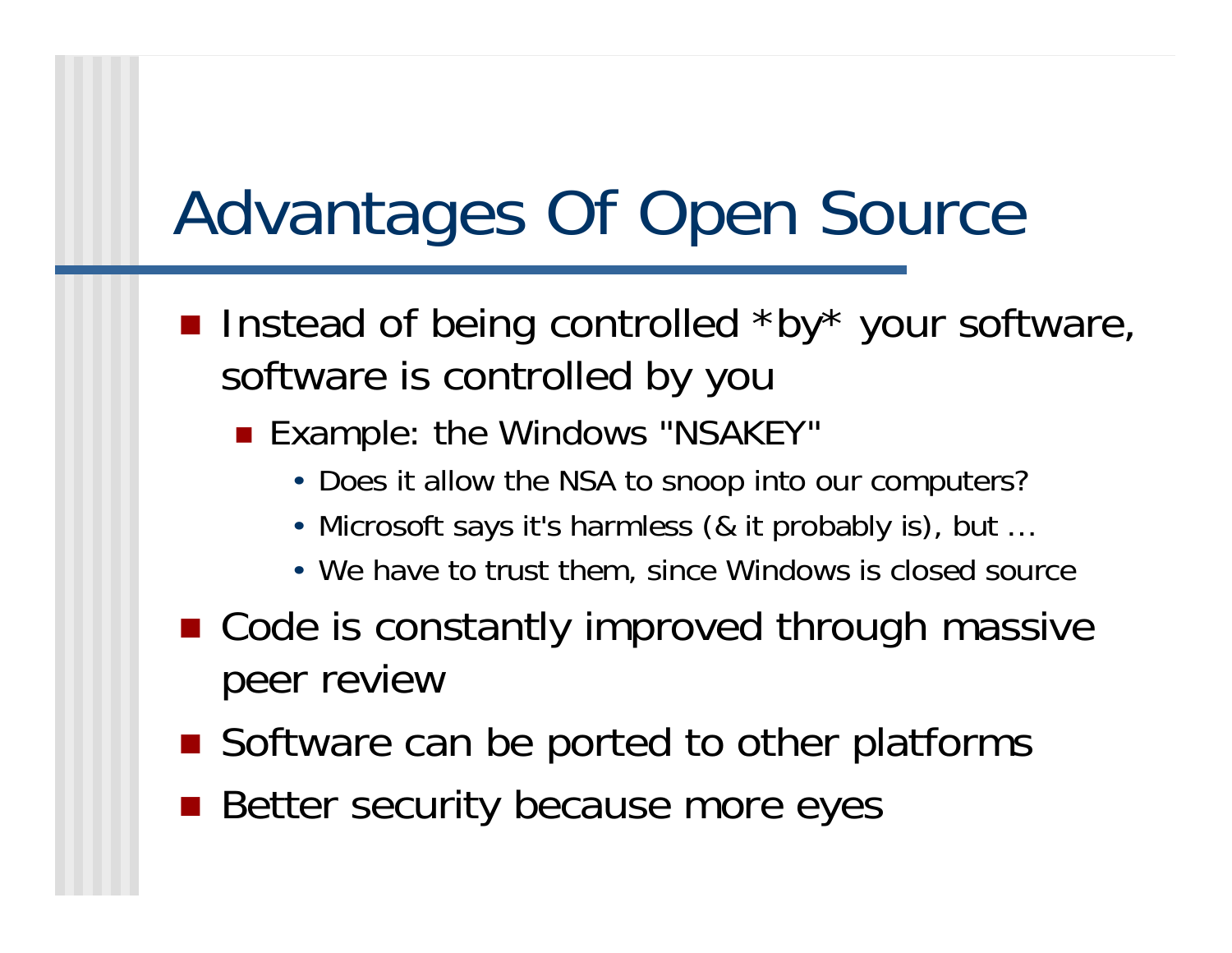# **Microsoft**

- Passport
- Hailstorm
- **Product Activation**
- Assault On Open Source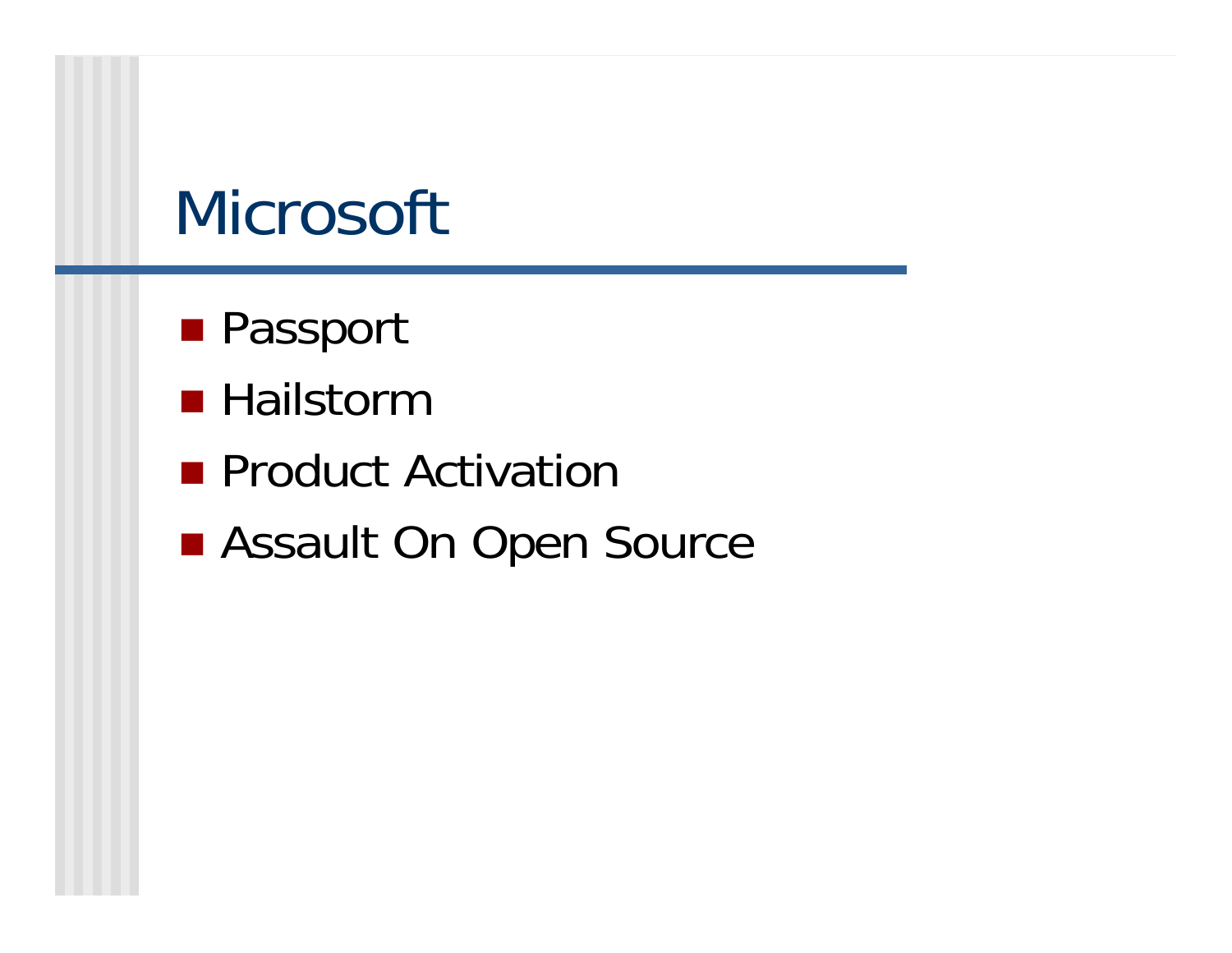# Microsoft: Passport & Hailstorm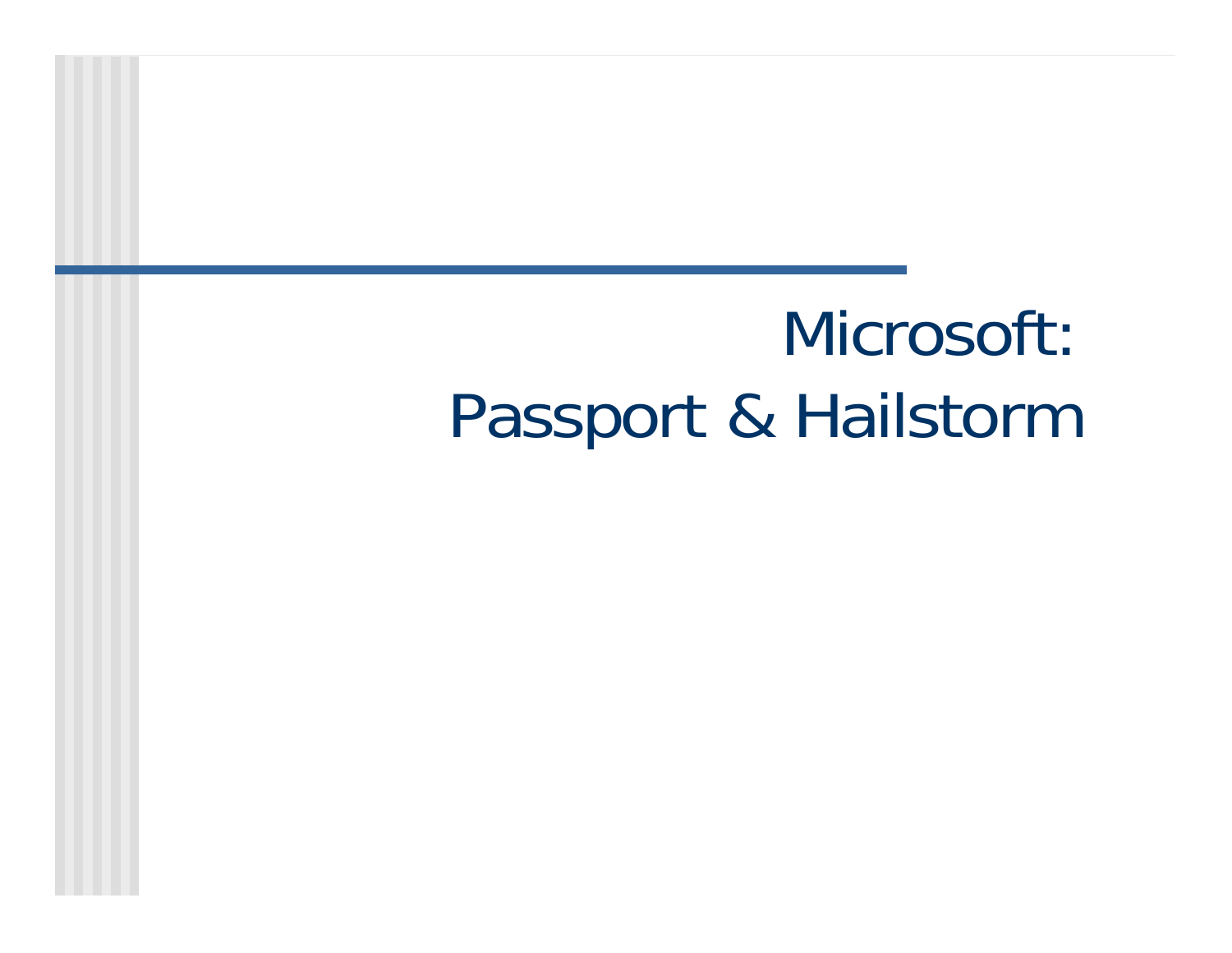### What Are Cookies?

- To understand Passport, you must understand cookies
- Cookies
	- **n** Invented by Netscape
	- Small text files of information about you that a Web site stores on your hard drive
	- Designed to help the Web site remember information about you next time you visit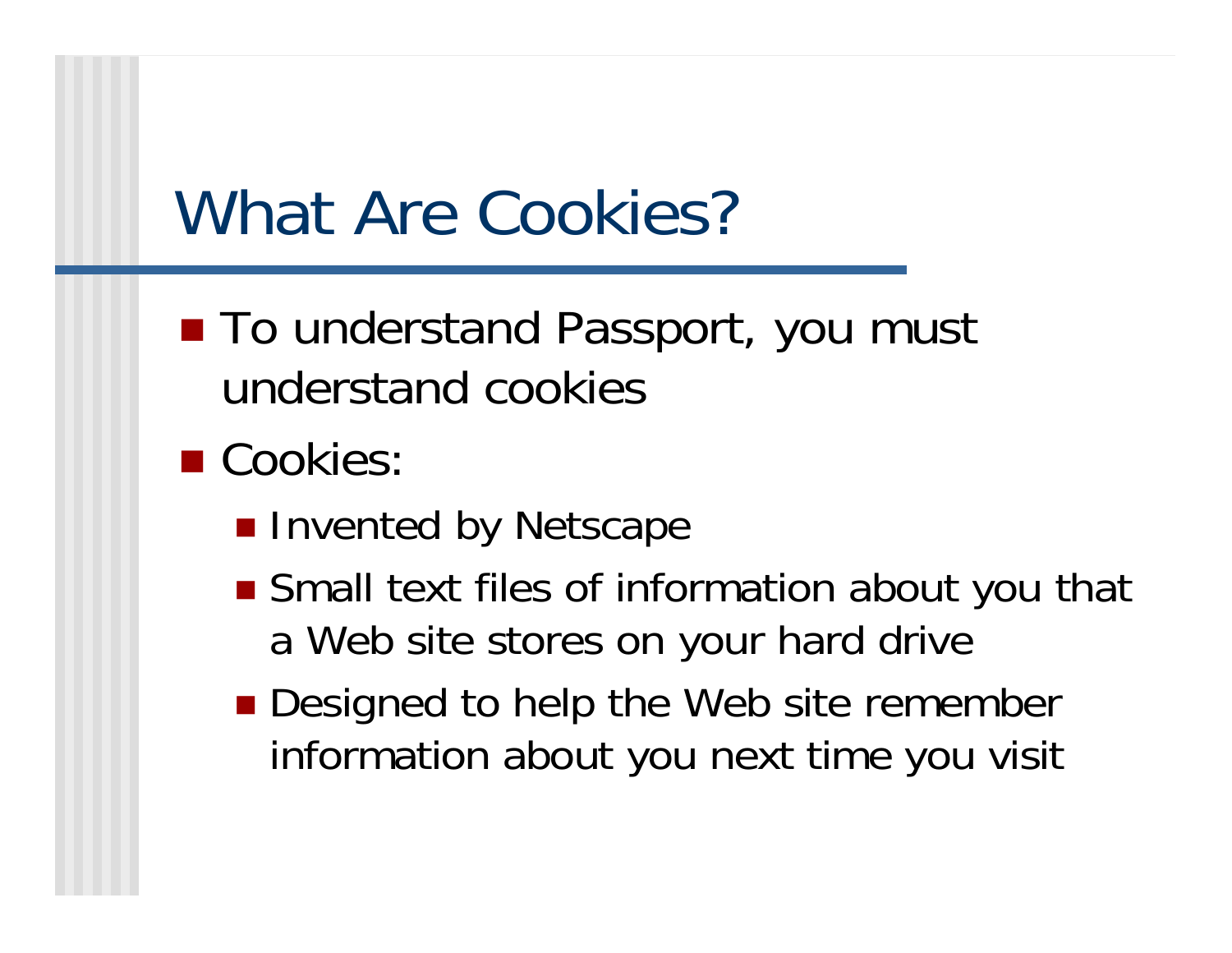# Sample Cookies

Barnes And Noble: scott@barnesandnoble.txt: userid 87U45T875R barnesandnoble.com/  $\Omega$ 8764532546 98764576 8764536462

Amazon: scott@amazon.txt: 765478976 amazon.com/  $\Omega$ 7645621134 87112354 987112364 28345753 \*

\*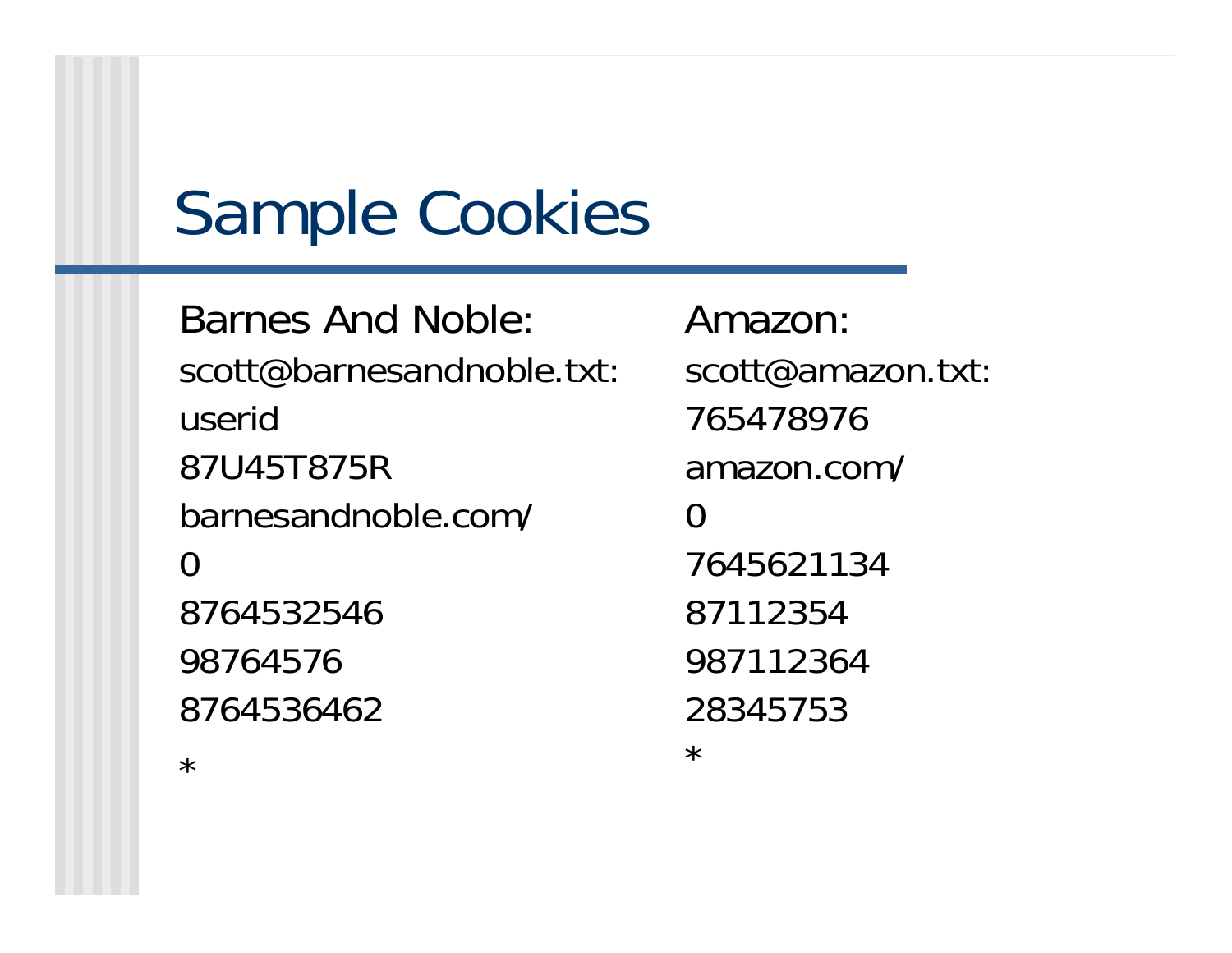# An Evaluation Of Cookies

- Only the Web site that set a cookie can view that cookie
- Until you buy something or enter personal information, a Web site cannot link a cookie to a specific person
- You can block cookies using your Web browser or proxy software such as Webwasher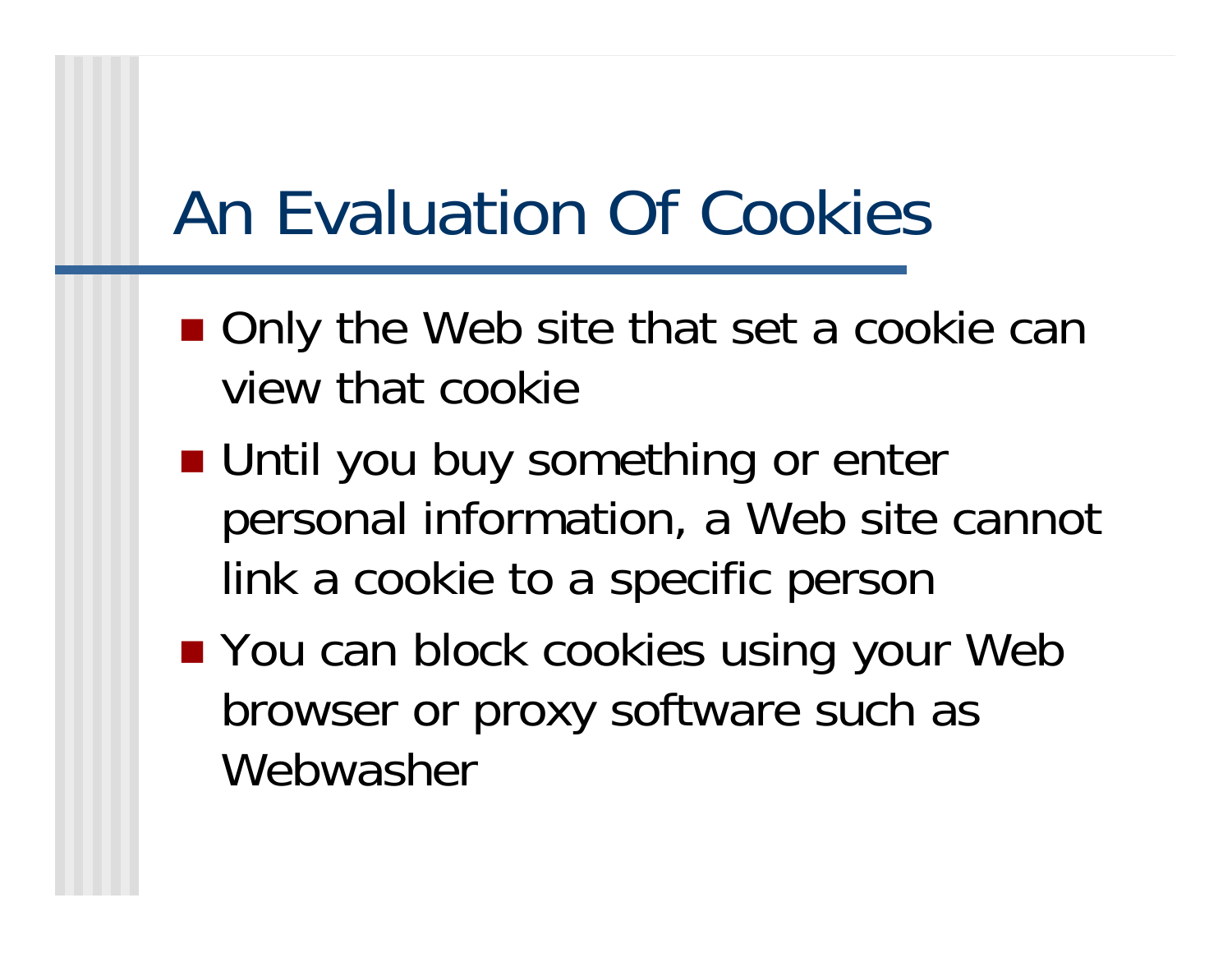# You May Be Using Passport

- Every day, millions of people sign in to Passport
- 130 million Passport accounts currently exist
- Most people don't even realize they're using Passport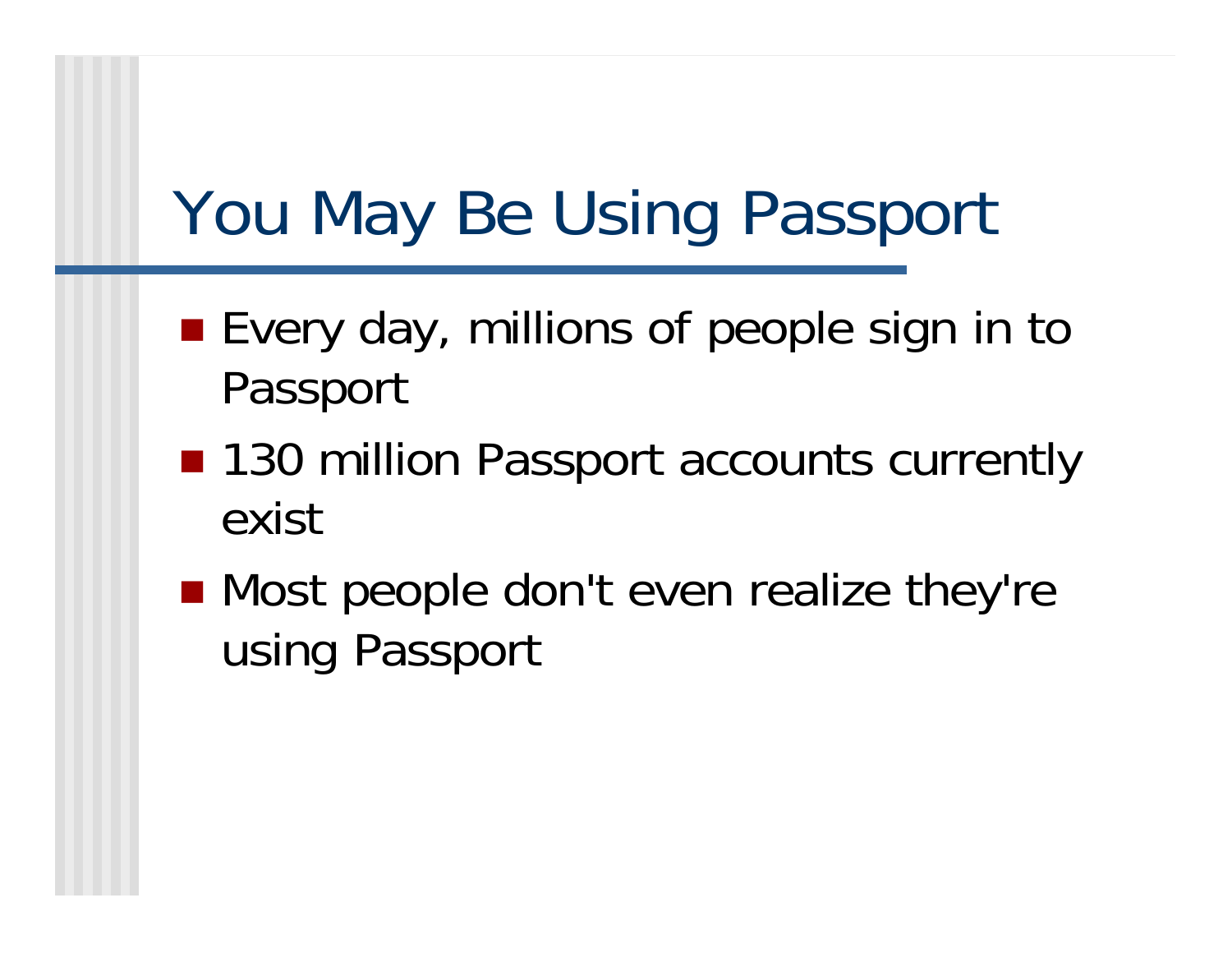# The Passport Connection

- Go to www.hotmail.com
- **Notice that you're redirected to** hotmail.passport.com instead
- You don't sign in to Hotmail ... you sign in to Passport first
- Same thing for Slate, Expedia, MoneyCentral, MSN, GamingZone ...
- Basically, any Microsoft Web site that asks you to log in uses Passport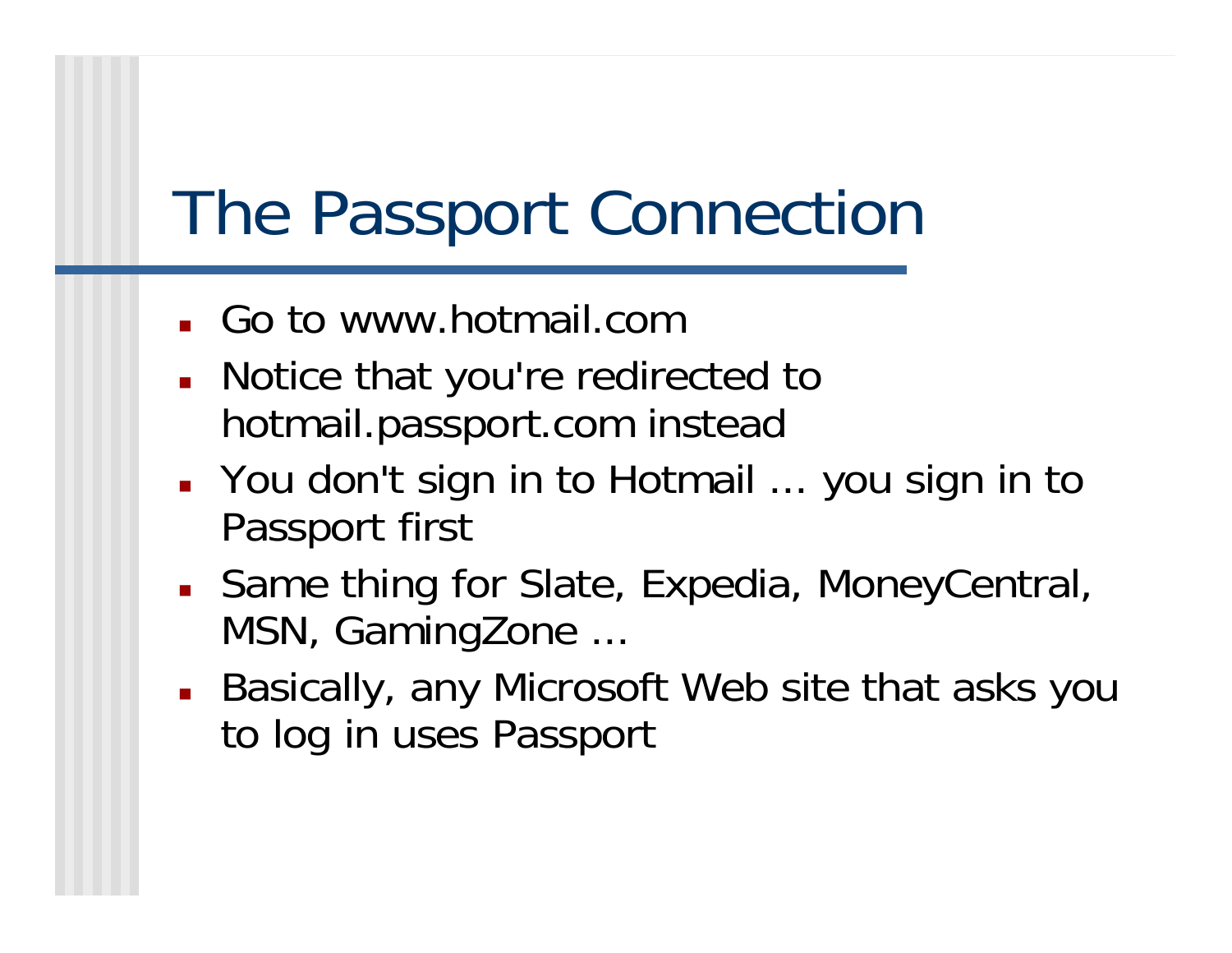# Other Microsoft Uses For Passport

- **Nicrosoft Reader** 
	- **Software that reads electronic books**
	- Must activate with Passport to use
- Microsoft Train Simulator
	- Must register with Passport to get support
- Microsoft Office 2000 for the Macintosh

■ Must register with Passport to get support

■ More and more Microsoft products & services require Passport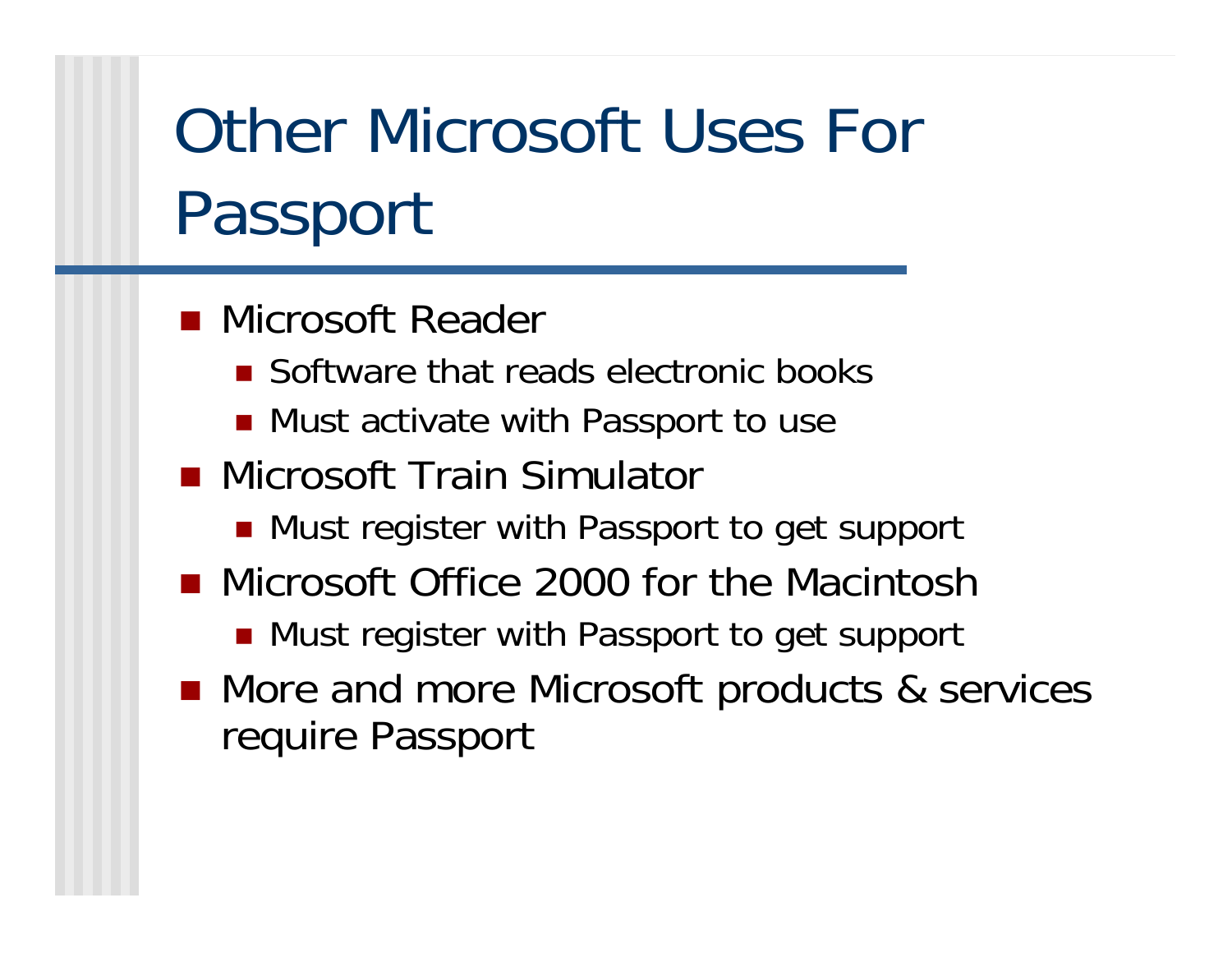# Windows XP & Passport

#### ■ XP features \*requiring\* Passport

- Windows Messenger
	- Revolutionary new Instant Messaging software
	- Will support instant messaging, video conferencing, phone calls over the Internet, file sharing, & more
- Web Publishing
- Order Prints
	- Order prints of your electronic images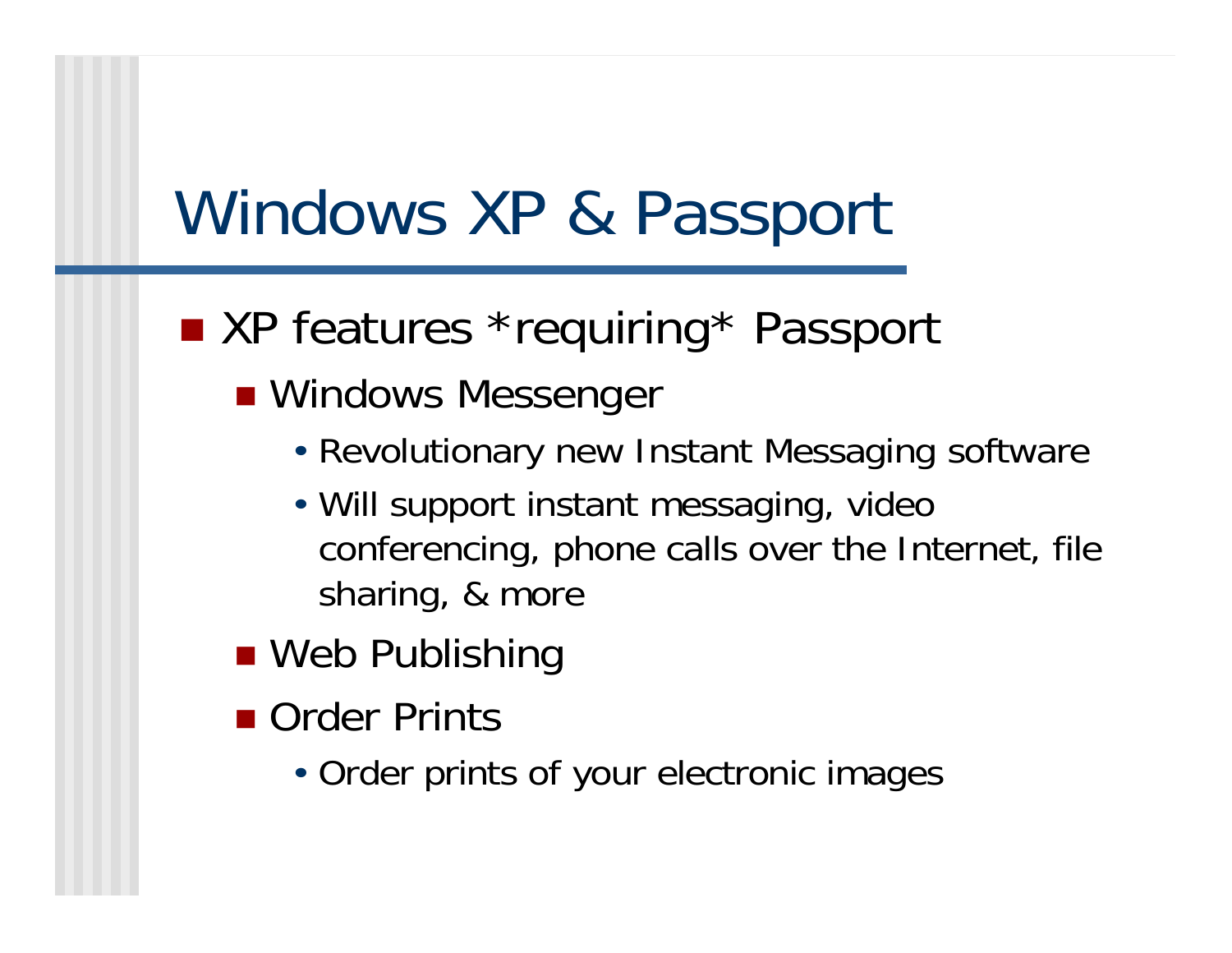# Some Companies Using Passport

- **1-800-Flowers**
- Buy.com
- Costco Online
- **Crutchfield**
- Expedia.com
- Fossil.com
- Godiva
- Hilton.com
- McAfee.com
- OfficeDepot
- OfficeMax.com
- RadioShack.com
- **B** Sports Authority
- Victoria's Secret
- Wine.com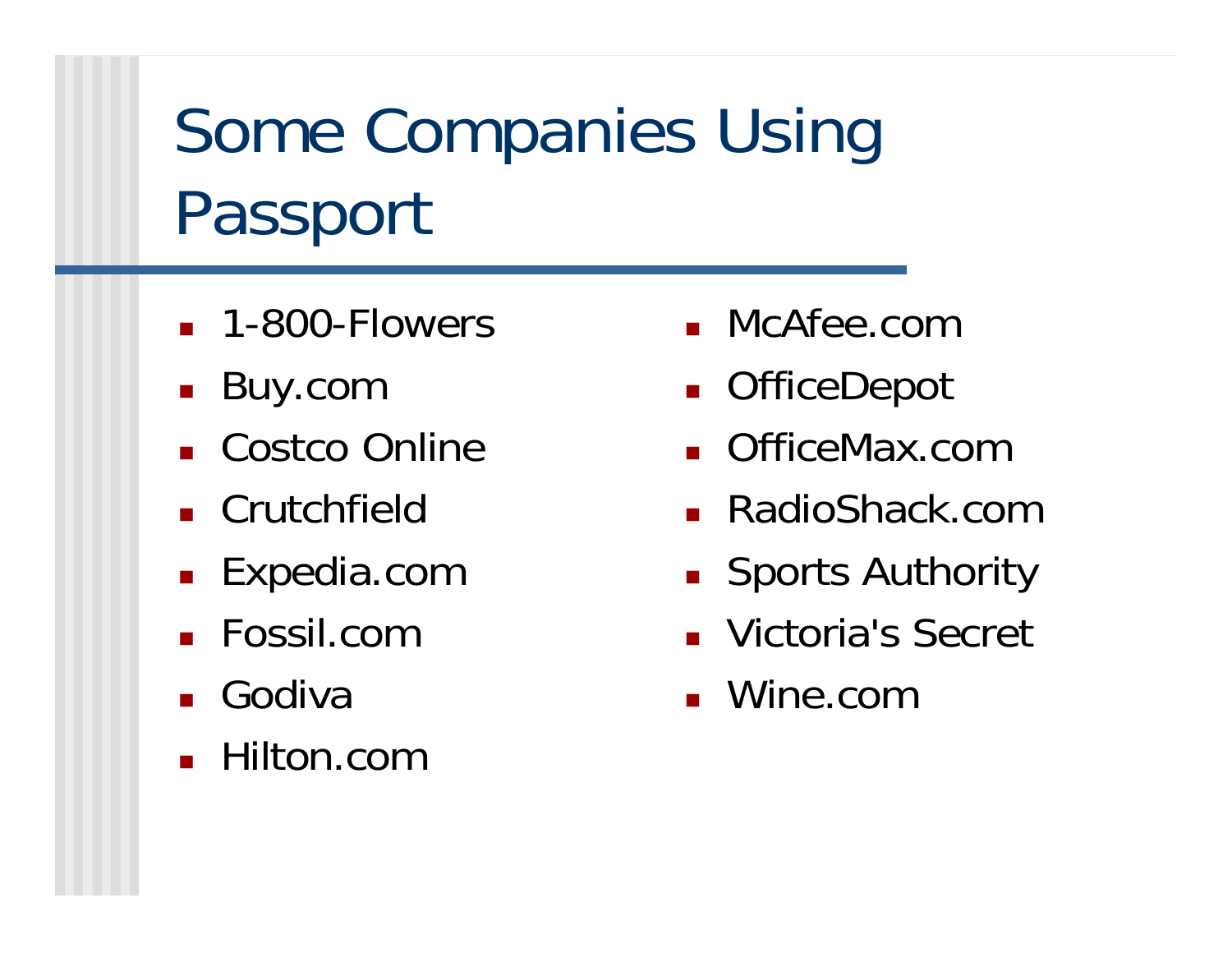# Microsoft's Vision For Passport

"It's our goal to have virtually everybody who uses the Internet to have one of these Passport connections."

• Bill Gates, March 2001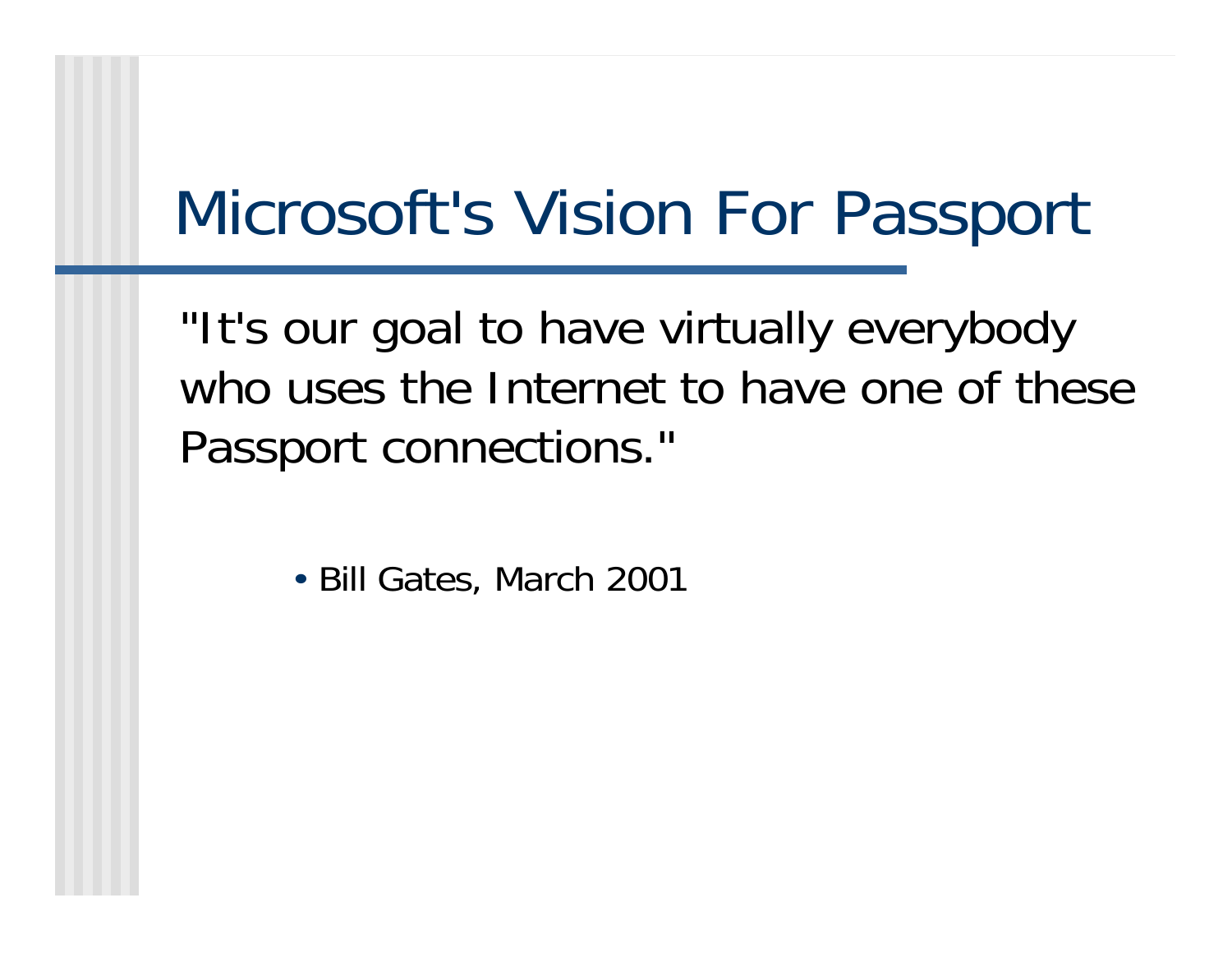# Cookies & Passport

#### Passport = Cookies on steroids

| Cookies                    | Passport              |
|----------------------------|-----------------------|
| Viewable only by site that | Many Web sites share  |
| set cookie                 | data about you        |
| Not linked to a specific   | Must enter personal   |
| person until purchase      | information to use    |
| Can manage using           | Must enable to access |
| browser or proxy software  | sites                 |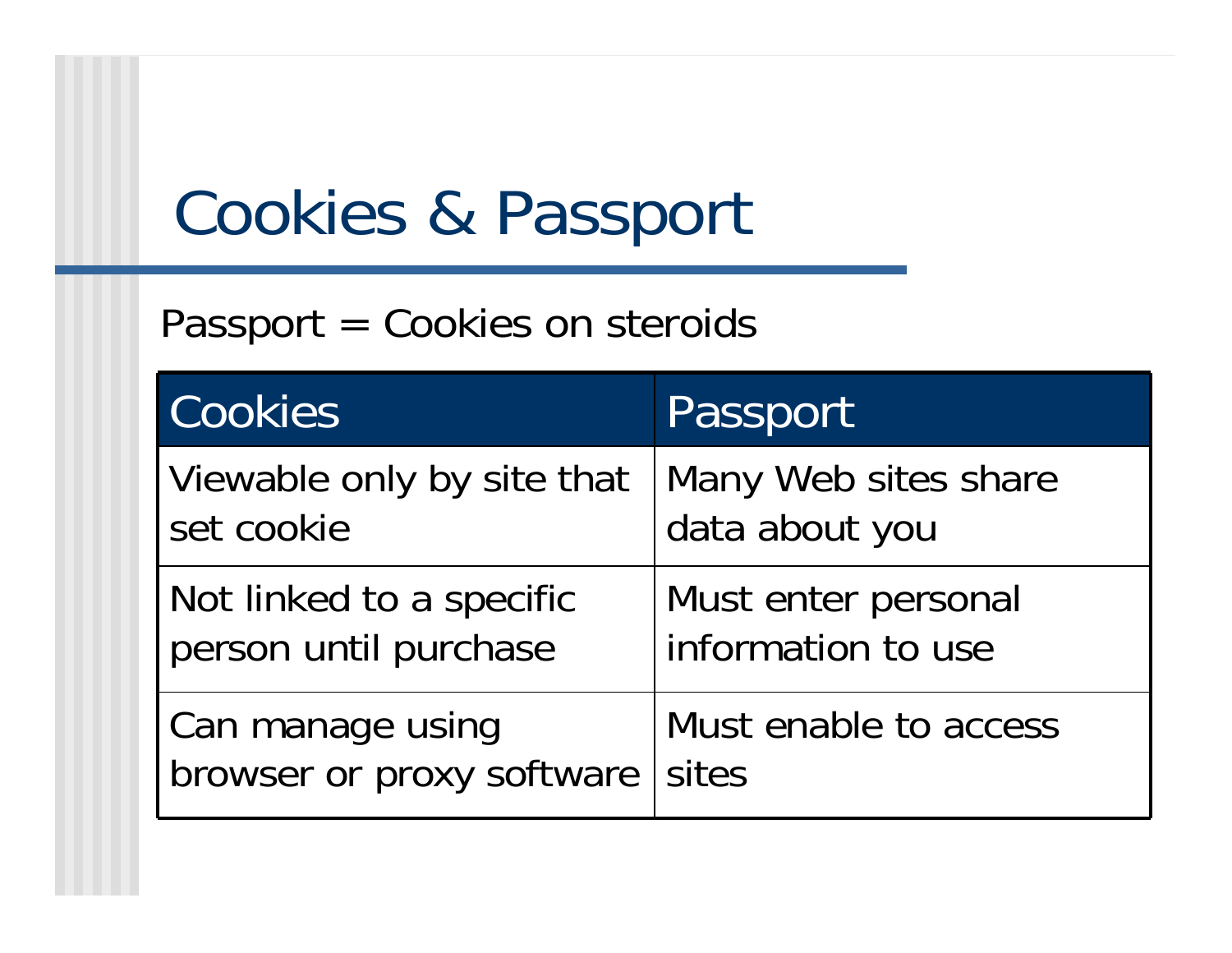# Passport Terms Of Use

**.** "Microsoft reserves the right to change the terms, conditions, and notices under which the Passport Web Site and Passport Services are offered. You are responsible for regularly reviewing these terms and conditions. Continued use of the Passport Web Site or Passport Services after any such changes shall constitute your consent to such changes."

From the Passport Terms of Use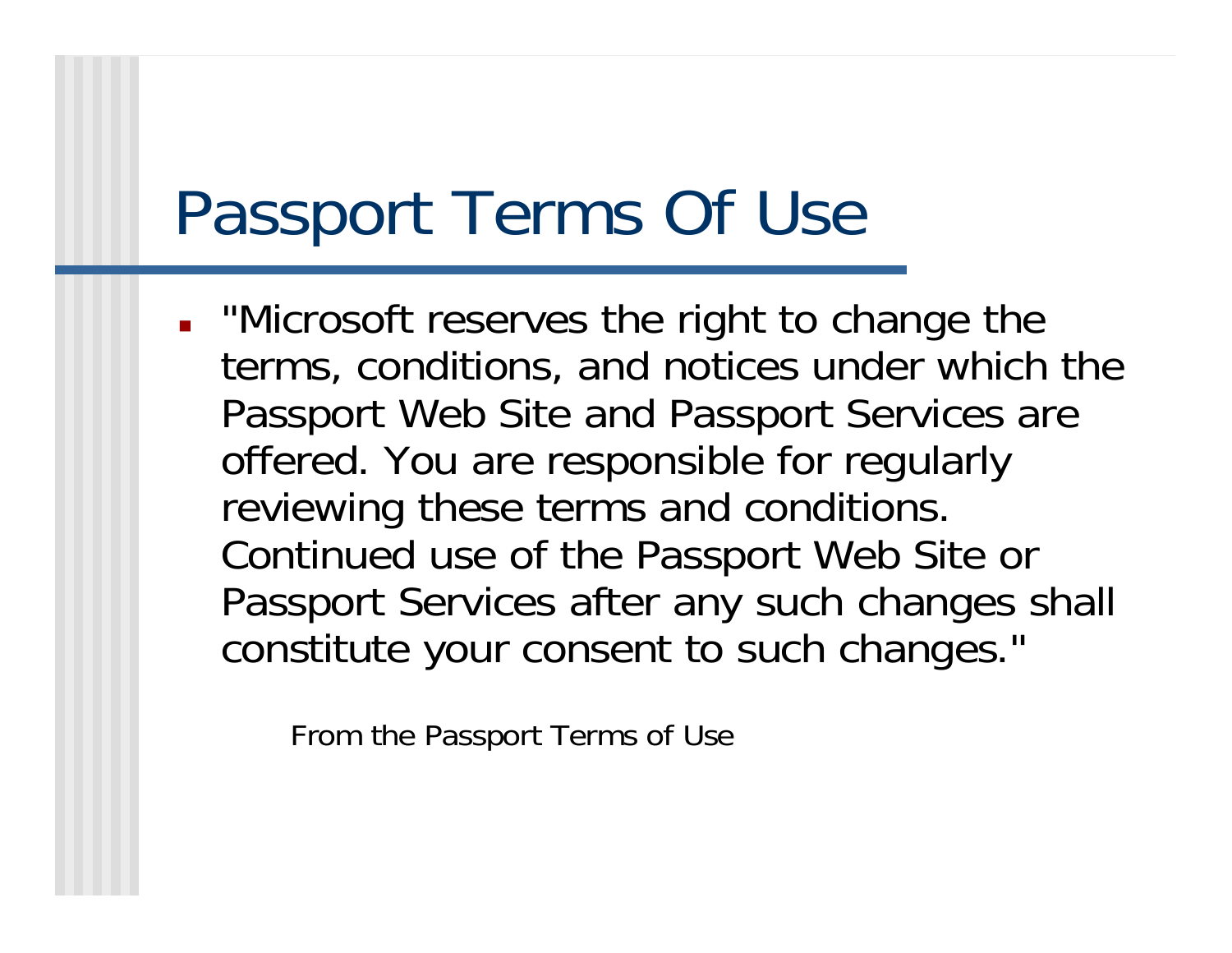# Can We Trust Microsoft? Microsoft's Answer

- . "Why should I trust Microsoft with my information?
	- **n** In recent years, Microsoft has consistently been ranked as one of the most respected corporations in North America by the general public.
	- **Iom** In addition, Microsoft has been a champion of Internet privacy standards and privacy organizations for many years."

From the Microsoft Passport Q & A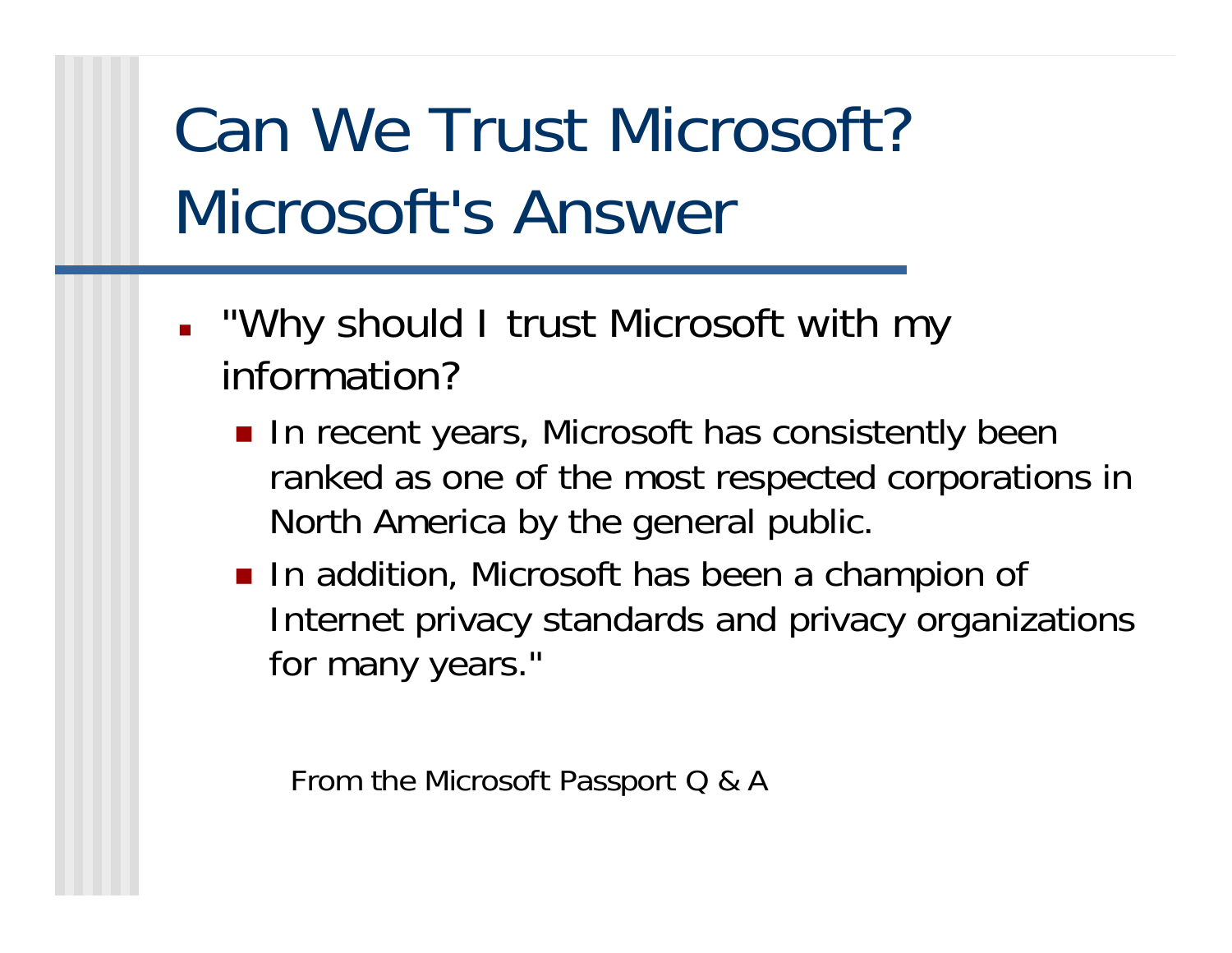# Microsoft Has Your Data

- www.passport.com is where you set up and edit your Passport account
- **profiles.msn.com contains your public** Passport profile
- Your data can be spread around throughout any of Microsoft's online properties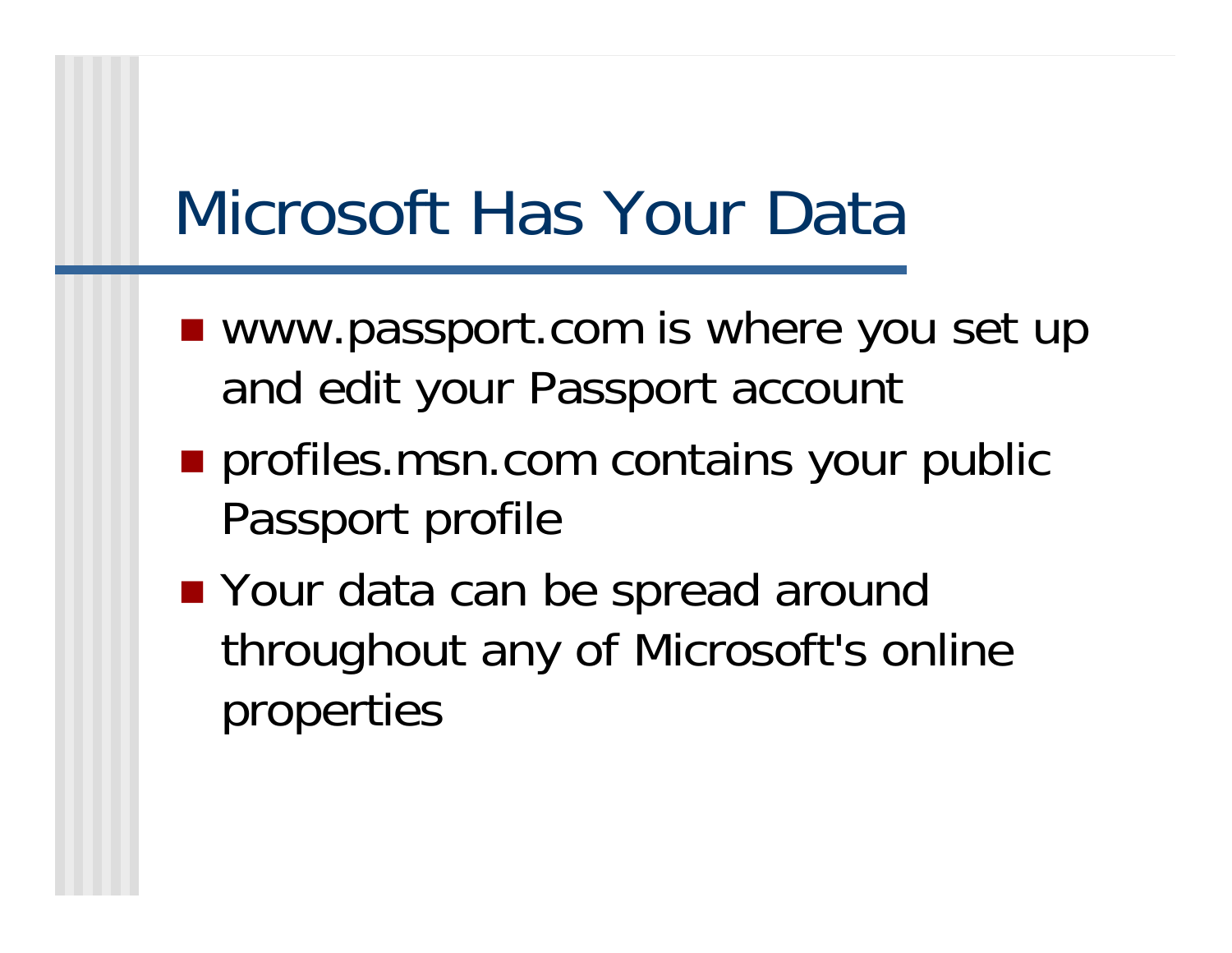# What Is Hailstorm?

- **Microsoft provides services offered via the** Web
- **Usage is free only up to a quota**
- After that, you pay monthly service fees
- **Fees are billed on your credit card directly** to Microsoft
- You sign in to Hailstorm using Passport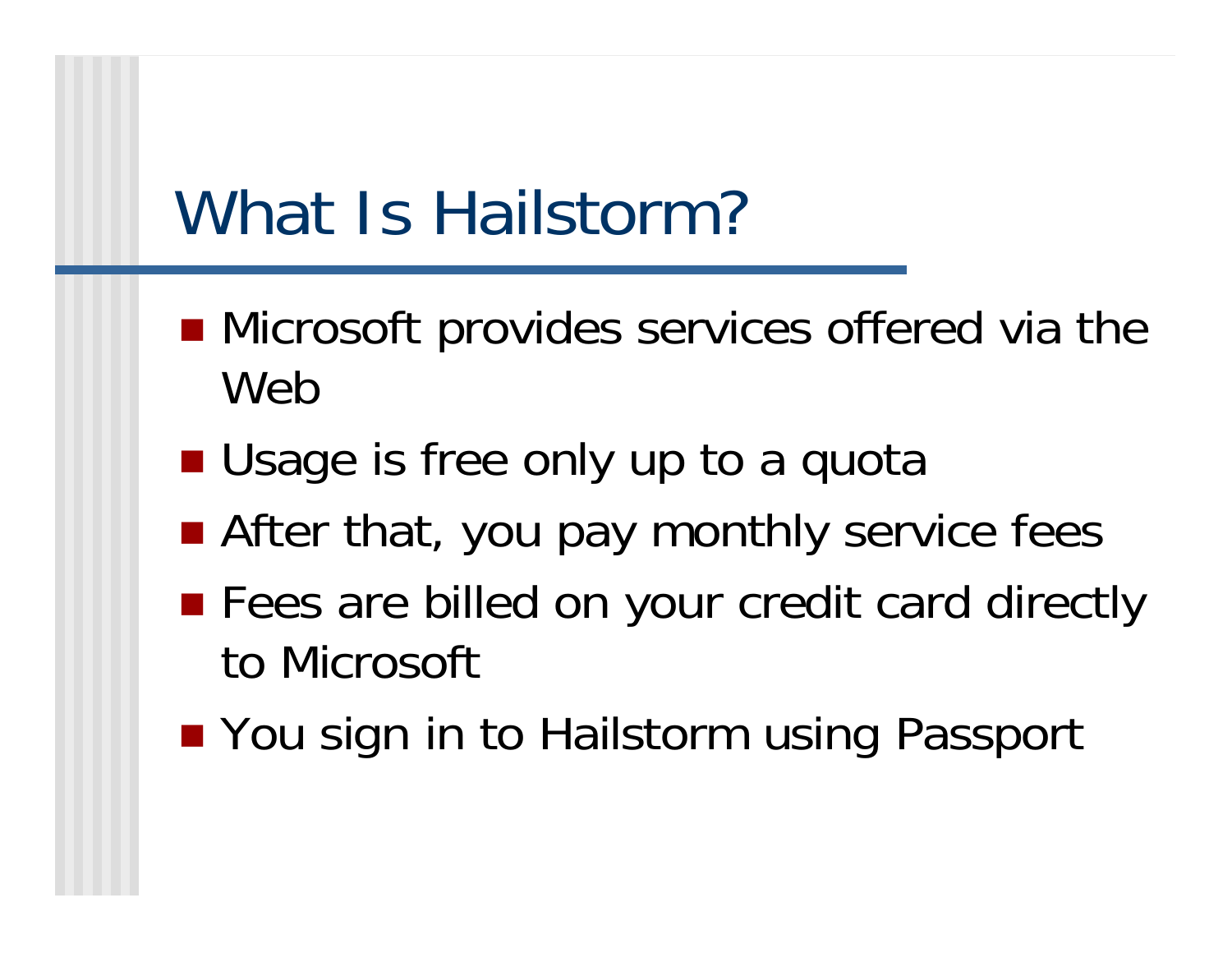# Hailstorm's Web Services

- **I** Identification and authentication on Web sites
- E-mail
- **Instant messaging**
- Automated alerts
- Calendars
- **Address books**
- **Storage of files**
- Credit card numbers
- & more ...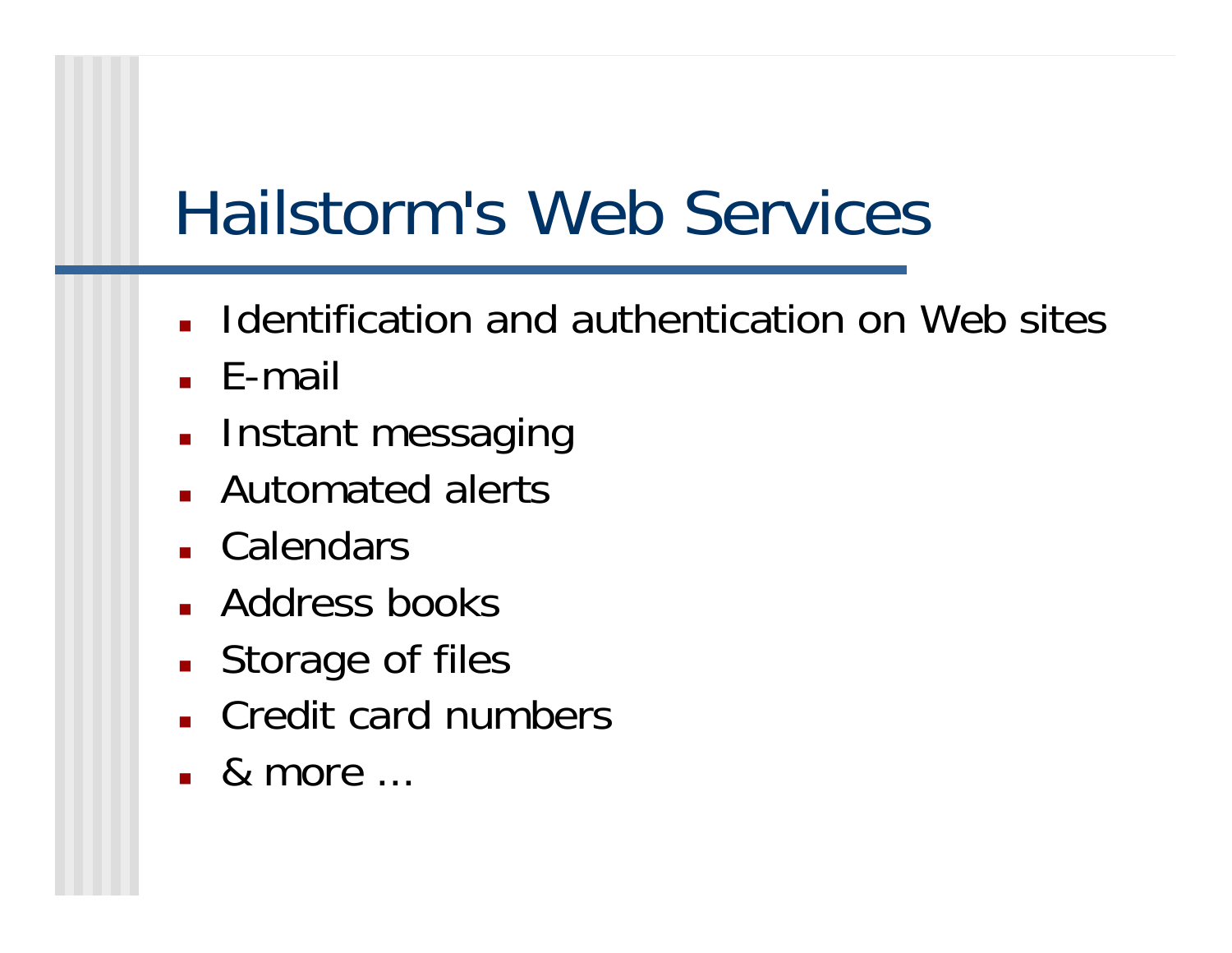# The Hailstorm Vision

- **E**verything talks to everything else
	- eBay notifies Hailstorm that you've been outbic
	- Hailstorm notifies MSN Messenger
	- MSN Messenger notifies your cell phone
	- Meanwhile, MSN Messenger instructs eBay to increase the bid
	- You win, so eBay notifies Hailstorm
	- Hailstorm deducts \$\$\$ from your bank account
- **PACA Provention is not required Provention** is not required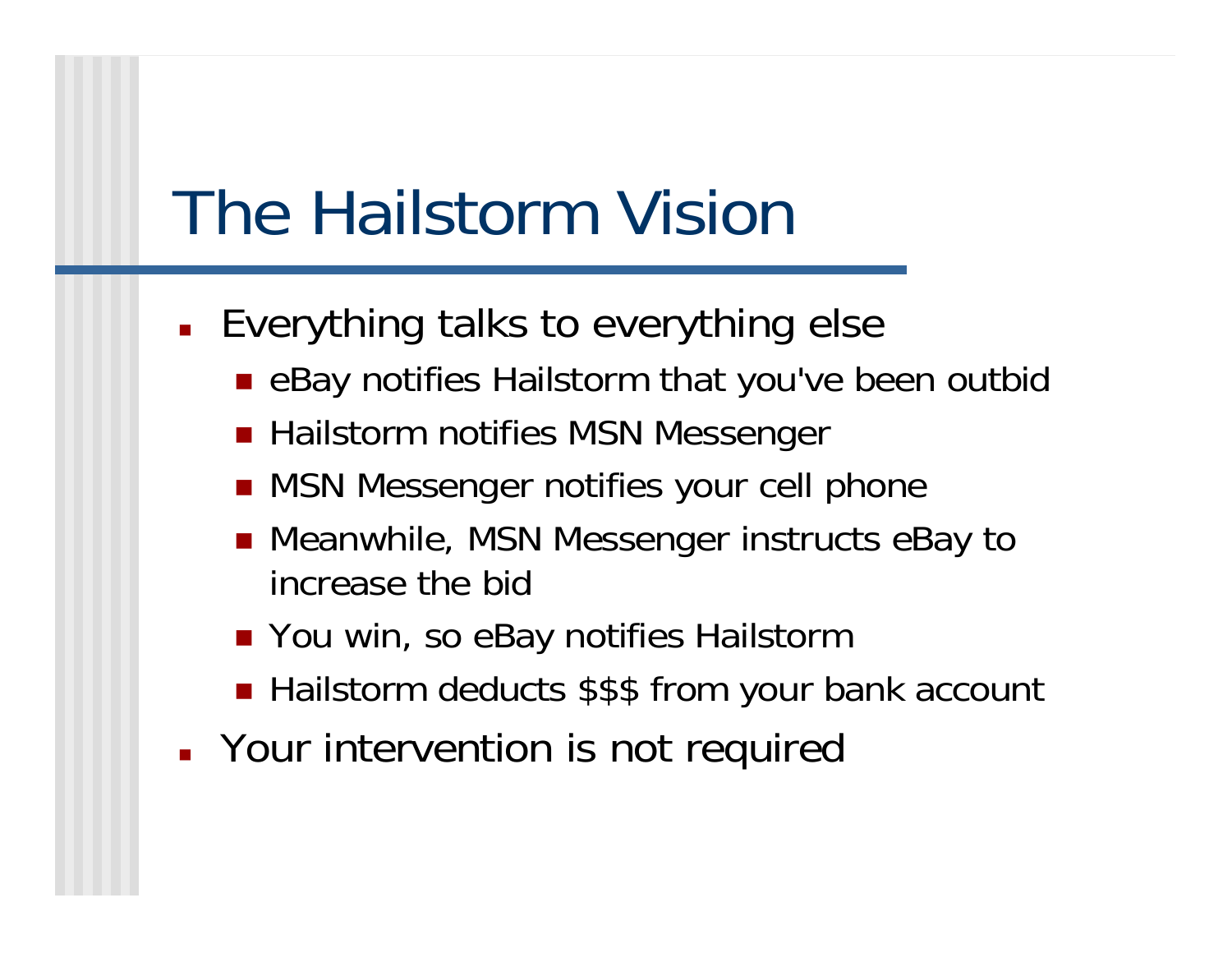# The Hailstorm Vision (con't.)

- You book your flight home on Expedia
- **Your flight is delayed in the air**
- $\blacksquare$  Expedia  $\ldots$ 
	- Calls your Mom's cell phone with a message that you're going to be late
	- **Sends an email to Dad at home so he knows** to change dinner reservations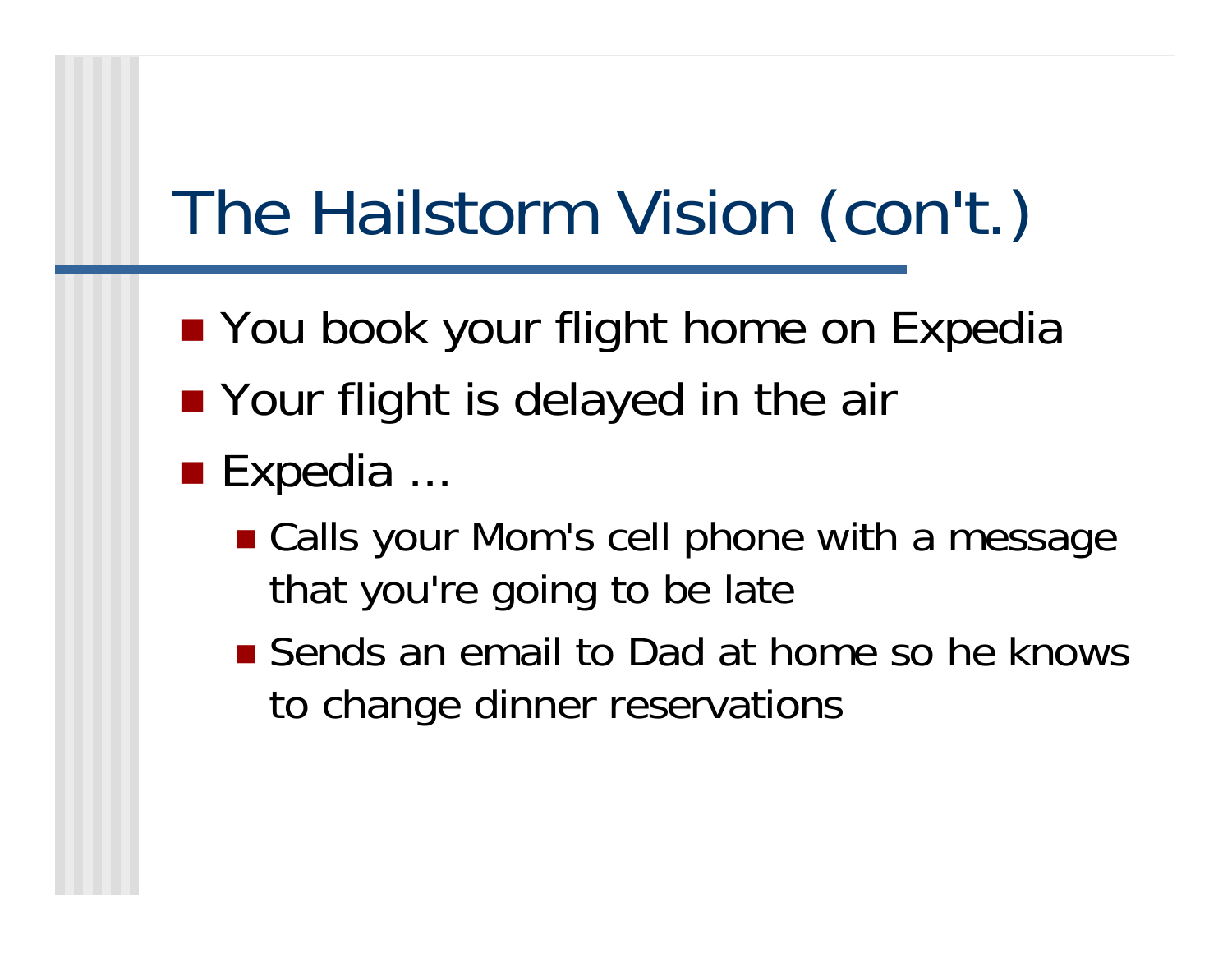# Microsoft's Hailstorm Vision

- H ■ Lots of people sign up for Hailstorm
- **Hailstorm attracts businesses because of the** people
- Π **As more businesses sign up, more people** sign up
- H ■ As more people sign up, more businesses sign up
- H Microsoft gets a "vig" (cut) on every Web transaction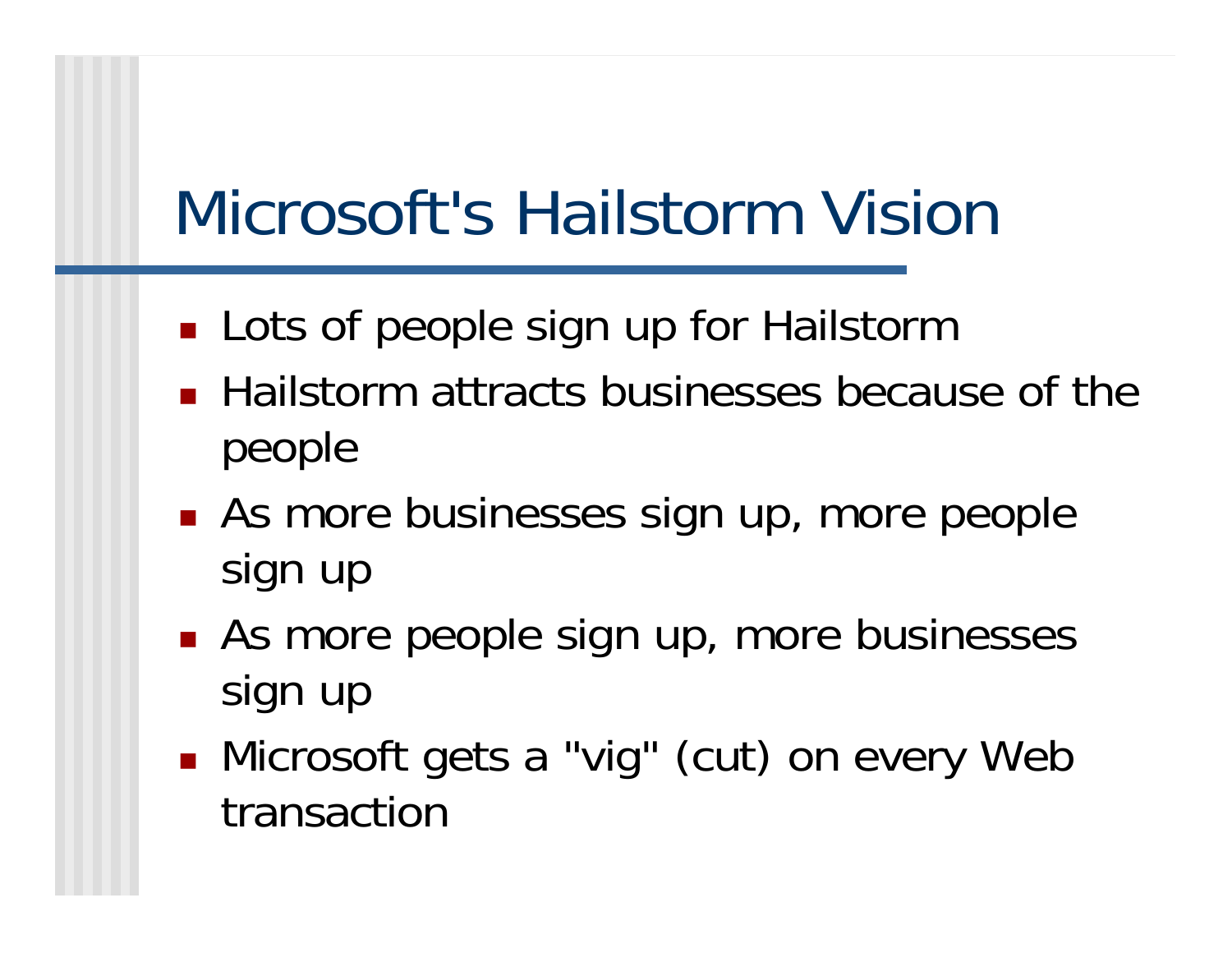# Microsoft Needs To Know Everything About You

- Your user profile: name, address, etc.
- What devices you use: computer, cell phone, pager, instant messenger
- Your favorite Web sites
- Where you are at any given moment
- Your credit card numbers & billing information
- Your personal calendar & contact list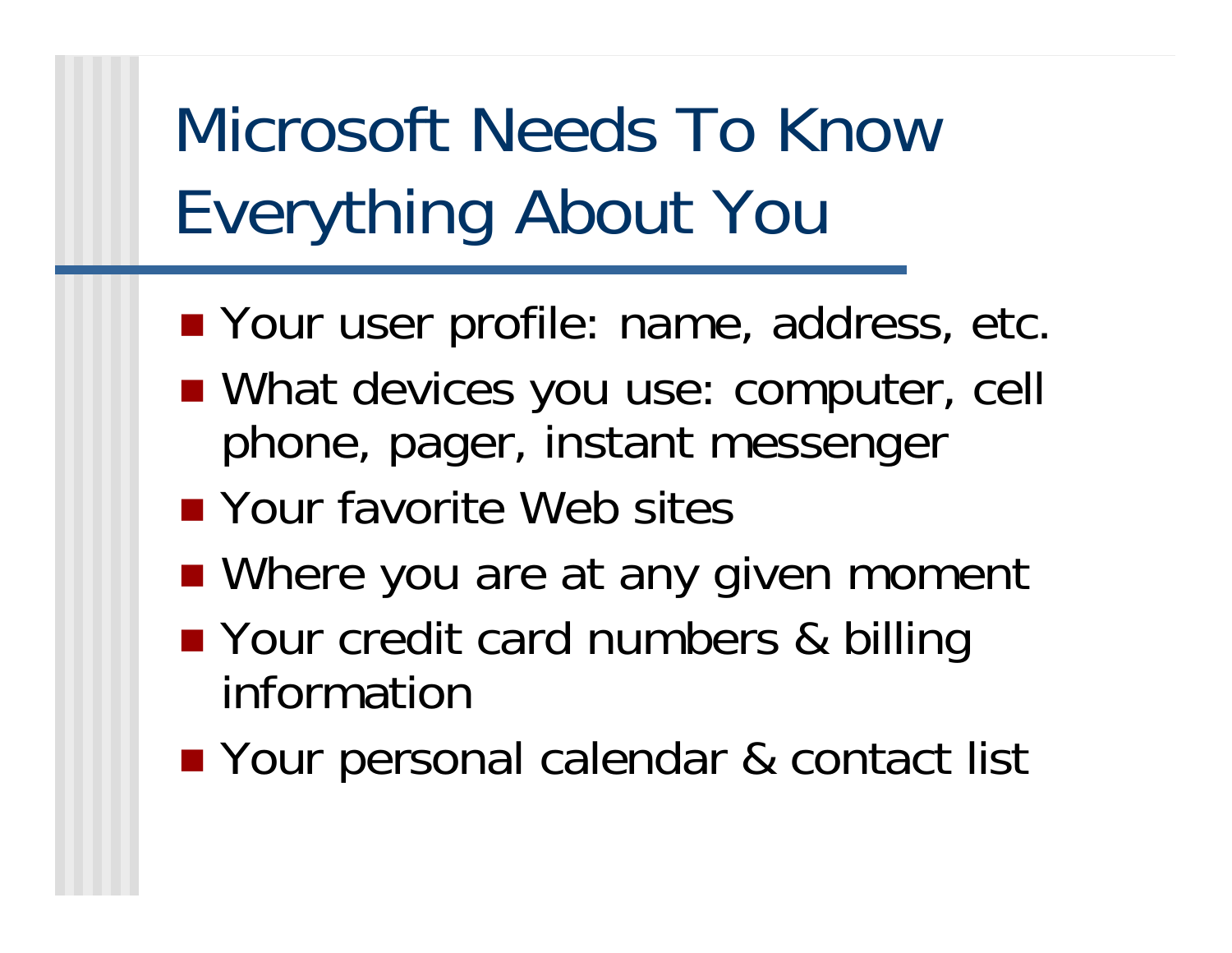# Microsoft Will Now Know ...

- All the personal information you enter into Hailstorm
- What Hailstorm Web sites you frequent
- What Hailstorm services you use
- Microsoft will have more personal data about you than any other company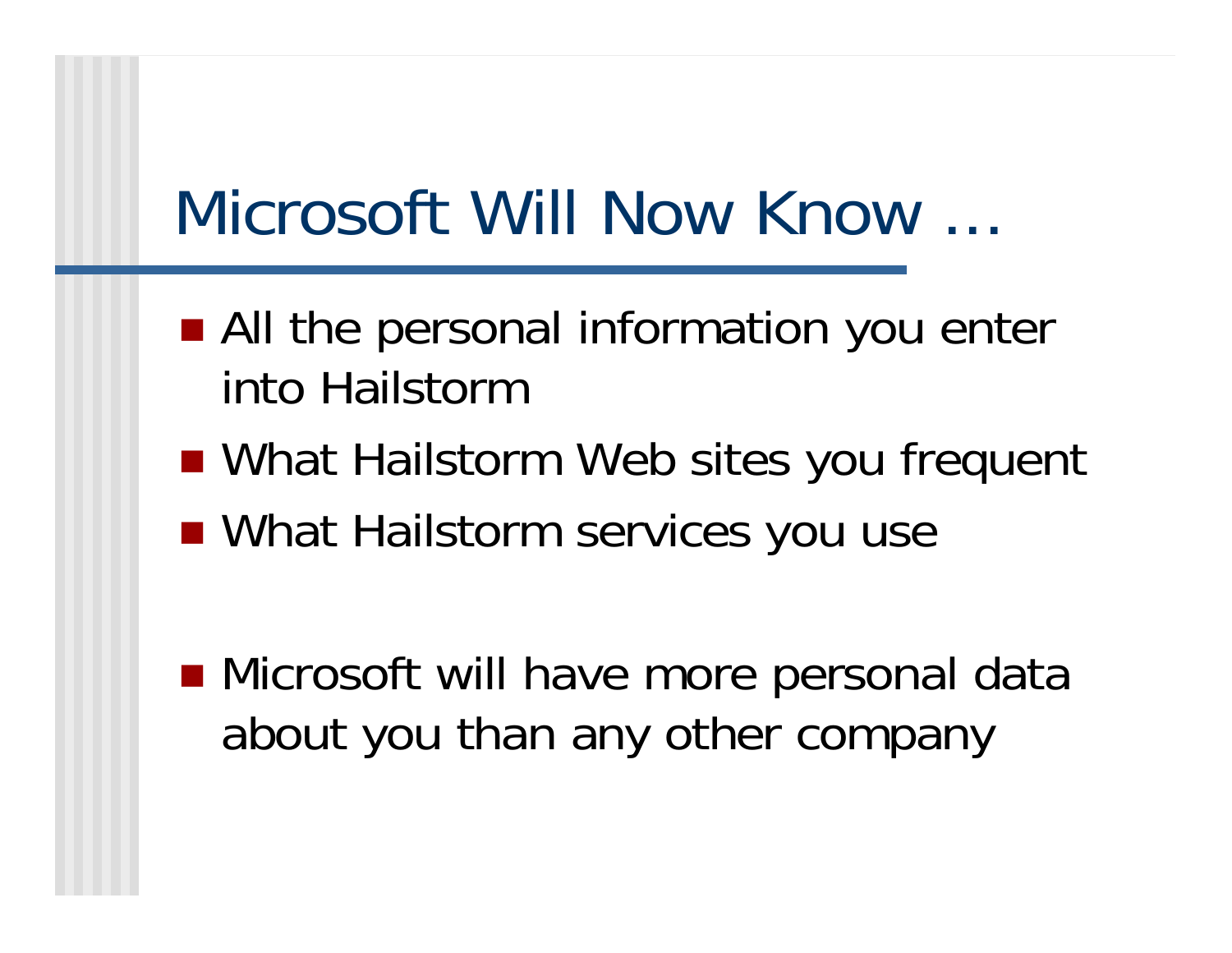# How Will Microsoft Get Users?

- It will leverage 2 monopolies & 1 powerhouse
	- Windows: 90% of all personal computers
	- Office: 90% of all office suites
	- MSN: 230 million unique users worldwide
- Microsoft's goal: 100 million users within a year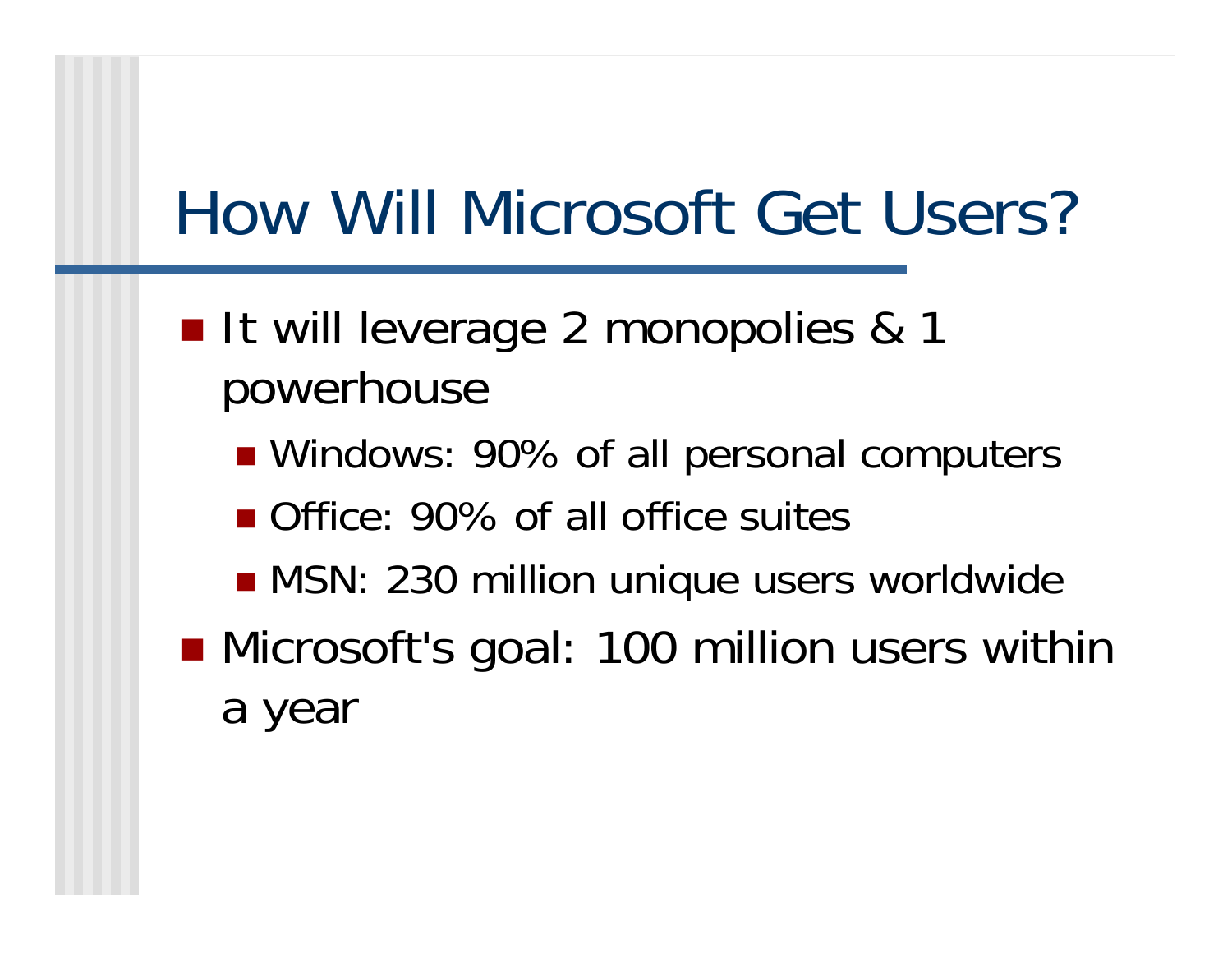# Is Hailstorm Safe?

| <b>Microsoft Says</b>      | <b>But</b>                                                                                                   |
|----------------------------|--------------------------------------------------------------------------------------------------------------|
| You choose which           | How do you get it out once                                                                                   |
| information is stored      | it's in?                                                                                                     |
| We will use a secure data  | Microsoft's security record is                                                                               |
| center                     | problematic                                                                                                  |
| Centralization is good     | Centralization is an attractive<br>target for hackers &<br>criminals - and it's a single<br>point of failure |
| We will not mine your data | It's irresistible to marketers                                                                               |
| unless you opt in          | & Microsoft!                                                                                                 |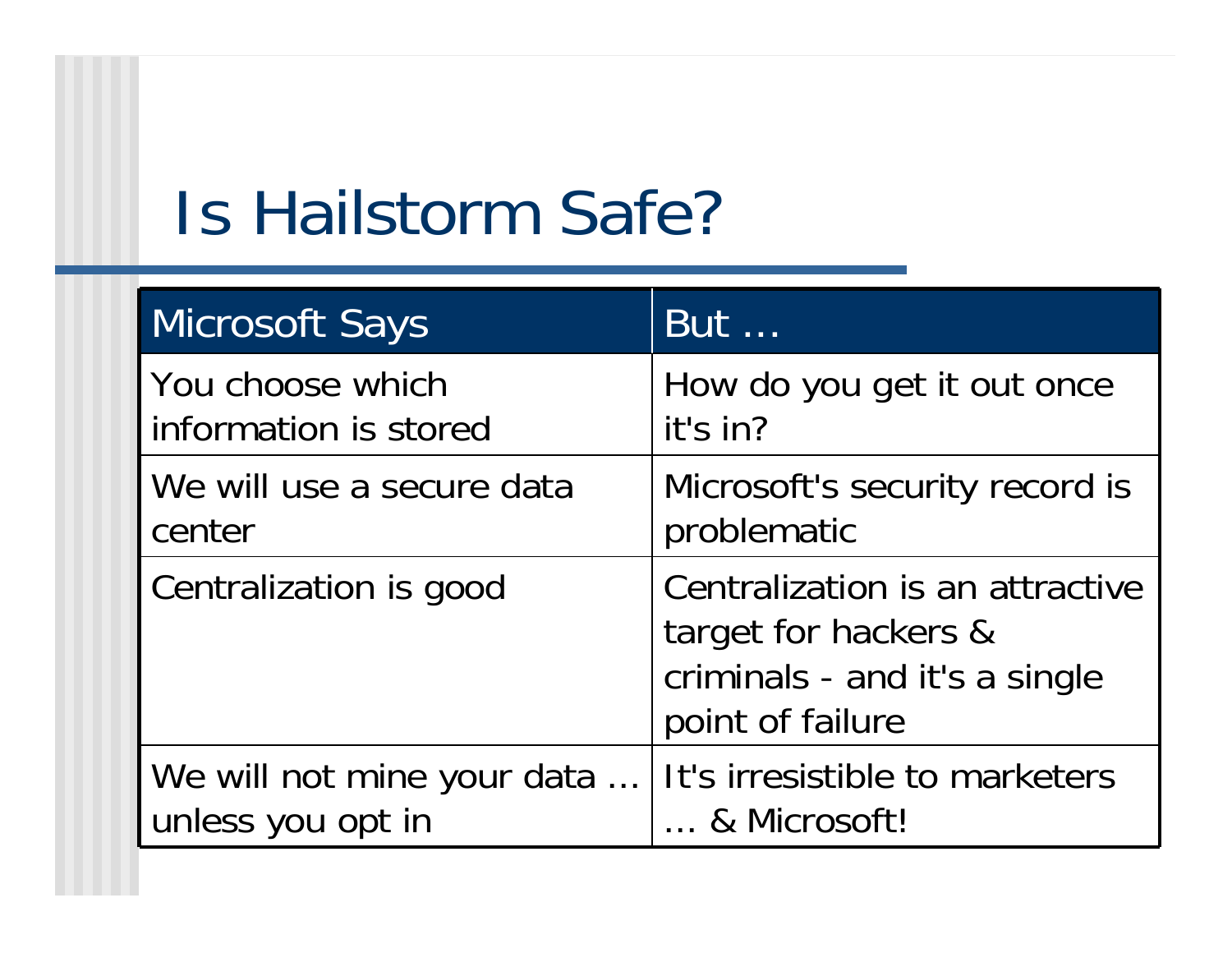# Is Hailstorm Open?

- Microsoft explains that Hailstorm is built around technology standards called XML & SOAP
- **Therefore, Microsoft claims that Hailstorm is open**
- However, it is only open one way
	- Sure, any company, platform, or device can \*interact\* with Hailstorm
	- However, Microsoft controls Hailstorm servers
	- Analogy: "You can drive any car you want, as long as you buy my gas."
- Will Microsoft "embrace & extend" XML & SOAP?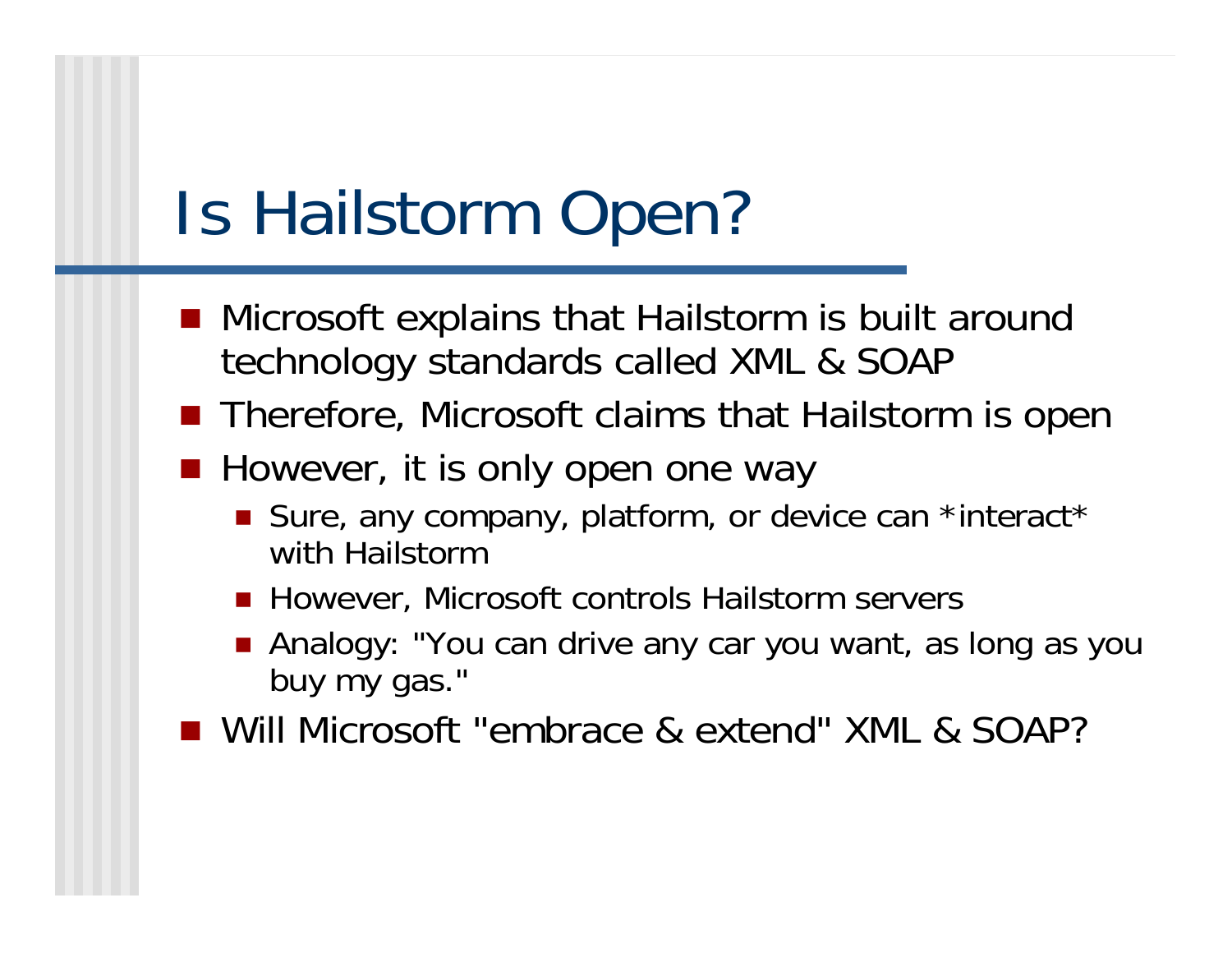# Microsoft Controls The Schema

- Schema = Organization & structure of data
- "The initial release of HailStorm provides a basic set of possible services users and developers might need. Beyond that, new services ... and extensions will be defined via the Microsoft Open Process with developer community involvement. There will be a single schema for each area to avoid conflicts that are detrimental to users (like having both myTV and myFavoriteTVShows) and to ensure a consistent architectural approach ..."
	- From the Microsoft Hailstorm white paper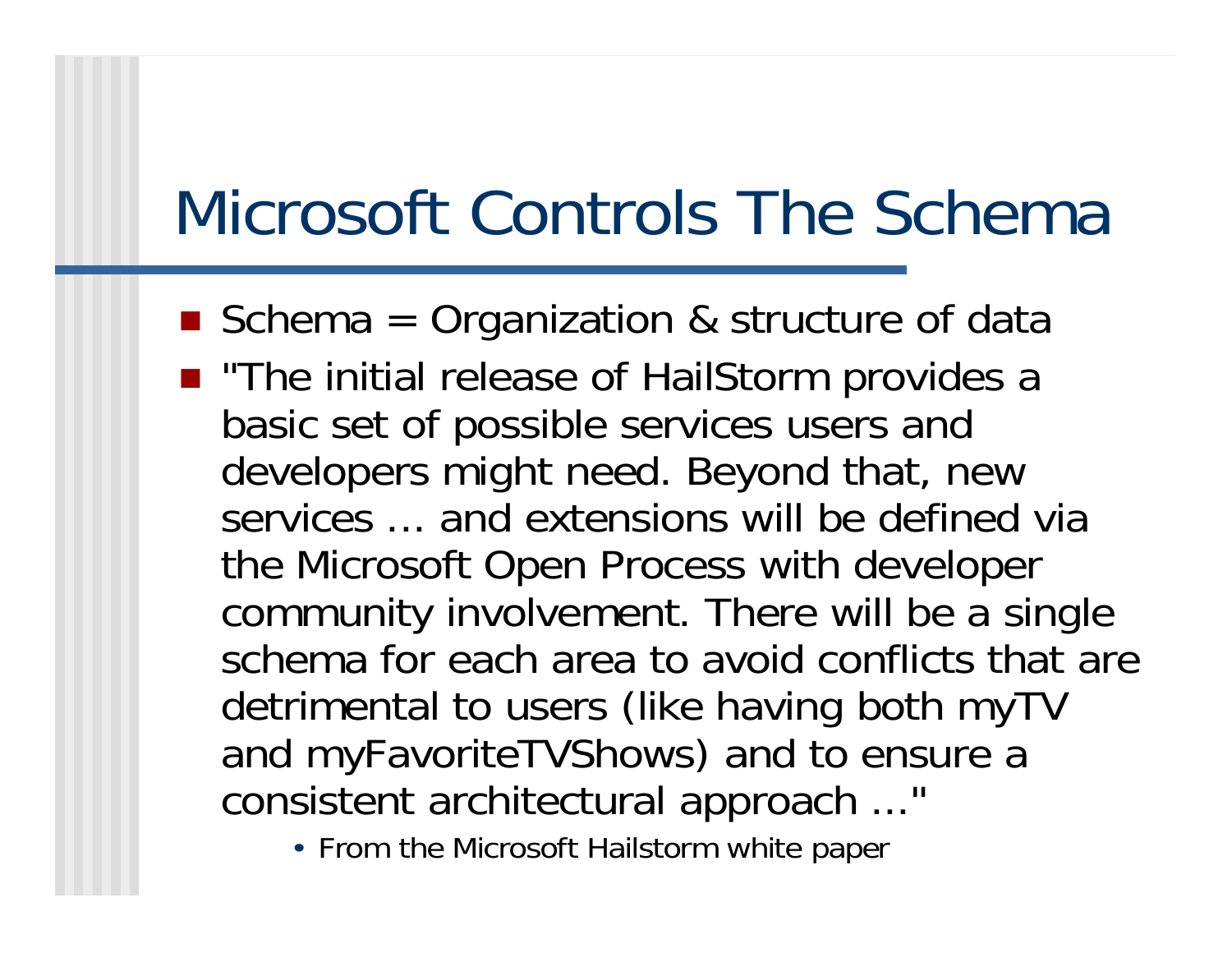# Companies Using Hailstorm

- **RAMERICAN Express**
- $\blacksquare$ eBay
- Expedia.com
- Groove Networks
- McAfee
- VeriSign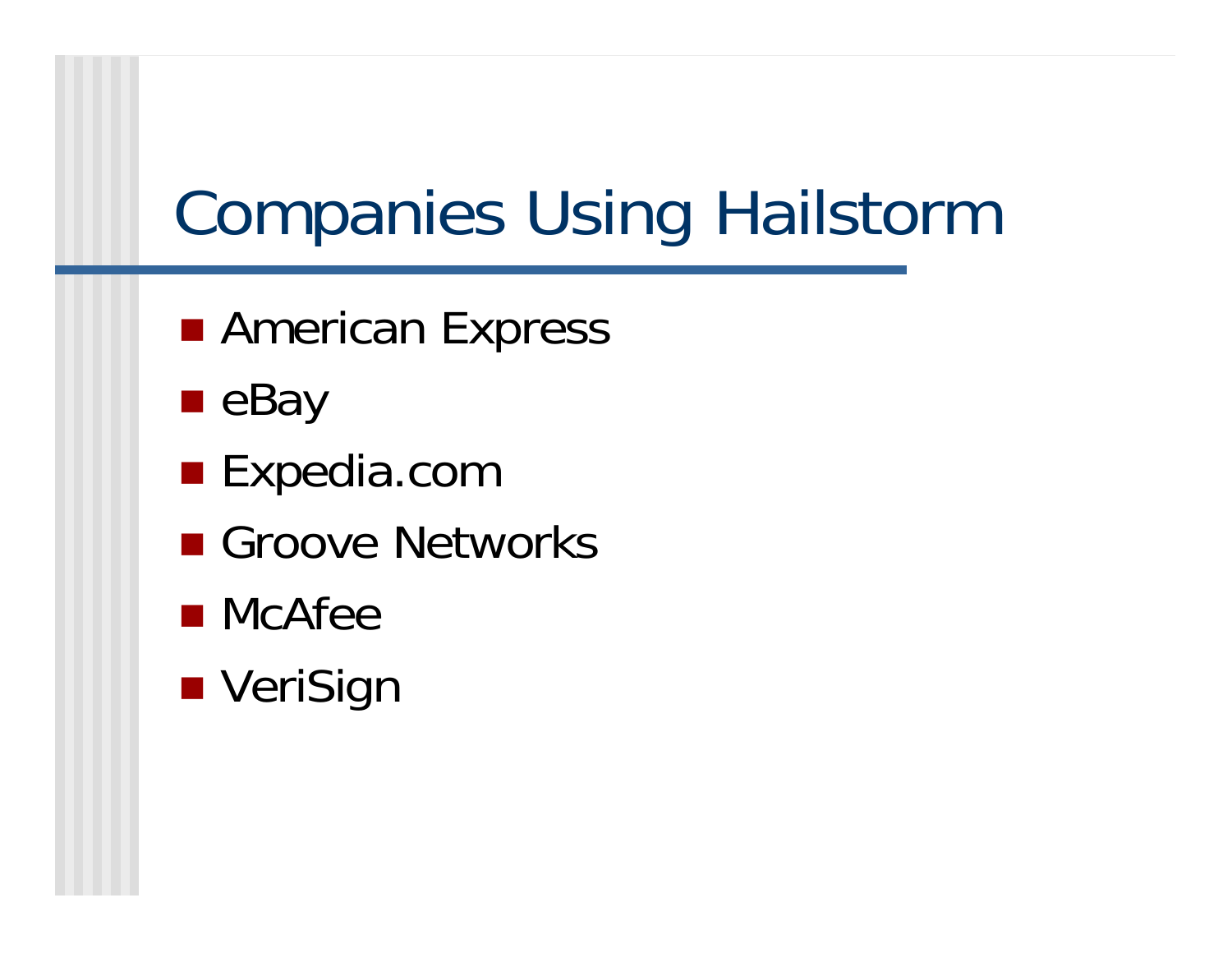#### Log On To Windows, Log On To Passport, Log On To Hailstorm

■ "Windows XP will integrate the Windows authentication system with the Passport authentication system, so a user can log onto Windows XP a single time and also be logged onto Passport and therefore be able to receive HailStorm services without an additional logon process."

From the Microsoft Whitepaper on Hailstorm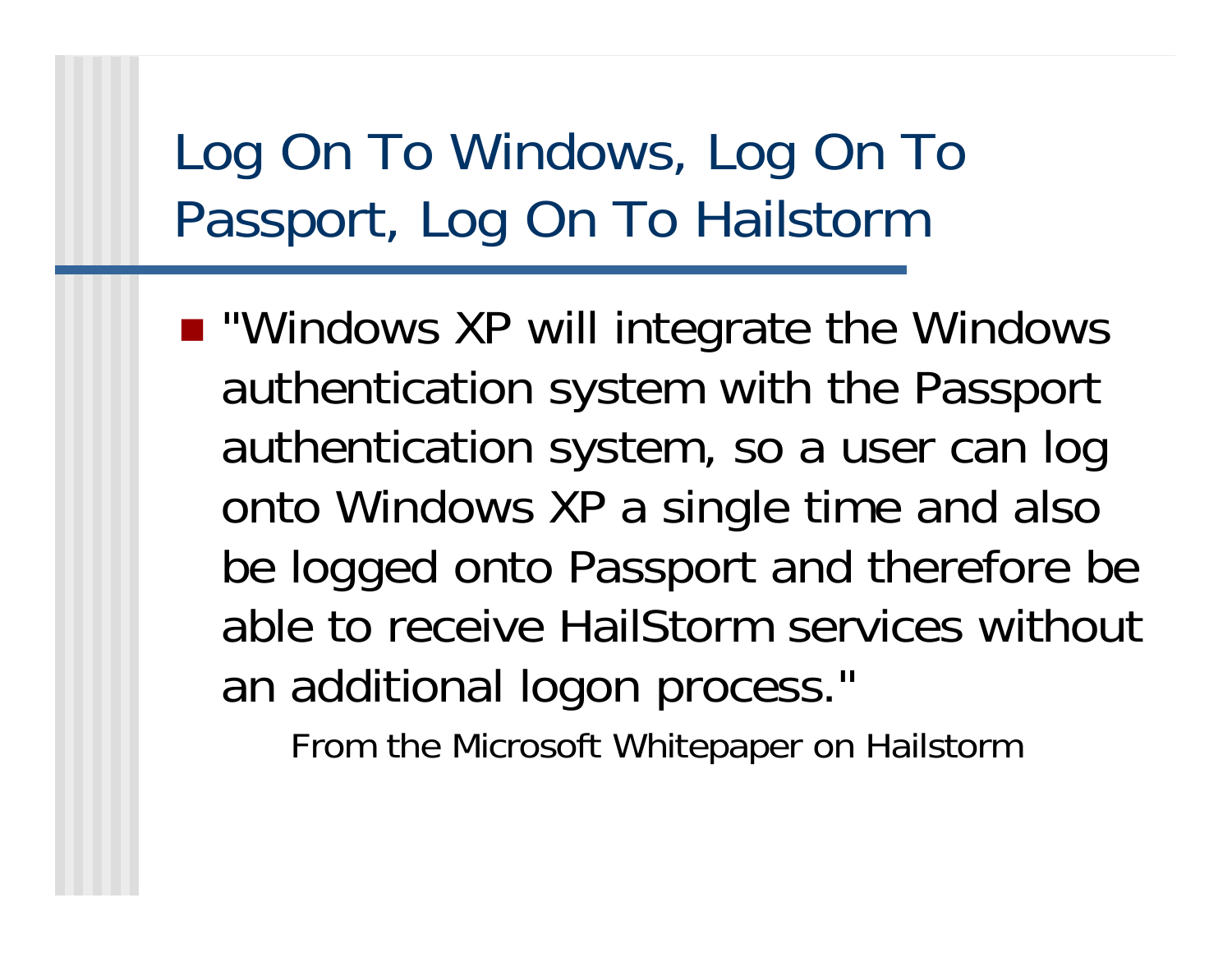# Microsoft: Product Activation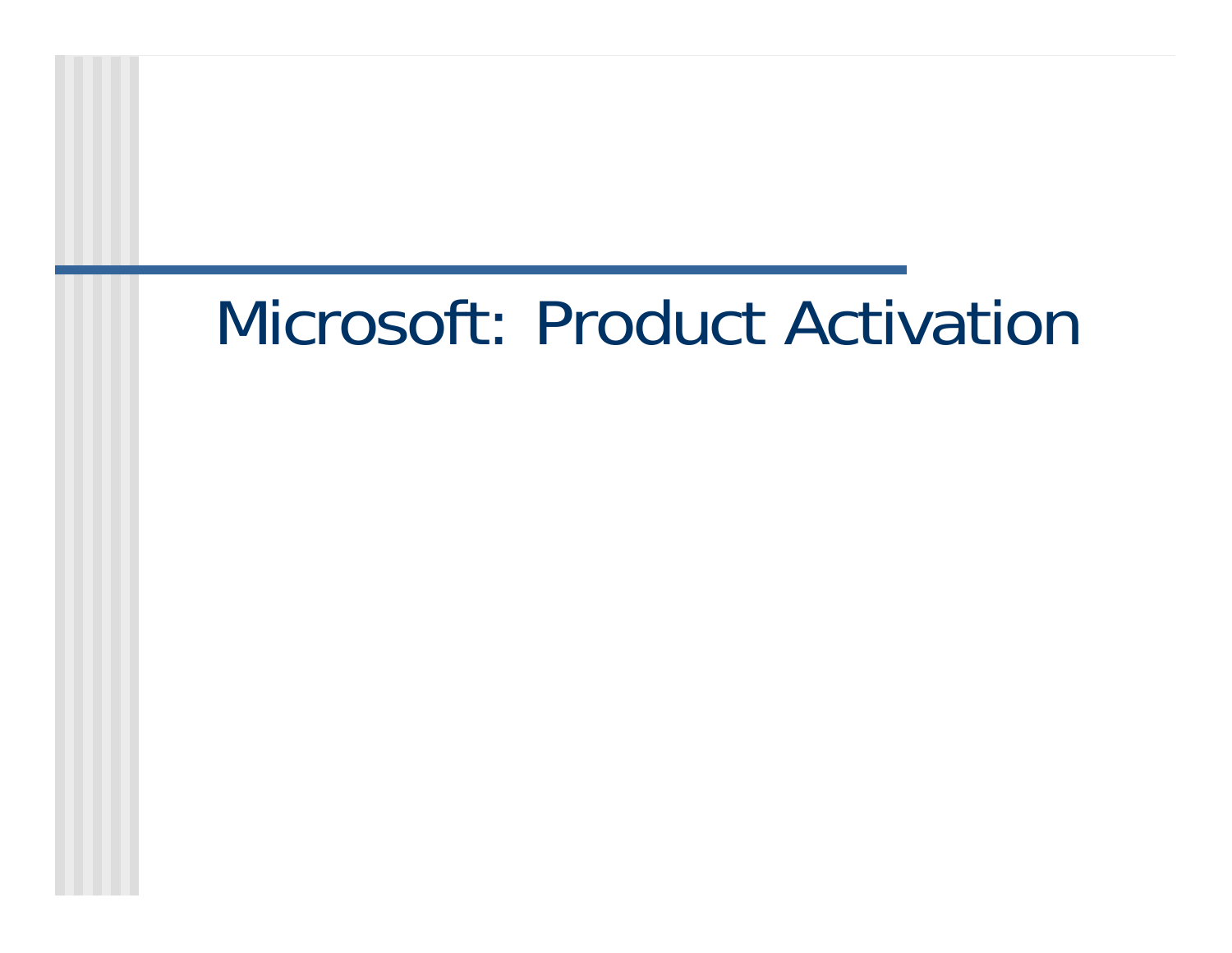# What Is Product Activation?

- **Appearing in the following software products** 
	- Windows XP
	- Office XP
	- Eventually, most or all Microsoft software
- You must activate the software via Net or phone
- You get 50 Office start-ups or 30 days of Windows use
- If you haven't activated by then, the products don't work anymore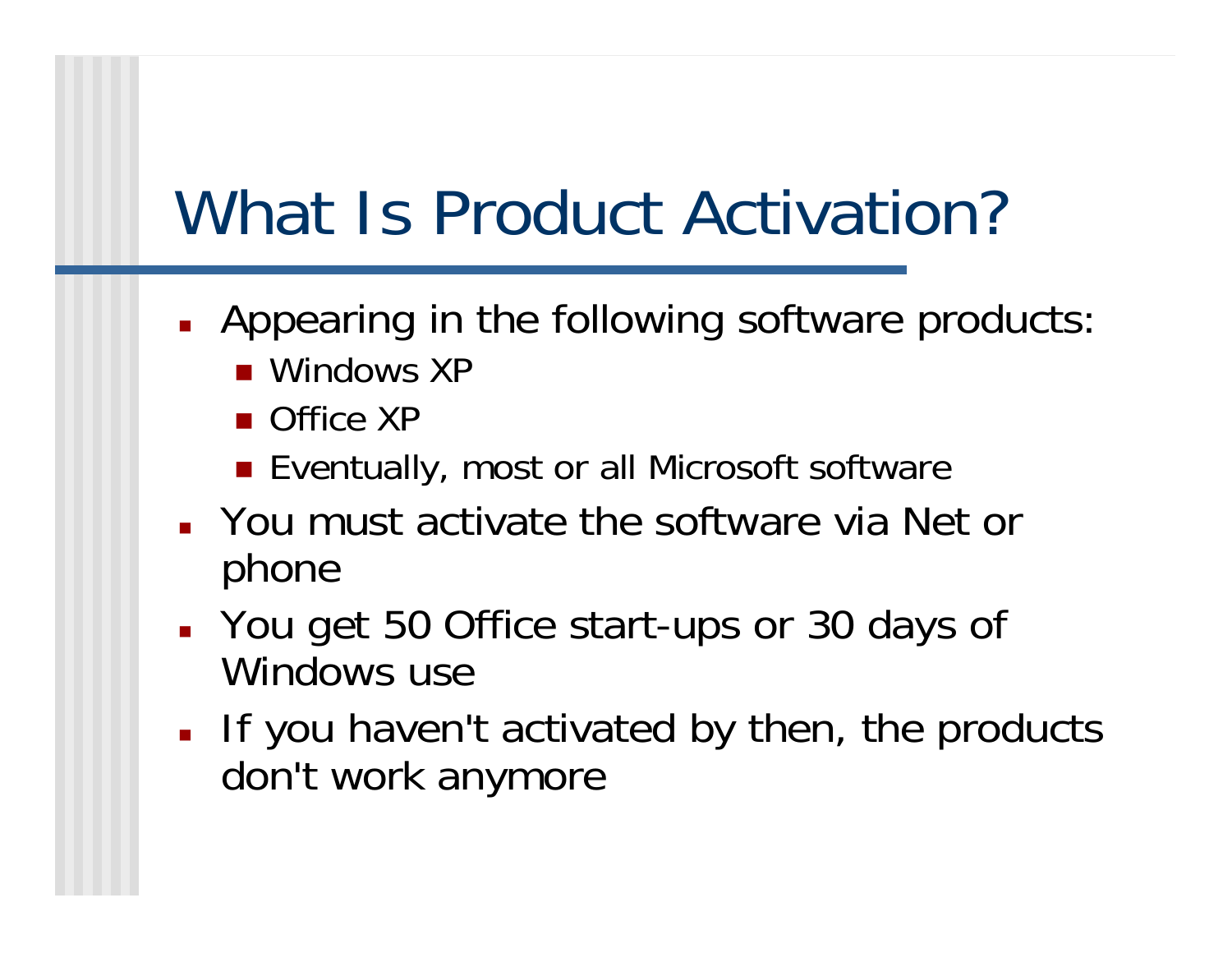# The Product Activation Process

- Upon installation, your hardware is read & a hash code is generated for your specific computer
- **Nour CD has an ID number associated with it**
- Hash code + ID number = Product ID code
- You provide Product ID Code via phone or Net
- An automatically generated Installation ID finally confirms activation, & you can use your software ...
- Unless you change your hardware "substantially"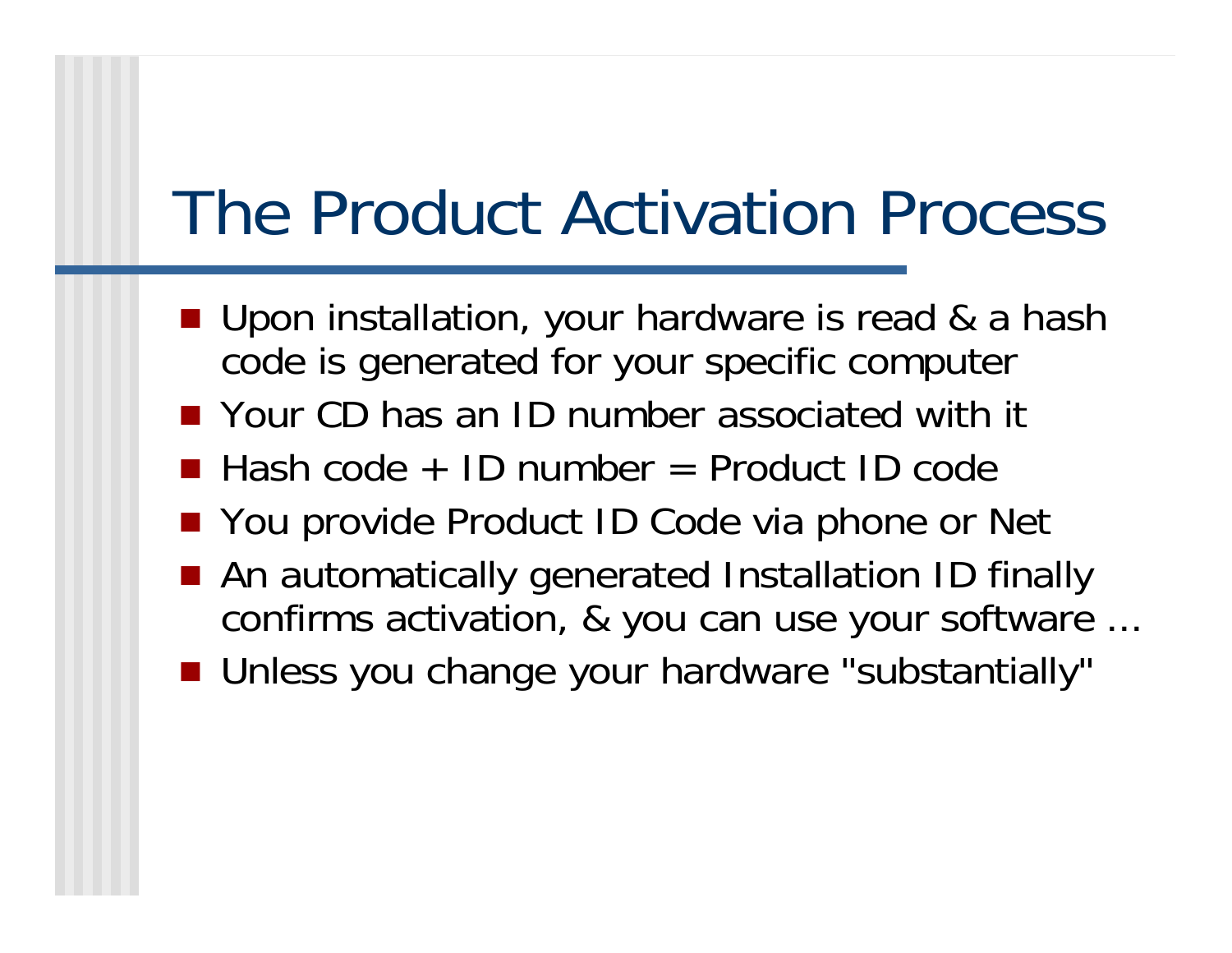# Microsoft's Reasons

- F **Prevent "casual copying"**
- "... Make sure that customers who choose Microsoft software products acquire genuine software and are eligible for technical support and product upgrades."
- **.** "Consumers are not required to provide any personally identifiable information ..."

From the "Microsoft Anti-Piracy" Press Release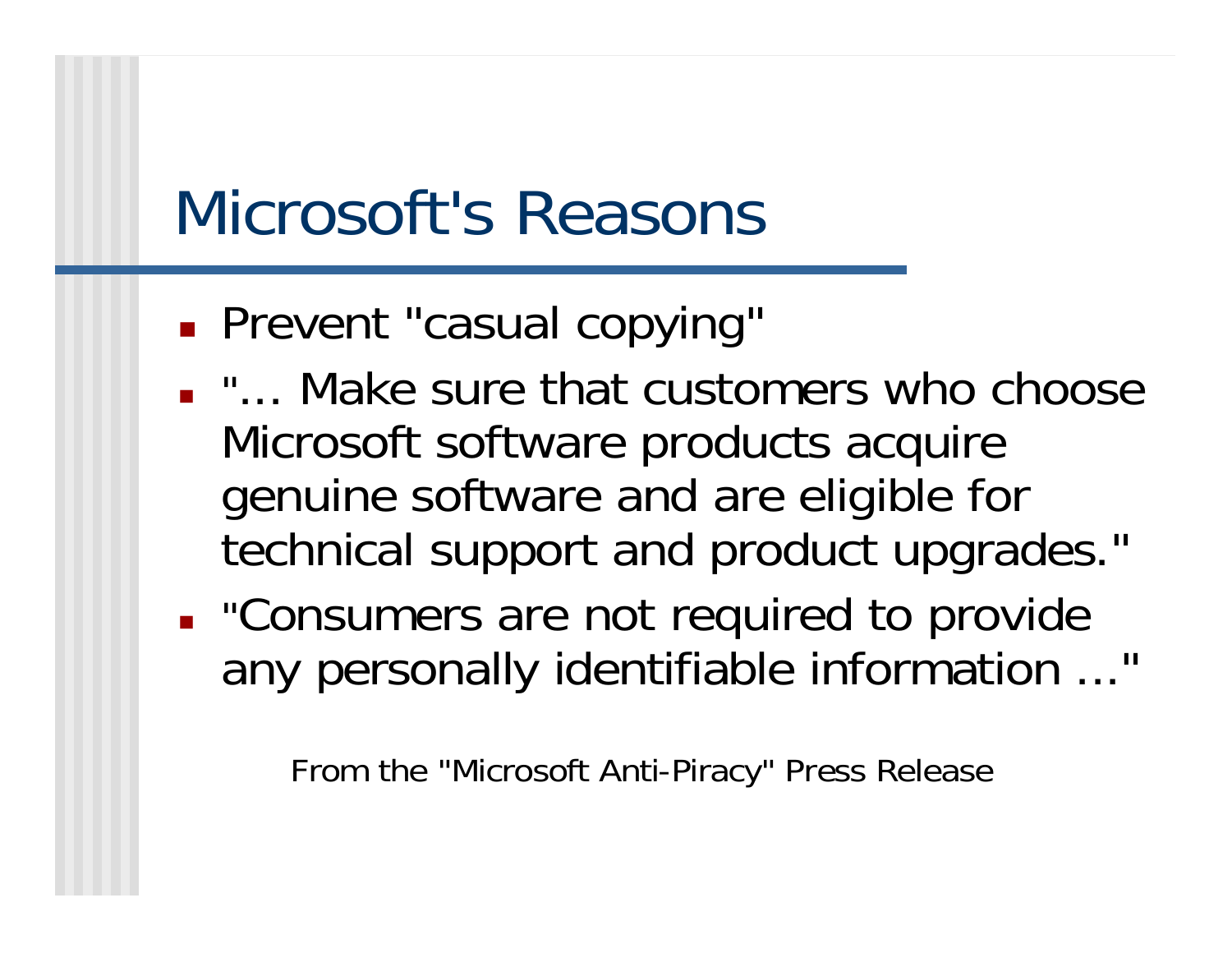# Product Activation Is Problematic

- David Chernicoff, Windows 2000 Magazine
	- Office XP thought his copy was already activated elsewhere
	- **Product-activation support person was clueless**
- David Coursey, ZDNet
	- Office XP is activated on his laptop
	- He goes on a business trip & Office thinks it needs to be activated again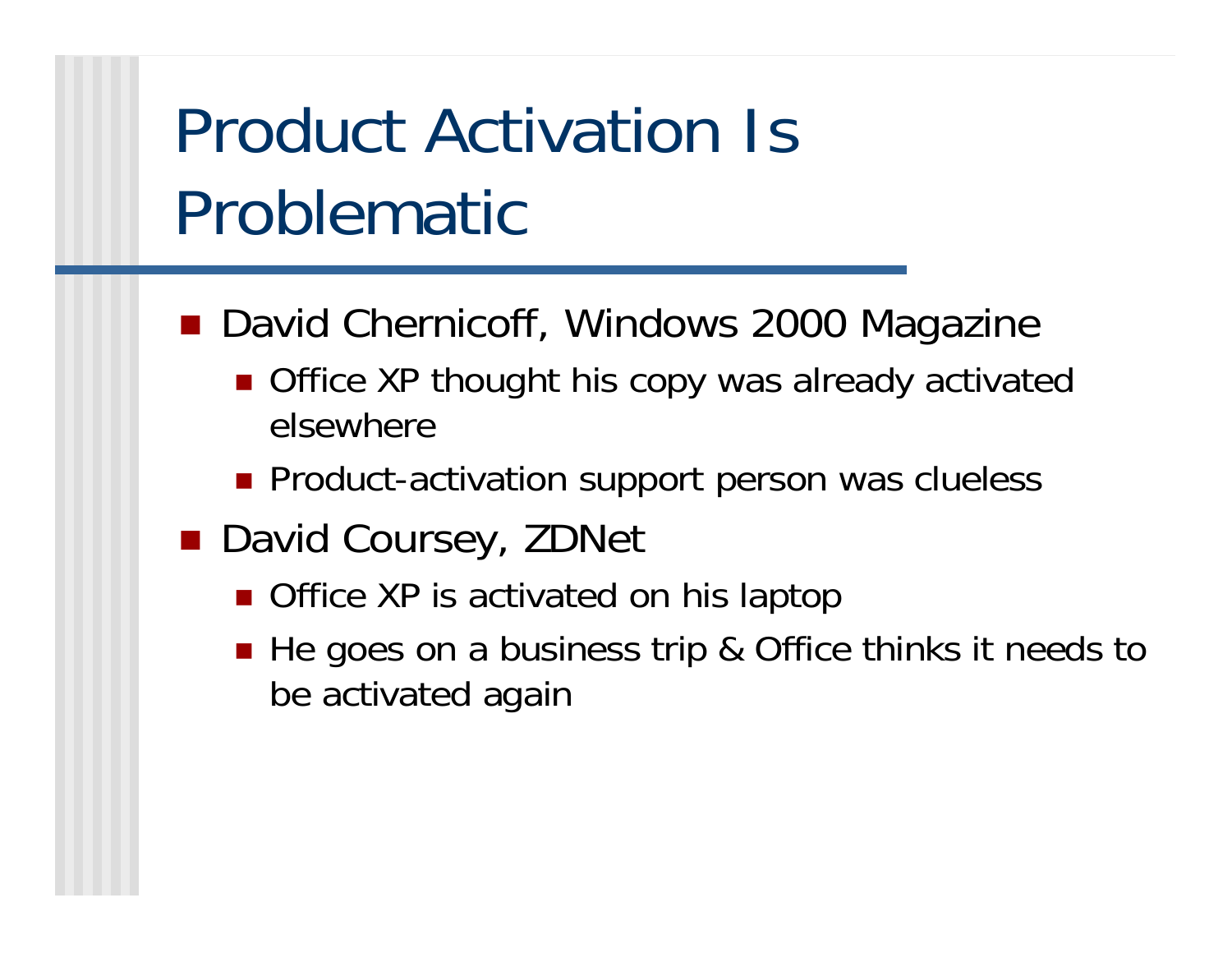# Microsoft Must Approve Changes In Your Environment

- You must convince Microsoft to OK any changes you make to your system or environment
- Microsoft is now a complete partner in how you use your computer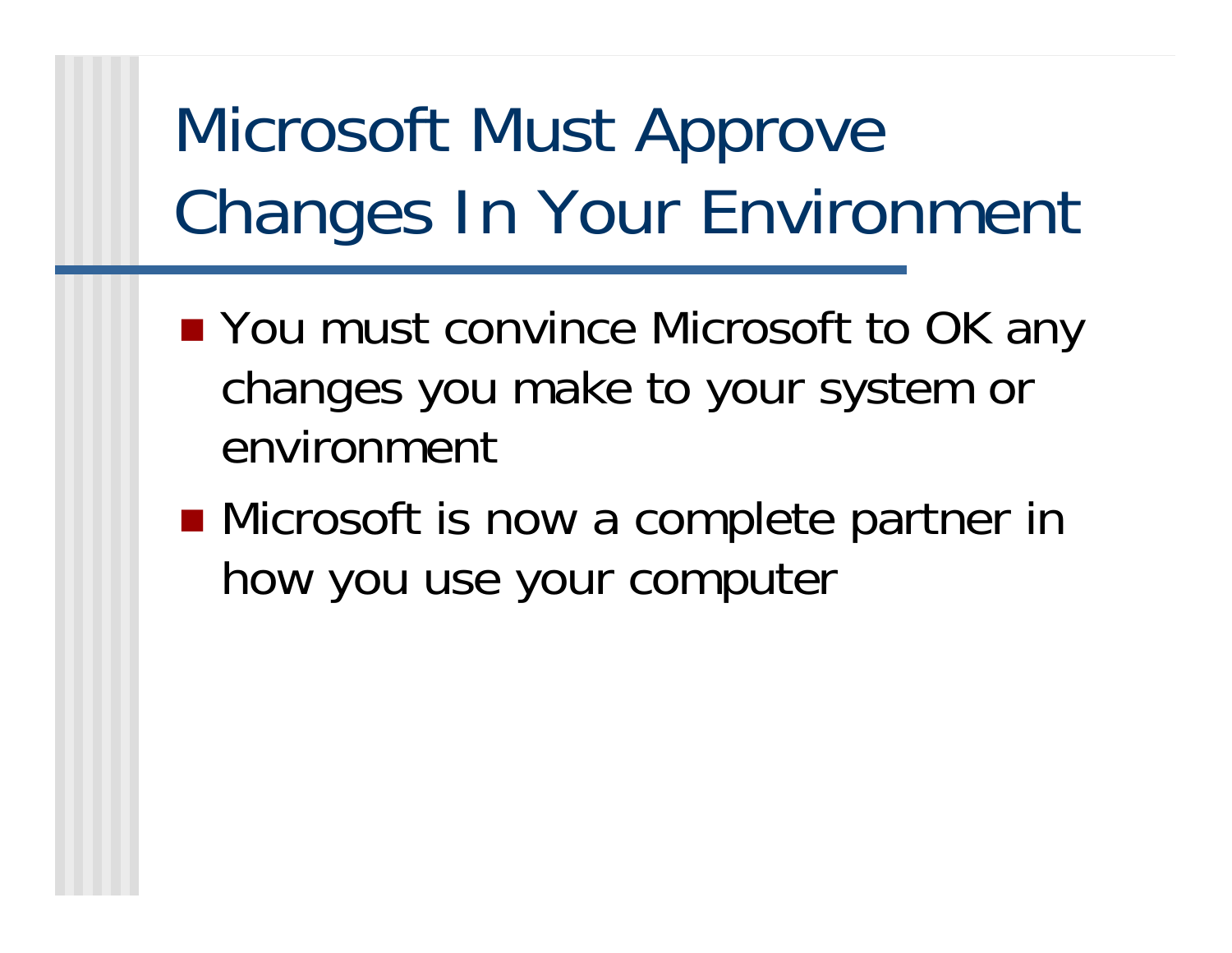# Microsoft Controls Your Upgrade Timetable

- Microsoft regularly quits supporting products ■ Windows 95 & Office 95 on December 31, 2001
	- Windows 98 & NT 4 Workstation on June 30, 2003
- **Picture this** 
	- You buy Windows XP & activate it in Oct. 2001
	- **I** In 2003, Microsoft releases Windows XP+
	- Your computer's hard drive crashes in Oct. 2004, so you replace it
	- You call Microsoft to activate your copy of Windows XP
	- "We're sorry, sir, but we don't support that version of Windows any longer. You'll need to upgrade to Windows  $XP_{+}$ ."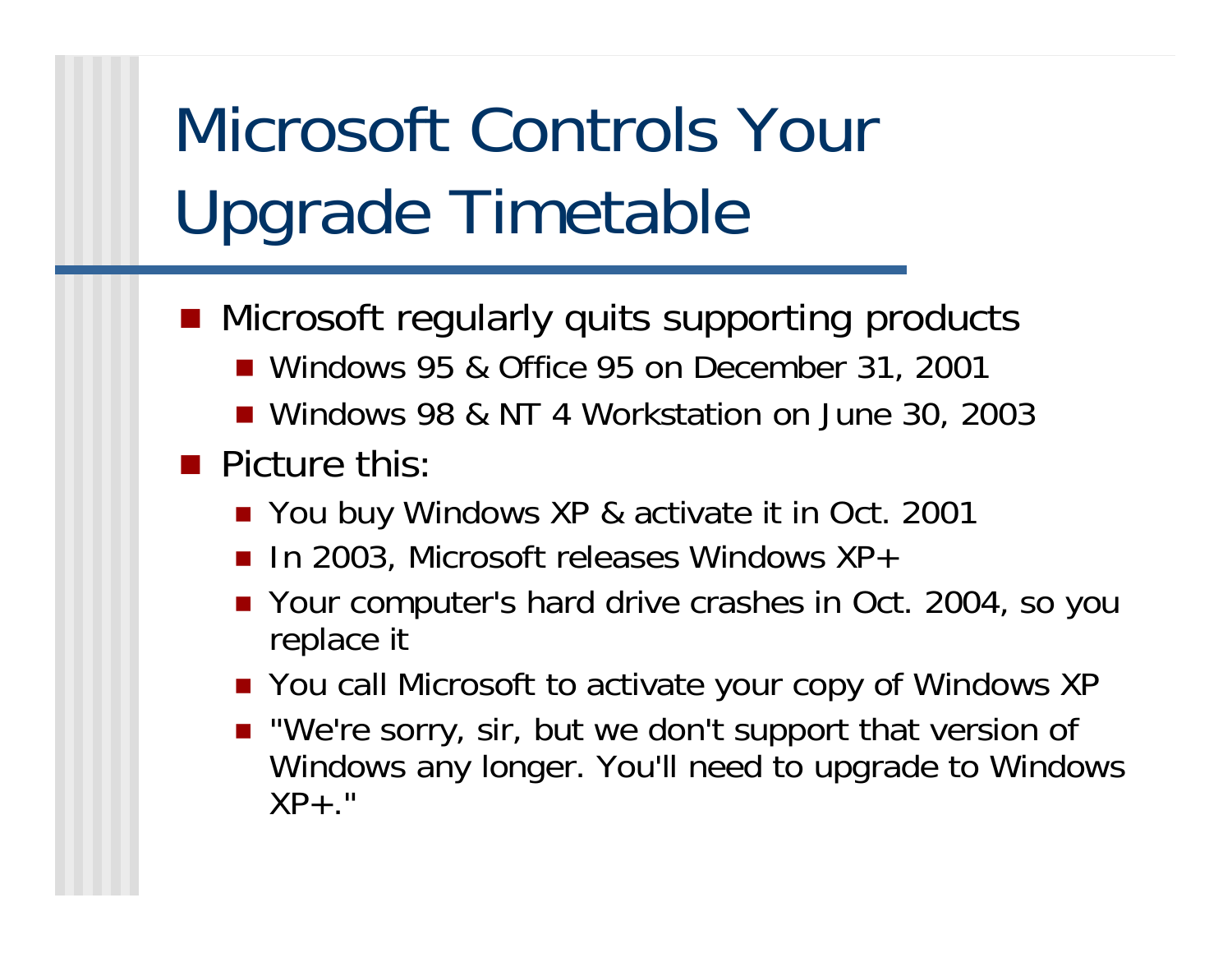# Microsoft's Long-Term Goals

- The problem: Users are not upgrading regularly
	- **Older software works just fine**
	- Too much money
	- 60% of Office users have a version prior to Office 2000
- **Nicrosoft's desires** 
	- A consistent, regular revenue stream
	- An end to the constant need to persuade consumers to upgrade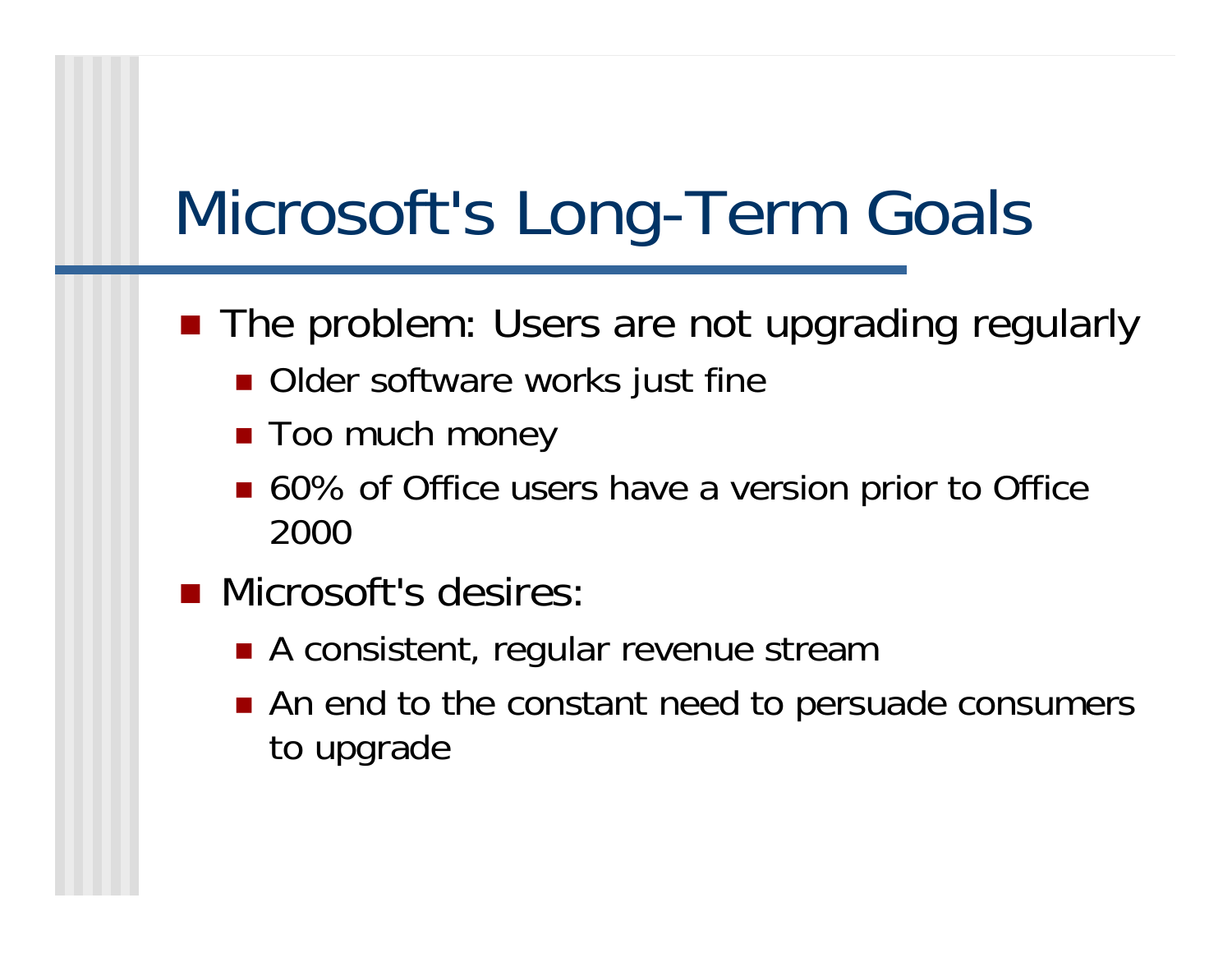# Microsoft's Solution: **Subscriptions**

- Office XP sold by subscription in Australia
- Microsoft phasing out perpetual use licenses with companies
	- Instead, Microsoft is pushing a limited 3-year software license
	- Microsoft is buying back existing perpetual licenses
- **Just as you pay a monthly bill to the electric &** gas companies, you will pay a monthly bill to Microsoft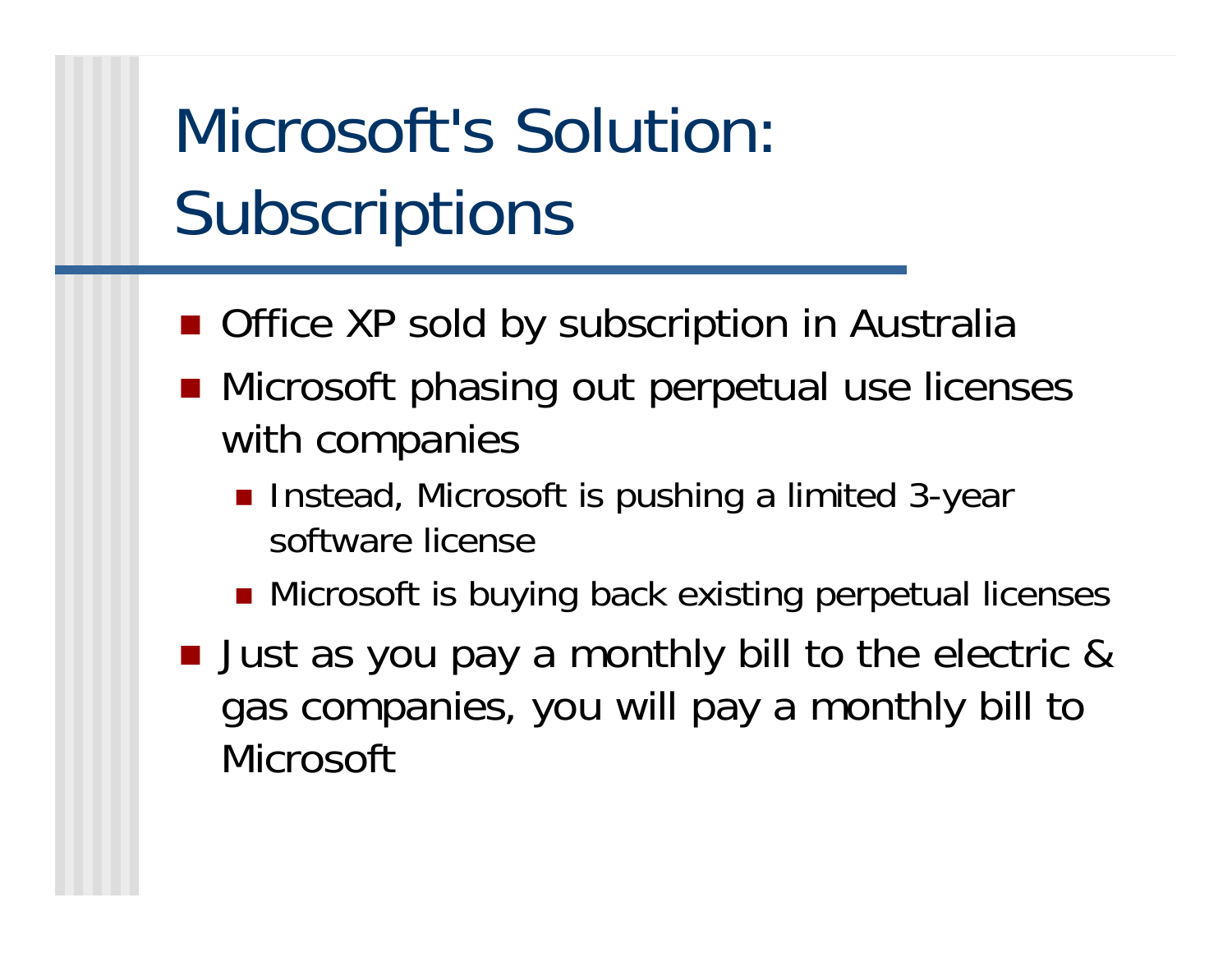# Microsoft On Subscriptions

- "HailStorm will help move the Internet to enduser subscriptions, where users pay for value received."
	- From the Microsoft Hailstorm white paper
- "We're seeing a lot of general market shift, such as towards software as a service ... This [changes in business licenses] is definitely a first step towards the whole software as a service model."
	- Kim Carnesale, Director of Program Development, Microsoft licensing division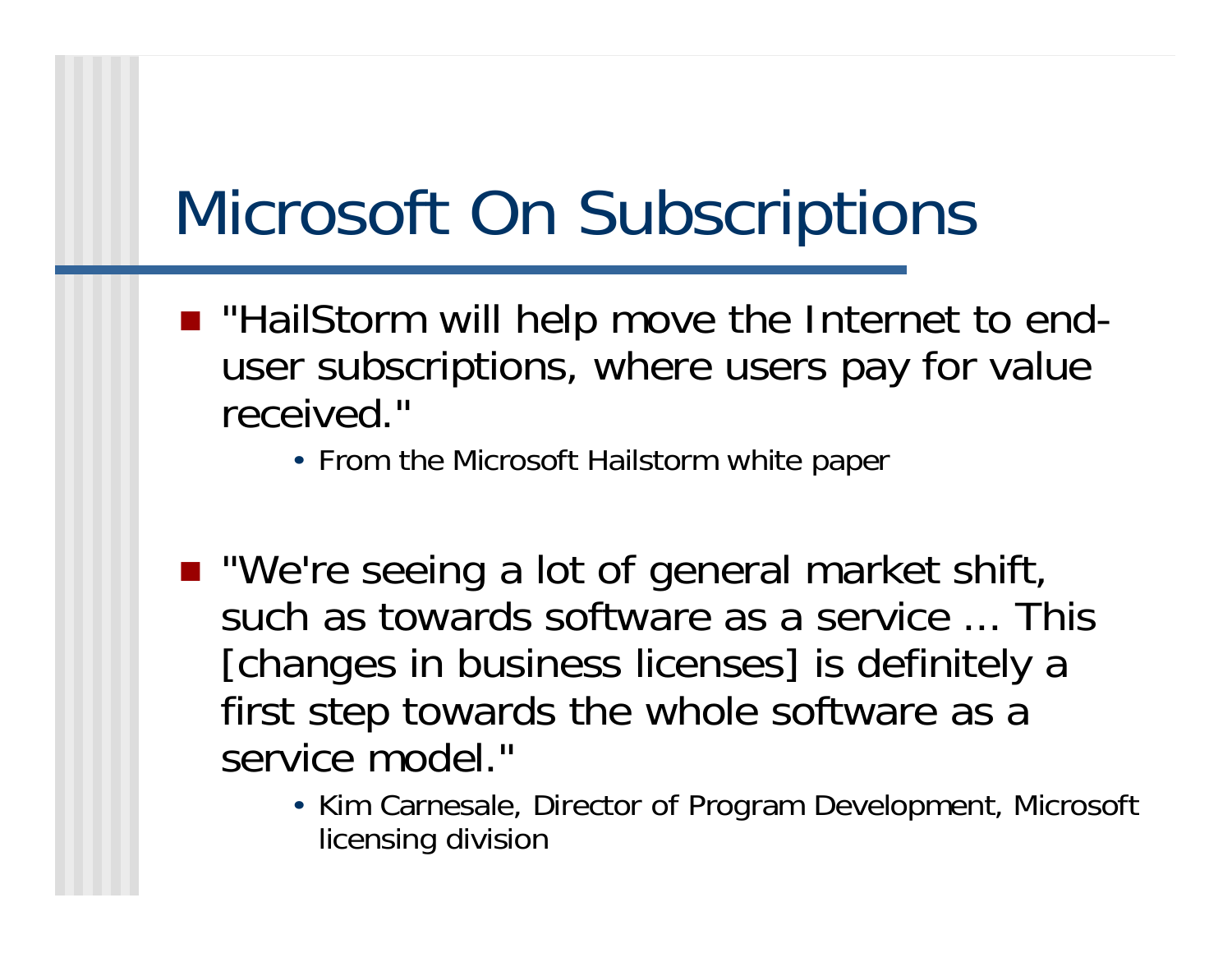# Assault On Open Source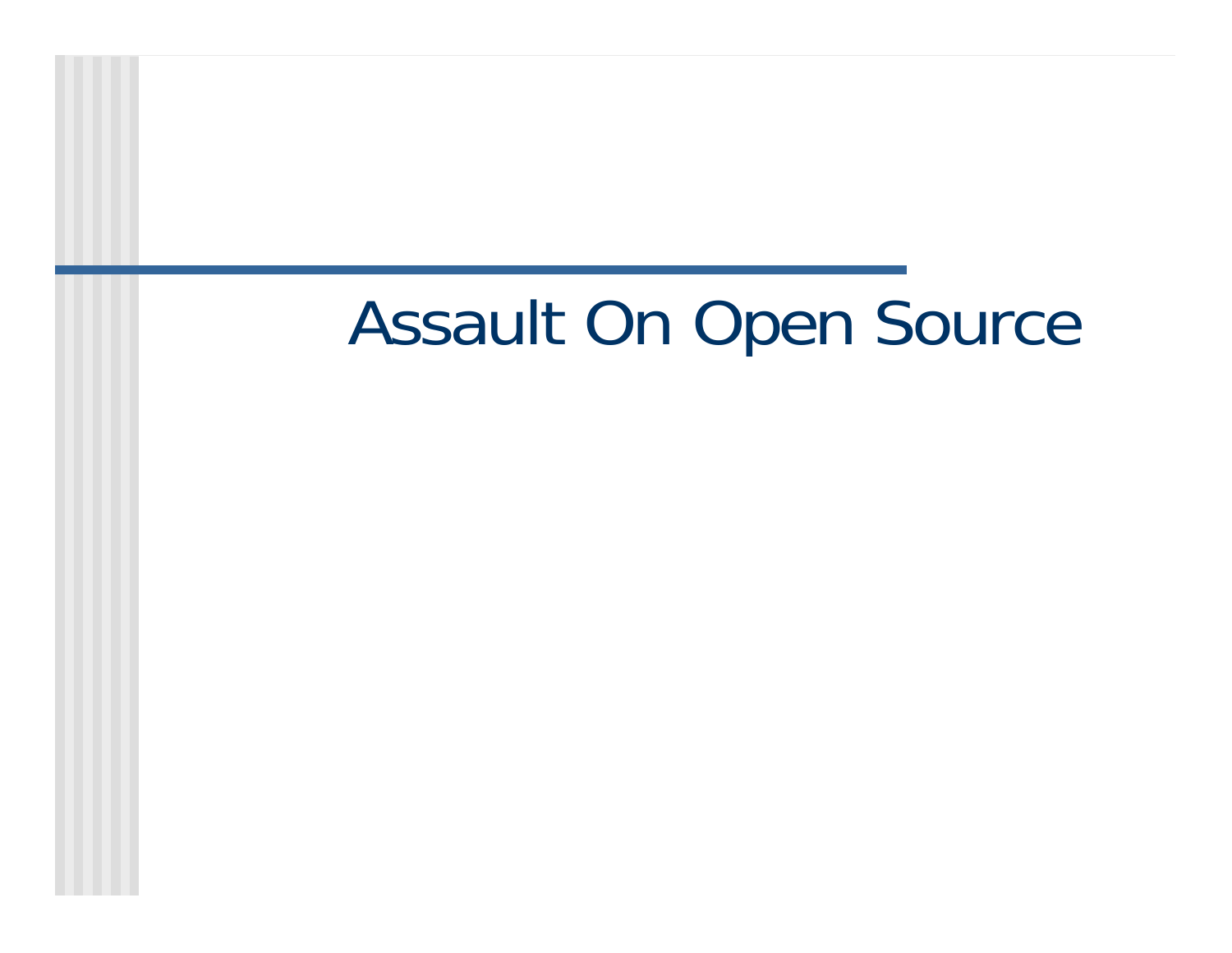# Craig Mundie On Open Source

"The OSS [Open Source] development model leads to a strong possibility of unhealthy 'forking' of a code base, resulting in the development of multiple incompatible versions of programs, weakened interoperability, product instability, and hindering businesses' ability to strategically plan for the future. Furthermore, it has inherent security risks and can force intellectual property into the public domain."

• Craig Mundie, Microsoft Senior VP, 3 May 2001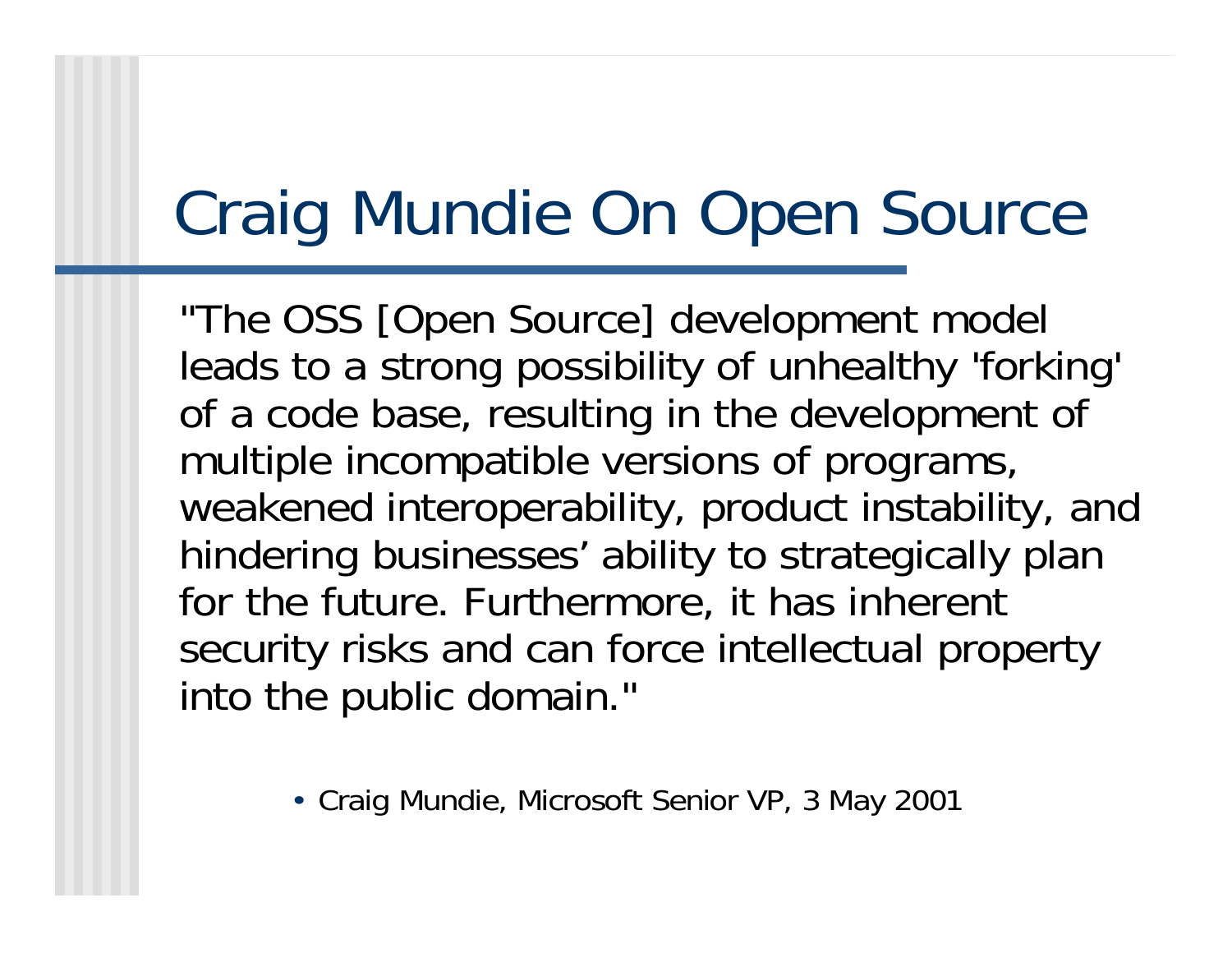# Microsoft's Attacks On Open Source & GPL

- Jim Allchin: GPL is "anti-American" & "open-source is an intellectual property destroyer. I can't imagine something that could be worse than this for the software business and the intellectual-property business."
- Steve Ballmer, CEO: "Linux is a cancer that attaches itself in an intellectual property sense to everything it touches."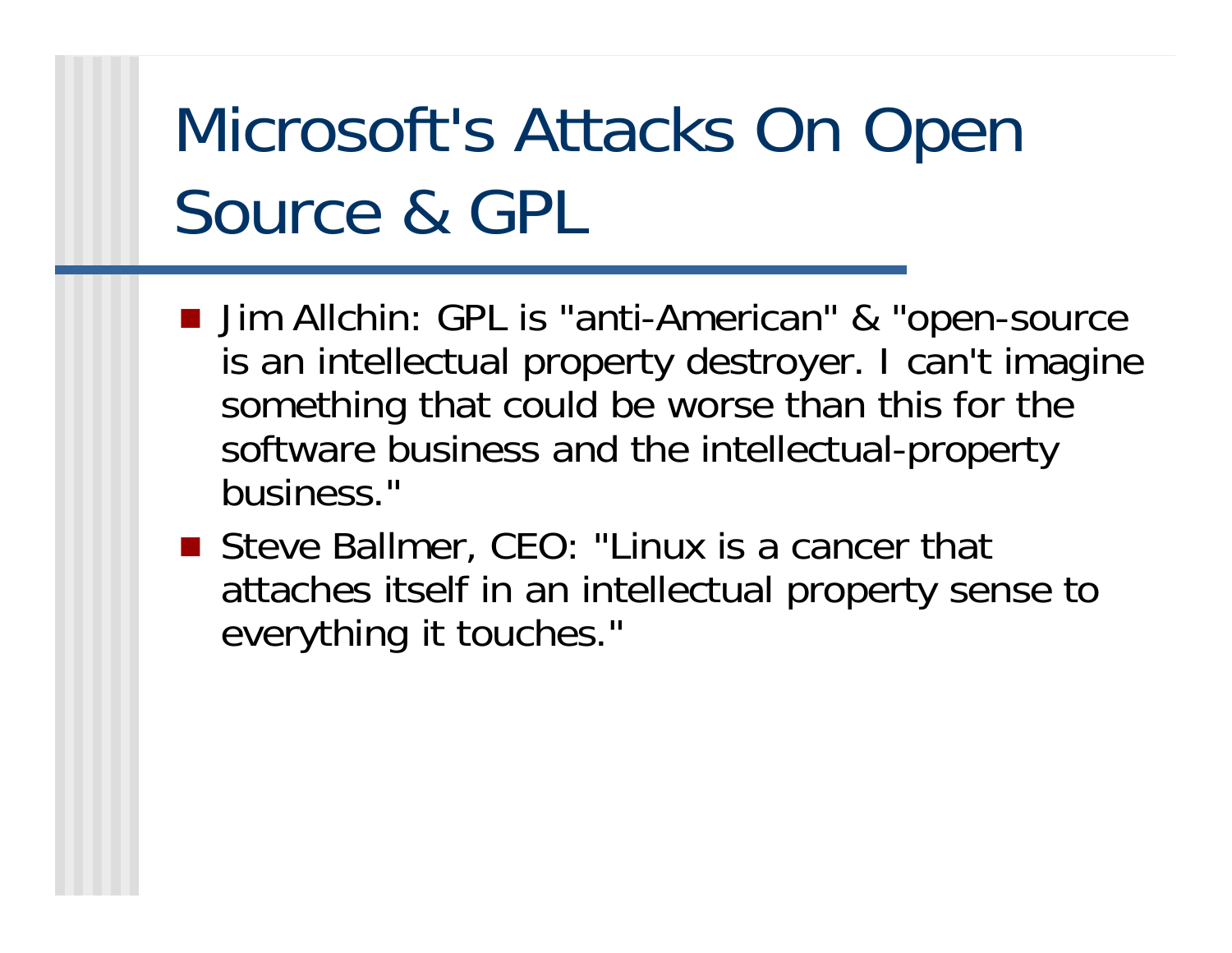# Microsoft Is Muddying The **Waters**

- Microsoft claims that any use by a company of Open Source/GPL'd software forces all software created by that company & all data to be Open Source as well
- At best, this is a misreading of the GPL
- The GPL applies if you \*extend\* the GPL'o software, NOT if you use the GPL'd software as a tool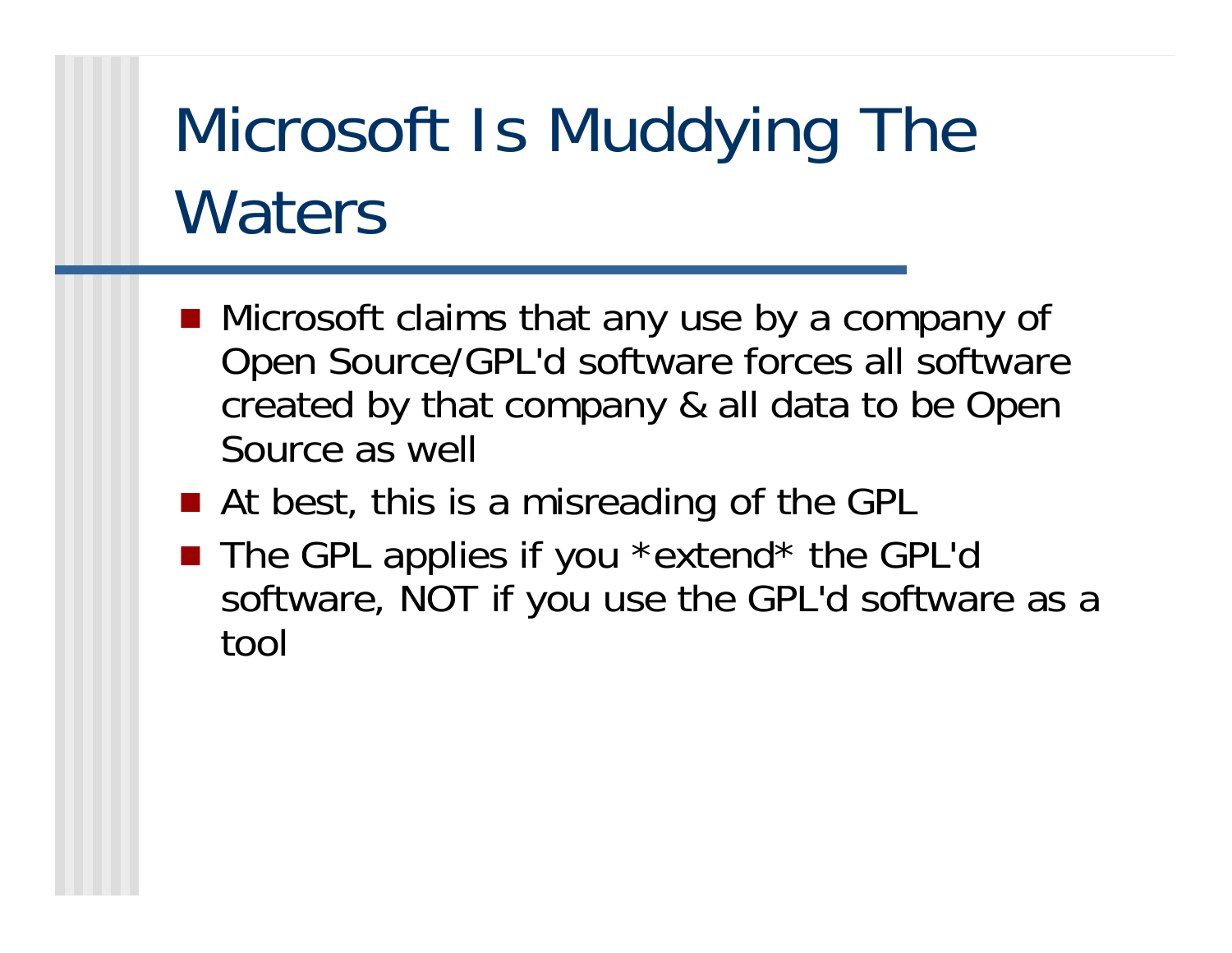### You Don't Even Have To Release Modifications To GPL'd Software

"The GPL does not require you to release your modified version. You are free to make modifications and use them privately, without ever releasing them. This applies to organizations (including companies), too; an organization can make a modified version and use it internally without ever releasing it outside the organization. But *if* you release the modified version to the public in some way, the GPL requires you to make the modified source code available to the users, under the GPL."

• From the GNU GPL FAQ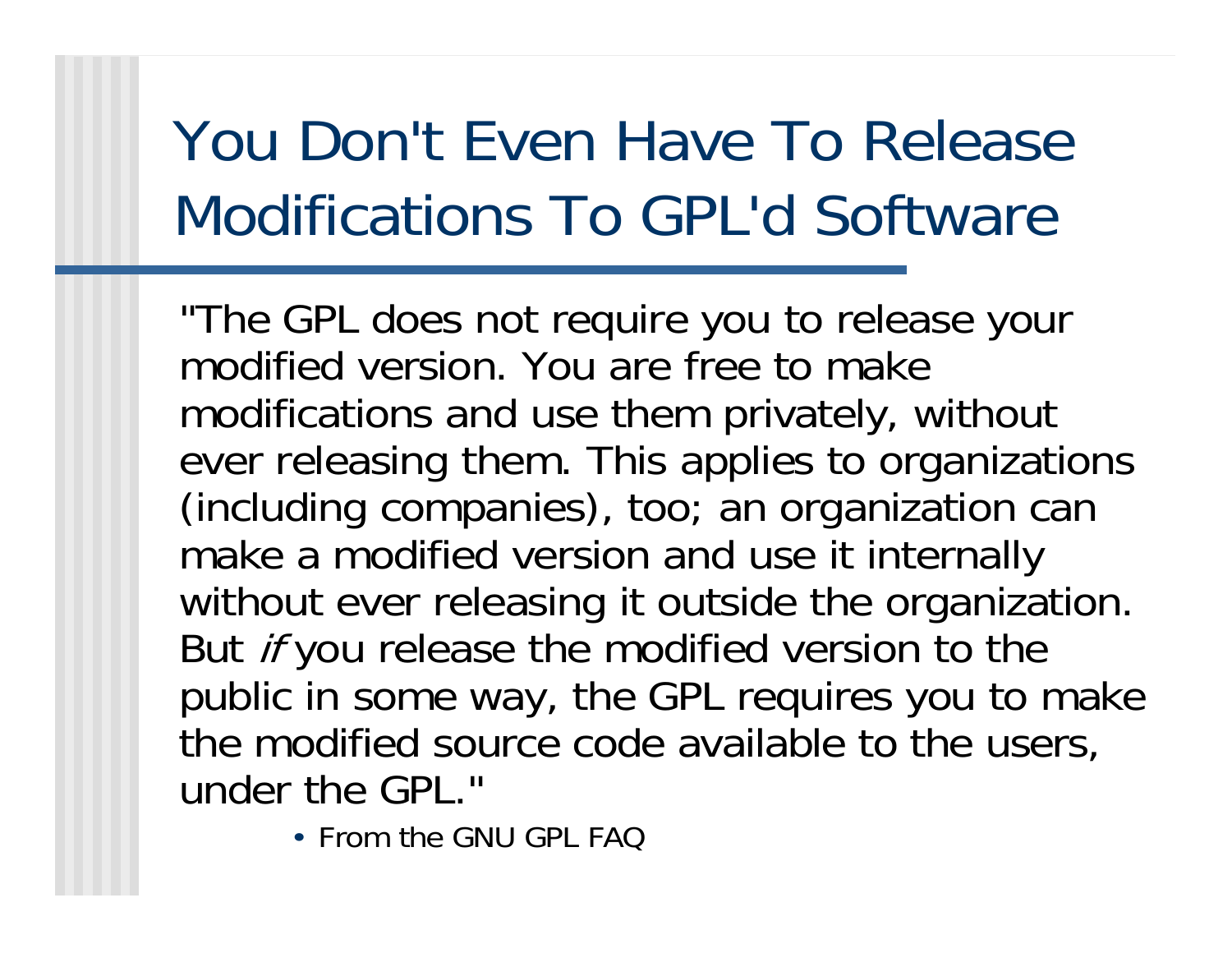# Why Is Microsoft Attacking Open Source?

- Open Source software especially Linux presents Microsoft with strong competition
- For the first time, Microsoft faces competition not from a company, but from a movement
	- They can't buy, co-opt, or intimidate Open Source
	- **n** Instead, they must discredit a process
	- **If Microsoft scares people by spreading FUD\* about Open** Source, then fewer people will use it

\* FUD = Fear, Uncertainty, & Doubt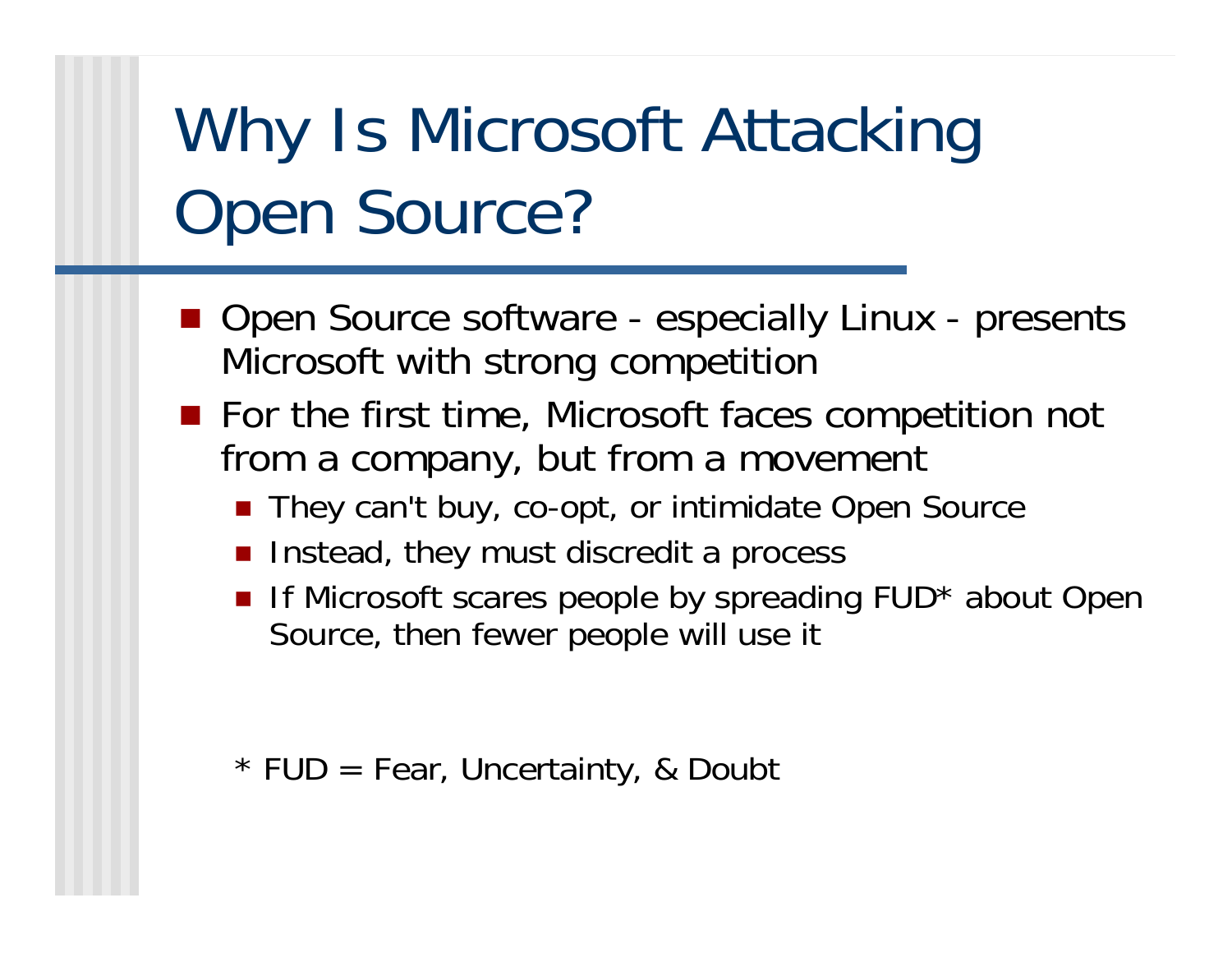# Some Proposed Solutions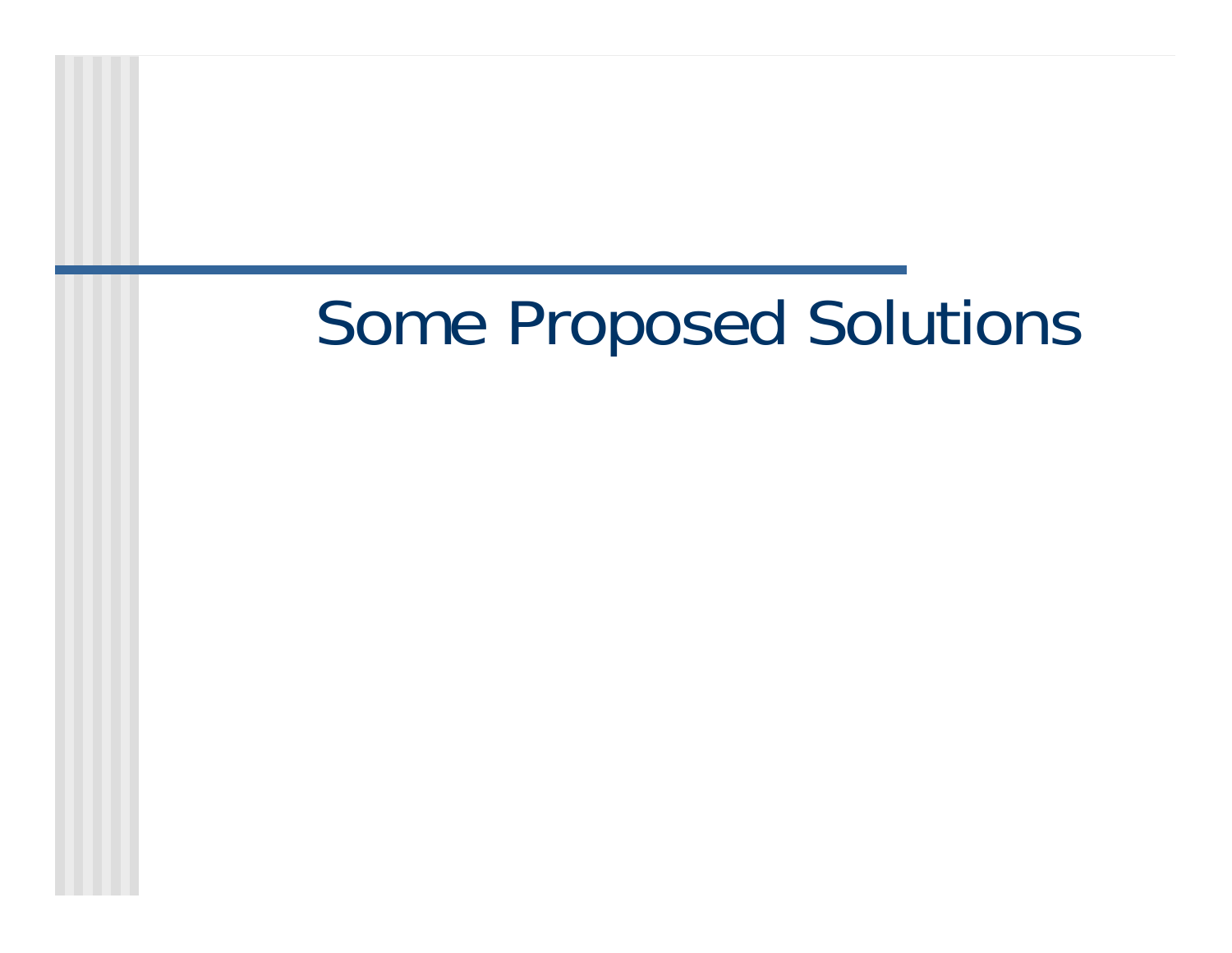# Vote With Your Money

- If you need Windows XP & Office XP, buy them - that's your right & choice
- Many people are stopping at Windows 2000 & Office 2000
	- **They will not upgrade**
	- They will not give any more money to **Microsoft**
	- They are investigating other options, such as Linux, MacOS, & StarOffice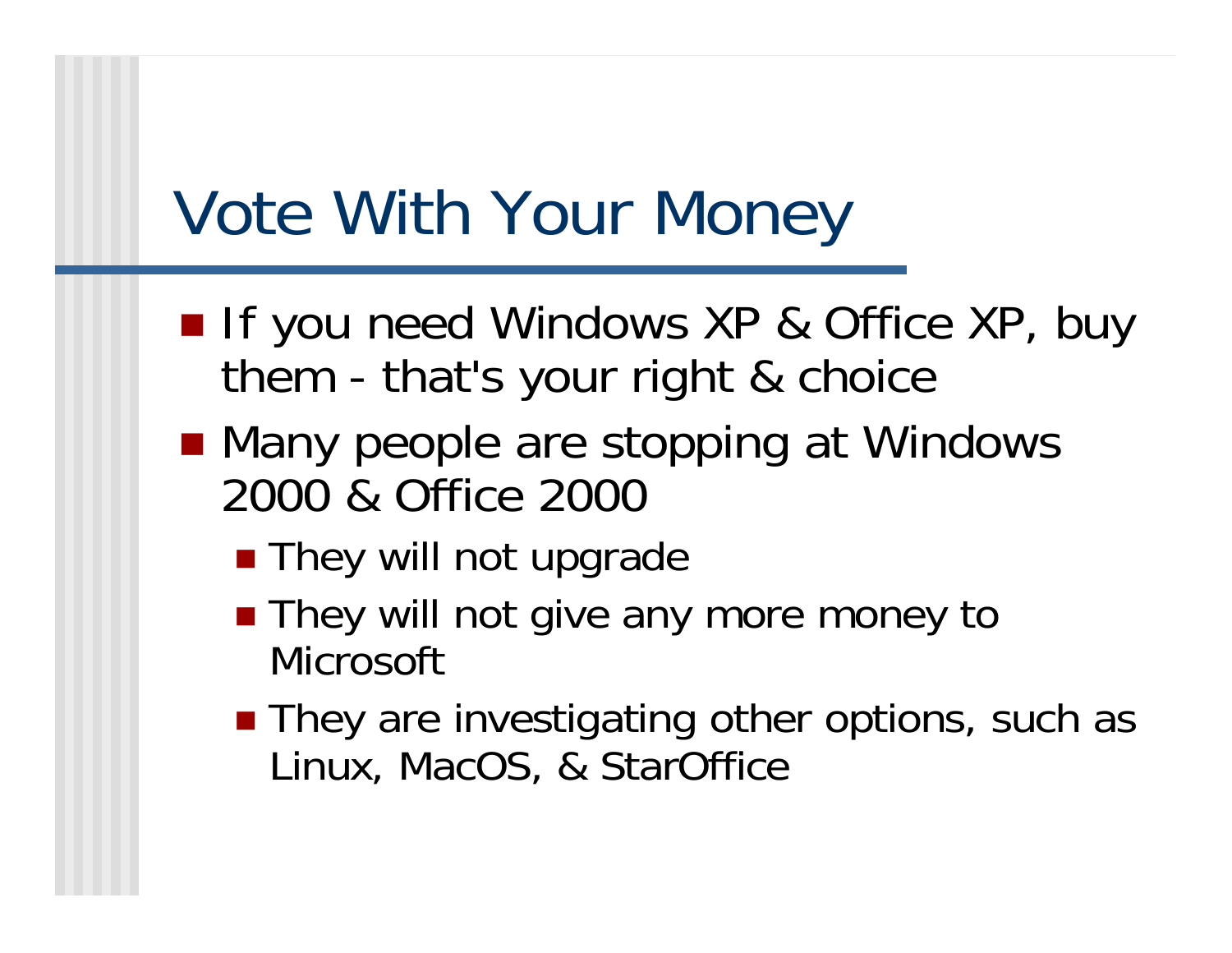# Open Up Hailstorm & .NET

- Disentangle Passport & Hailstorm from Windows XP
- Other companies & platforms should be able to host Hailstorm servers
- Users should be able to remove & download their data in XML for easy transference to another service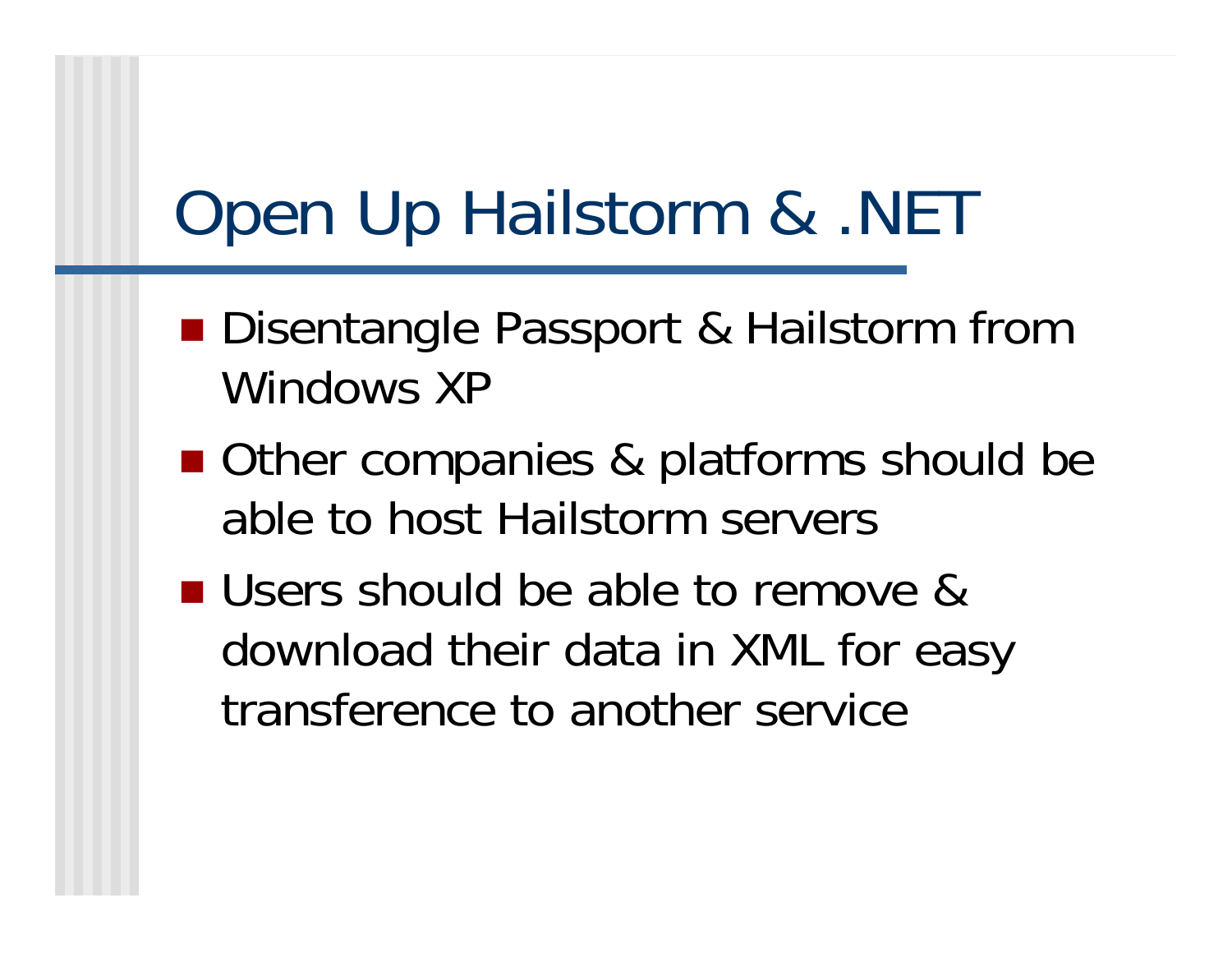# Support Open Standards

- **Use software that supports standards**
- **If you're a developer, write to standards**
- **Encourage other software companies to** write to & support standards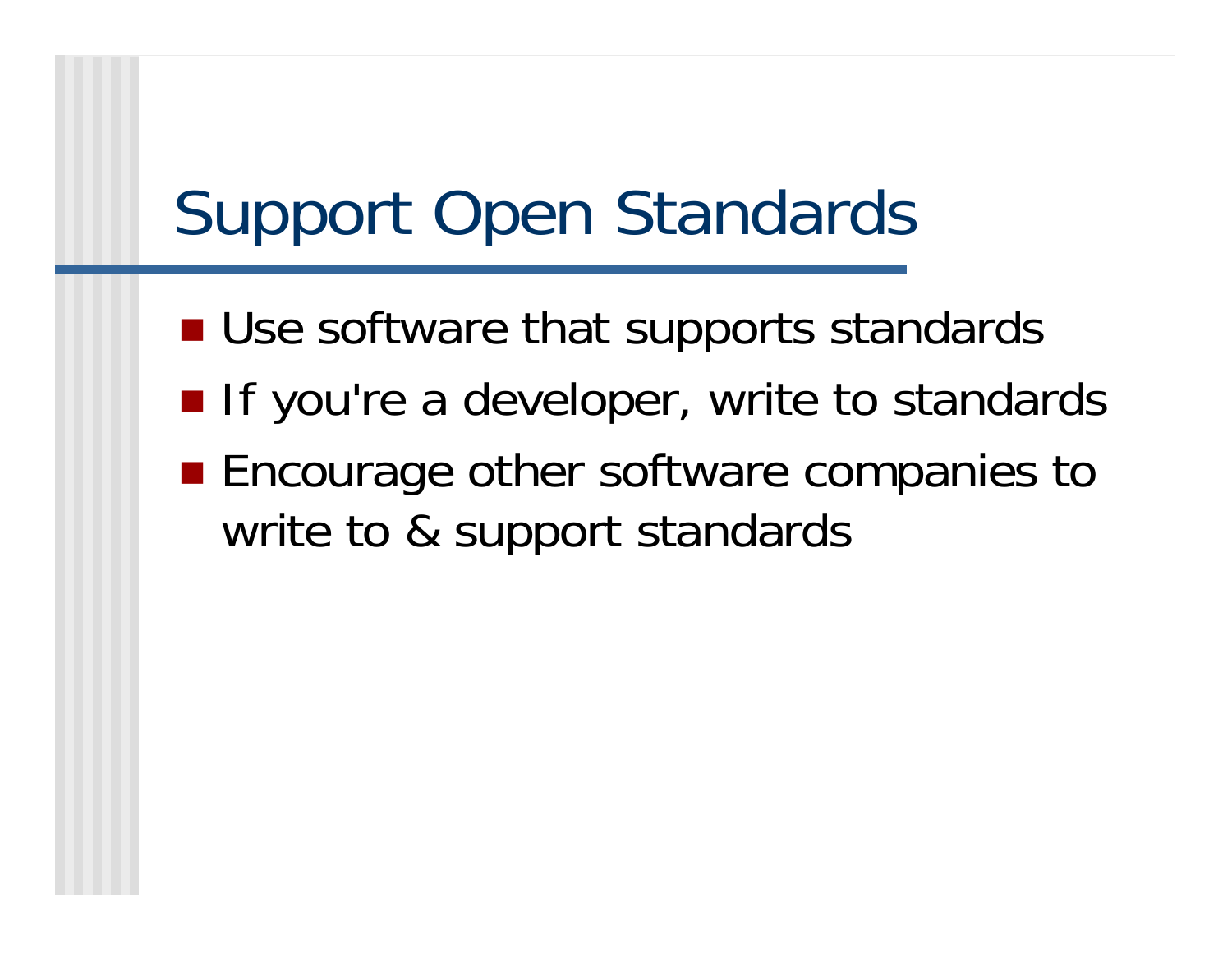# Support Open Source

- **Use open source software** 
	- Operating Systems: Linux, FreeBSD
	- Office Suites: StarOffice, KOffice, AbiWord
	- Development: PHP, Perl, Python
	- **There's LOTS more!**
- **Encourage other software companies to** write software that runs on Open Source systems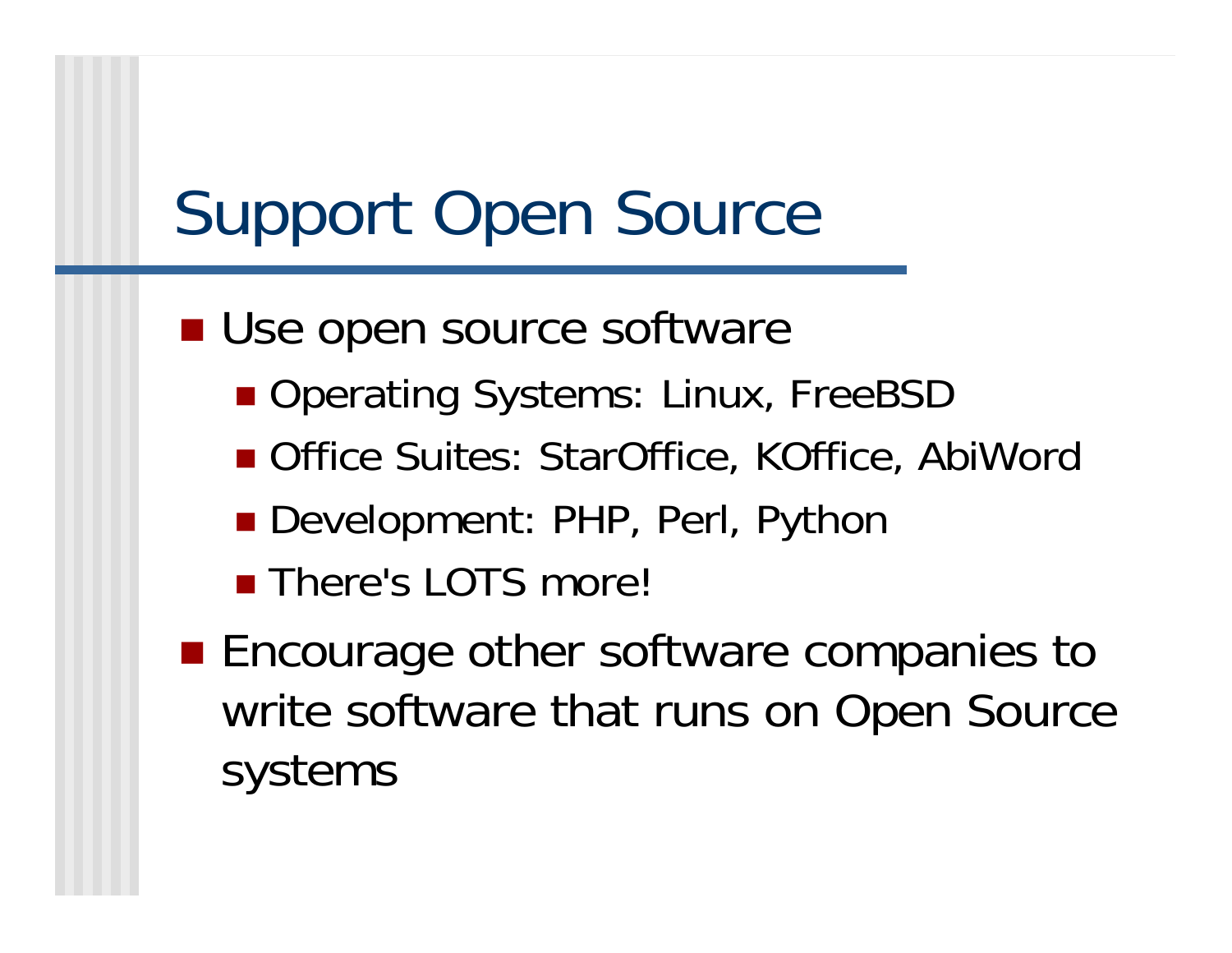# Educate Yourself & Others

- Use Microsoft products if you wish ...
	- But make sure you know what they are doing
	- And make sure you understand what you're getting into
- Educate your family, friends, teachers, & others
- Be vigilant in safeguarding your information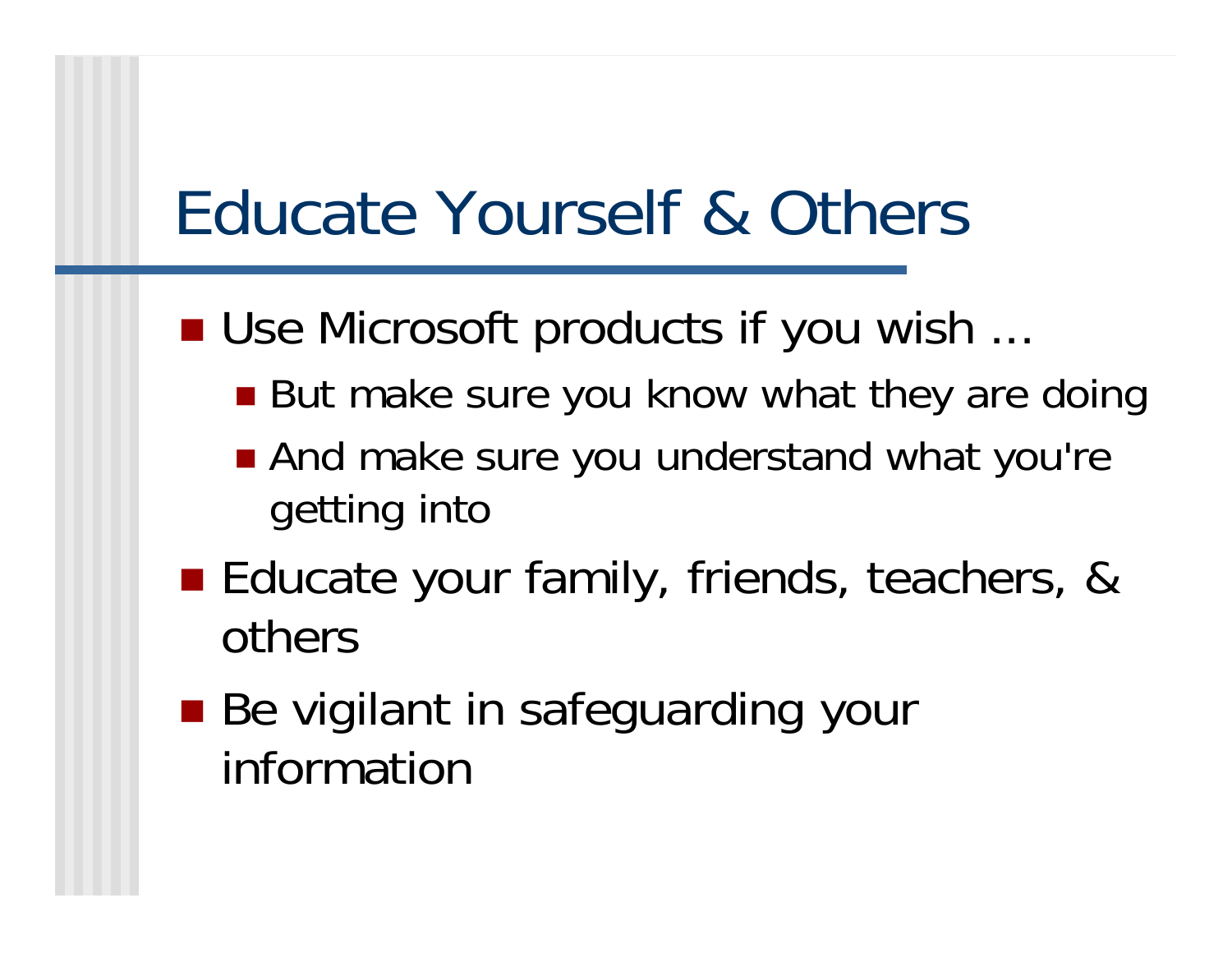# Thank You!

**Email Scott Granneman**  $@$ scott@granneman.com

■ Join GranneNotes @ www.granneman.com

 $\blacksquare$  Find out about Bryan Consulting  $@$ www.bryanconsulting.com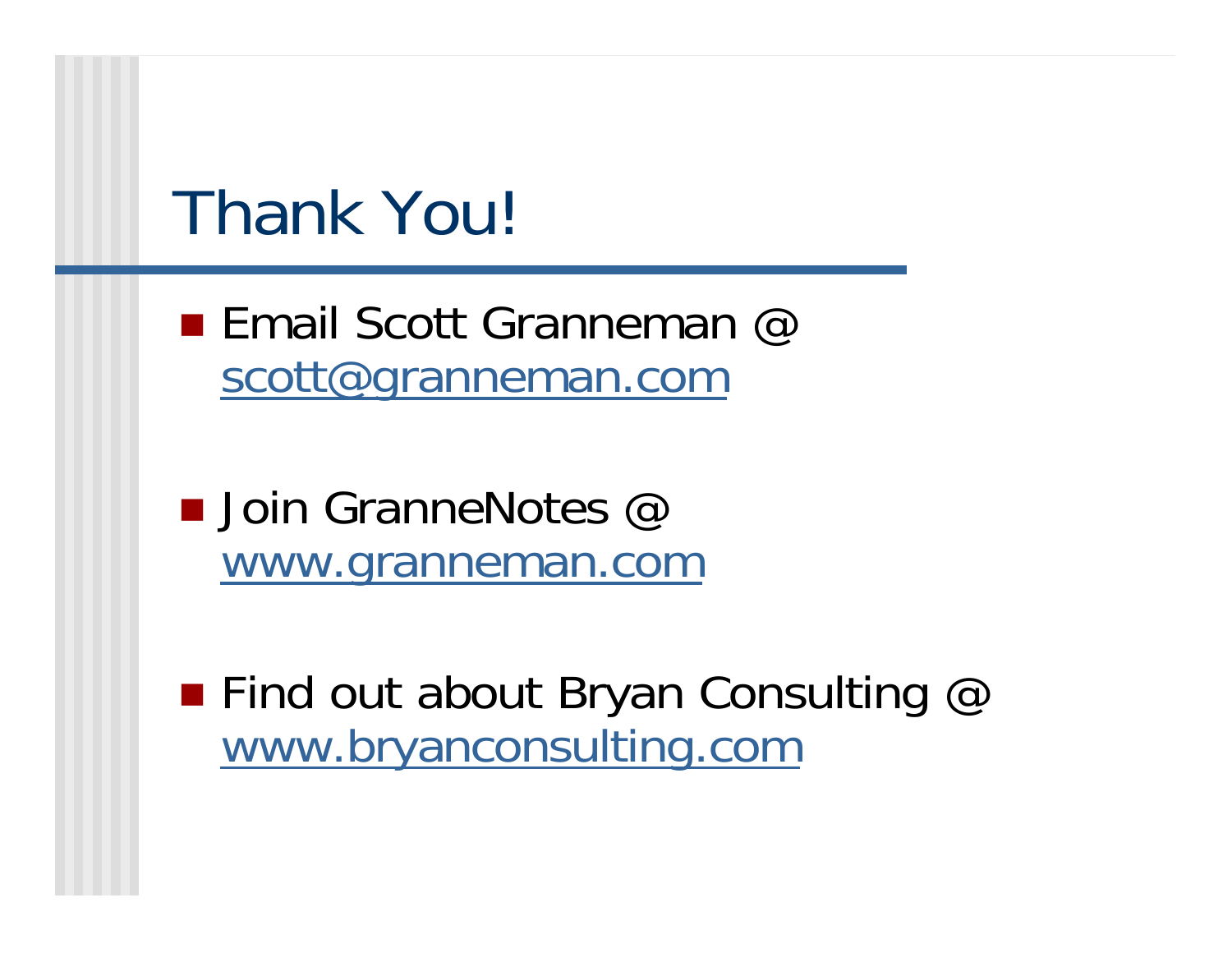#### **GPL In It's Own Words**

■ "GNU General Public License" (31 Jul 2000). <http://www.gnu.org/copyleft/gpl.html>. Accessed 16 July 2001.

#### **Examples Of Open Source**

- The Apache Software License, Version 1.1". <http://httpd.apache.org/docs/LICENSE>. Accessed 17 July 2001.
- "The 'Artistic License'". <http://language.perl.com/misc/Artistic.html>. Accessed 17 July 2001.
- The FreeBSD Copyright" (13 July 2001). <http://www.freebsd.org/copyright/freebsd-license.html>. Accessed 17 July 2001.
- "Jabber Open Source License (JOSL)". <http://docs.jabber.org/general/html/josl.html>. Accessed 17 July 2001.
- Linux Online. "What is Linux" (1 February 2001). <http://www.linux.org/info/index.html>. Accessed 17 July 2001.
- "Mozilla & Netscape public licenses" (23 August 2000). <http://www.mozilla.org/MPL/>. Accessed 17 July 2001.
- OpenOffice.org. "License". <http://www.openoffice.org/license.html>. Accessed 17 July 2001.
- "Zope Public License" (23 February 2000). <http://www.zope.org/Resources/License>. Accessed 17 July 2001.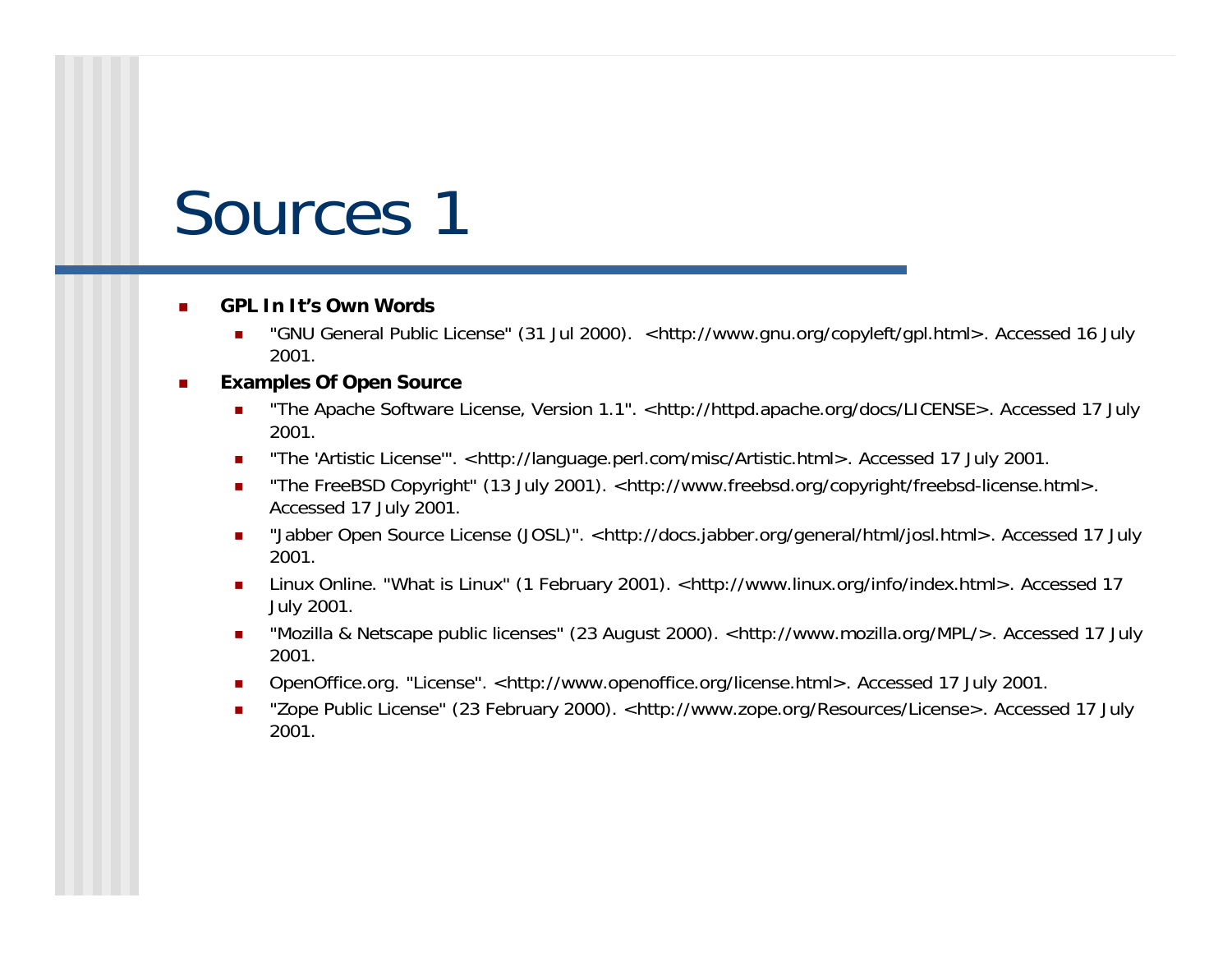#### **Advantages Of Open Source**

- Allison, Jeremy. "Which Is More Secure? -- Open Source Vs. Proprietary". Interactive Week (16 July 2001). <http://www.zdnet.com/intweek/stories/news/0,4164,2784795-2,00.html>. Accessed 16 July 2001.
- **CNN.** "NSA key to Windows: an open question" (4 September 1999). <http://www.cnn.com/TECH/computing/9909/03/windows.nsa.02/>. Accessed 2 June 2001.
- Microsoft. "Microsoft Says Speculation About Security and NSA Is 'Inaccurate and Unfounded'" (3 September 1999). <http://www.microsoft.com/PressPass/press/1999/Sept99/RSAPR.asp>. Accessed 8 June 2001.
- Middleton, Guy. "Privacy Groups Dismiss Microsoft NSA Denial". TechWeb (7 September 1999). <http://content.techweb.com/wire/story/TWB19990906S0003>. Accessed 23 June 2001.
- Schneier, Bruce. "NSA Key in Microsoft Crypto API?". (15 September 1999) <http://www.counterpane.com/crypto-gram-9909.html#NSAKeyinMicrosoftCryptoAPI>. Accessed 10 June 2001.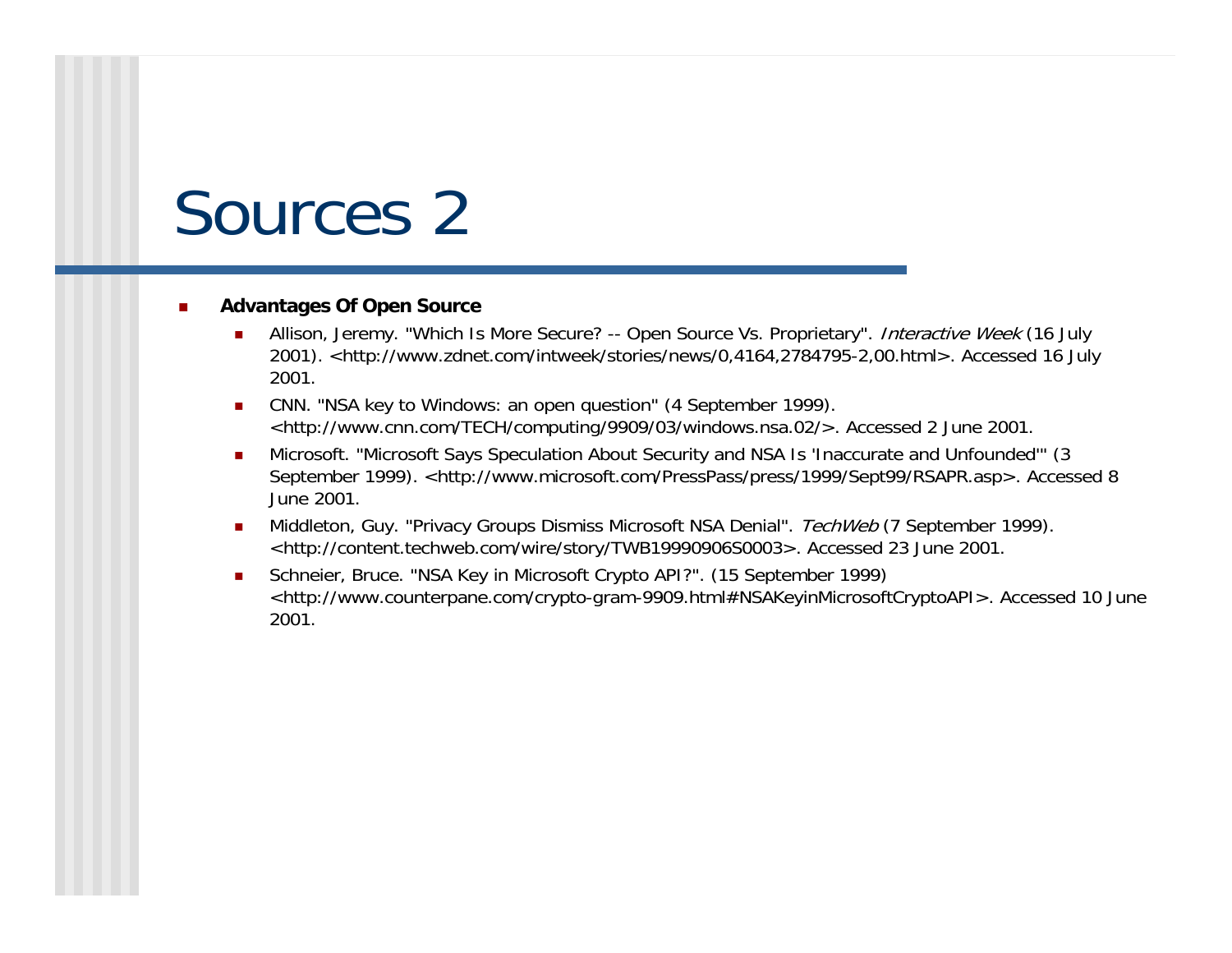- **What Are Cookies?**
	- **Netscape. "Persistent Client State HTTP Cookies".** <http://home.netscape.com/newsref/std/cookie\_spec.html>. Accessed 26 May 2001.
	- searchSecurity.com. "cookie" (13 October 2000). <http://searchsecurity.techtarget.com/sDefinition/0,,sid14\_gci211838,00.html>. Accessed 16 July 2001.
	- Whalen, David. "The Unofficial Cookie FAQ: Version 2.54" (10 May 1999). <http://www.cookiecentral.com/faq/images/ufaqline.gif>. Accessed 14 July 2001.
- **You May Be Using Passport**
	- **Microsoft Passport. "Passport Q&A for Businesses".** <http://www.passport.com/Business/BusinessQA.asp?lc=1033>. Accessed 16 July 2001.
- **The Passport Connection**
	- **Microsoft Passport. "Microsoft Passport Is Committed to Safeguarding Security and Privacy" (July 2000).** <http://www.passport.com/Consumer/PrivacyPolicy.asp?lc=1033>. Accessed 16 July 2001.
- **Other Microsoft Uses For Passport**
	- Alsop, Stewart. "The Monopoly Has Just Begun". *Fortune* (23 July 2001). <http://www.fortune.com/indext.jhtml;jsessionid=HSMHEFD3YF0UIQAMEHSSFFSABQQ4MIV3?channel=p rint\_article.jhtml&doc\_id=203359>. Accessed 14 July 2001.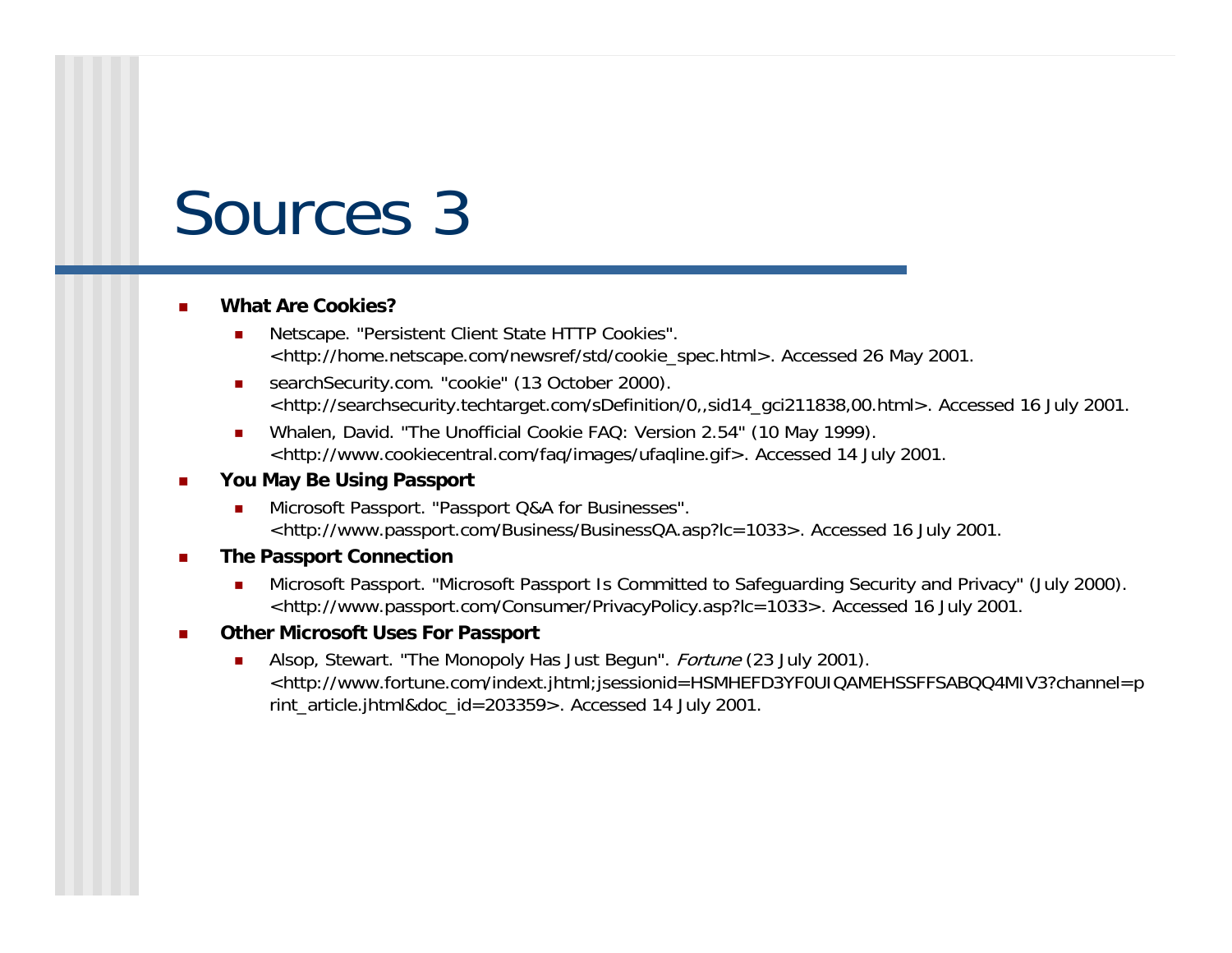#### **Windows XP & Passport**

- Microsoft. "Windows Messenger Feature in Windows XP Will Usher In the Age of 'Real-Time Communication'" (4 June 2001). <http://www.microsoft.com/presspass/features/2001/jun01/06- 04messenger.asp>. Accessed 18 July 2001.
- Wilcox, Joe. "Microsoft pushes Passport in Windows XP". CNET News.com (21 June 2001). <http://news.cnet.com/news/0-1003-200-6343275.html?tag=dd.ne.dtx.nl-sty.0>. Accessed 16 July 2001.
- **Some Companies Using Passport**
	- **Microsoft Passport. "Passport Directory of Sites".** <http://www.passport.com/Directory/Default.asp?PPDir=B&lc=1033>. Accessed 16 July 2001.
- **Microsoft's Vision For Passport**
	- Gates, Dominic. "Microsoft Could Hold Passport to Net". The Industry Standard (3 July 2001). <http://www.thestandard.com/article/0,1902,27685,00.html>. Accessed 4 July 2001.
- **Passport Terms Of Use**
	- **Microsoft Passport. "Microsoft Passport Web Site and Services Terms of Use and Notices" (4 April 2001).** <http://www.passport.com/Consumer/TermsOfUse.asp?lc=1033>. Accessed 16 July 2001.
- **Can We Trust Microsoft?**
	- Microsoft Passport. "Passport Q&A". <http://www.passport.com/Consumer/ConsumerQA.asp?lc=1033>. Accessed 16 July 2001.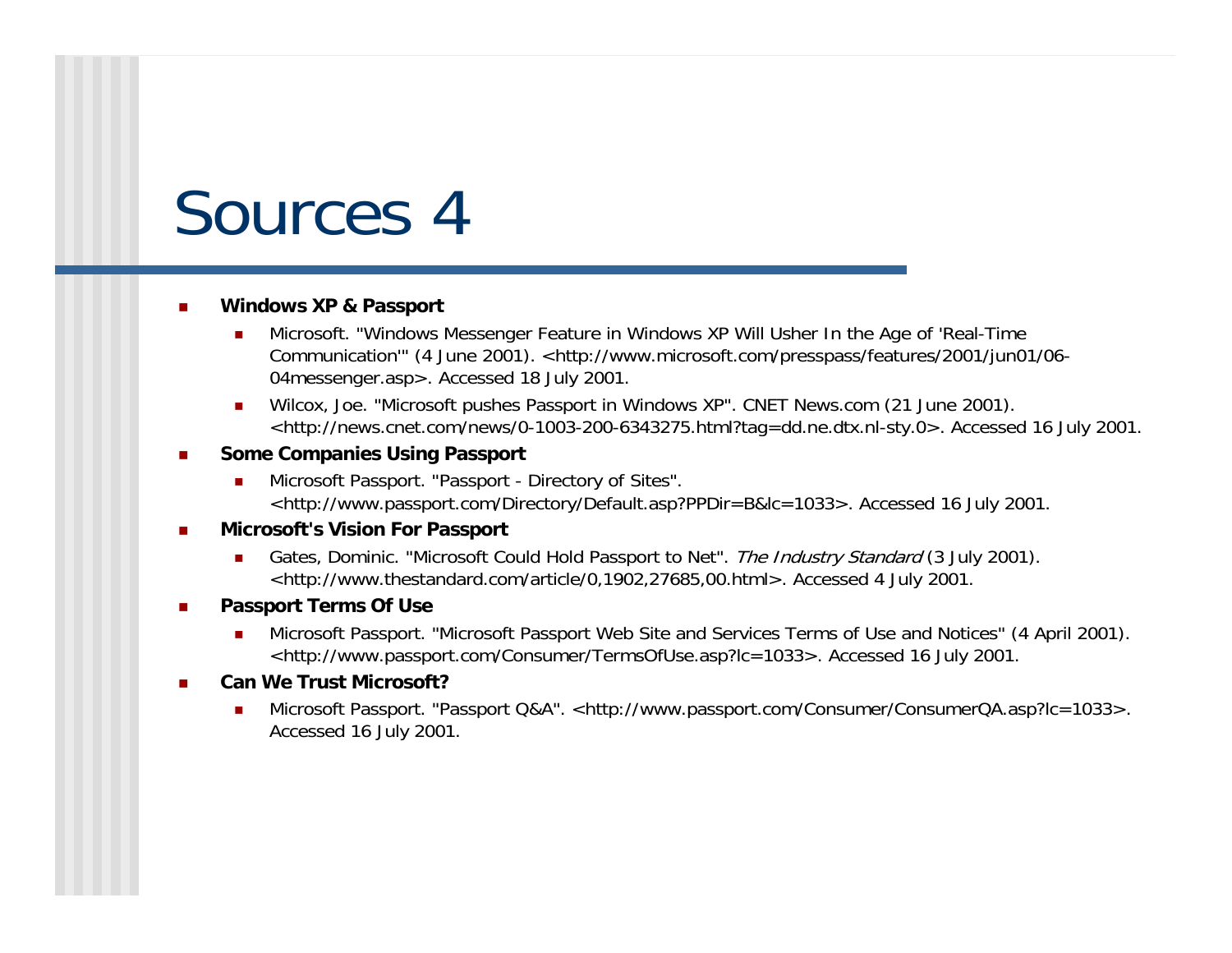- **What Is Hailstorm?**
	- Gates, Dominic. "Microsoft Moves to Turn .Net Into a Reality". *The Industry Standard* (18 March 2001). <http://www.thestandard.com/article/display/0,1151,22946,00.html>. Accessed 24 March 2001.
	- **Sullivan, Bob. "Microsoft to charge for 'Hailstorm'". MSNBC (19 March 2001).** <http://www.msnbc.com/news/546578.asp?cp1=1>. Accessed 20 March 2001.
- **Hailstorm's Web Services**
	- Gates, Dominic. "Microsoft Moves …".
	- Sullivan, Bob. "Microsoft to charge …".
- **The Hailstorm Vision**
	- Coursey, David. ".Net demystified: What you must know about MS's software scheme" (20 March 2001). <http://www.zdnet.com/anchordesk/stories/story/0,10738,2698647,00.html>. Accessed 20 March 2001.
- **Microsoft's Hailstorm Vision**
	- Bank, David. "Microsoft Moves to Rule Commerce on the Internet". The Wall Street Journal (5 June 1997). "Nathan Myrhvold, Microsoft's chief technology officer, confirms that Microsoft hopes to get a 'vig,' or vigorish, on every transaction over the Internet that uses Microsoft's technology, though he says in some cases Microsoft's share could come from a one-time software licensing fee. (Vigorish is a slang term used by bookmakers that means, roughly, the profit made for bringing bettors together.)"
- **Microsoft Needs To Know Everything About You**
	- Coursey, David. ".Net demystified …".
- **How Will Microsoft Get Users?**
	- Gates, Dominic. "Microsoft Moves ...".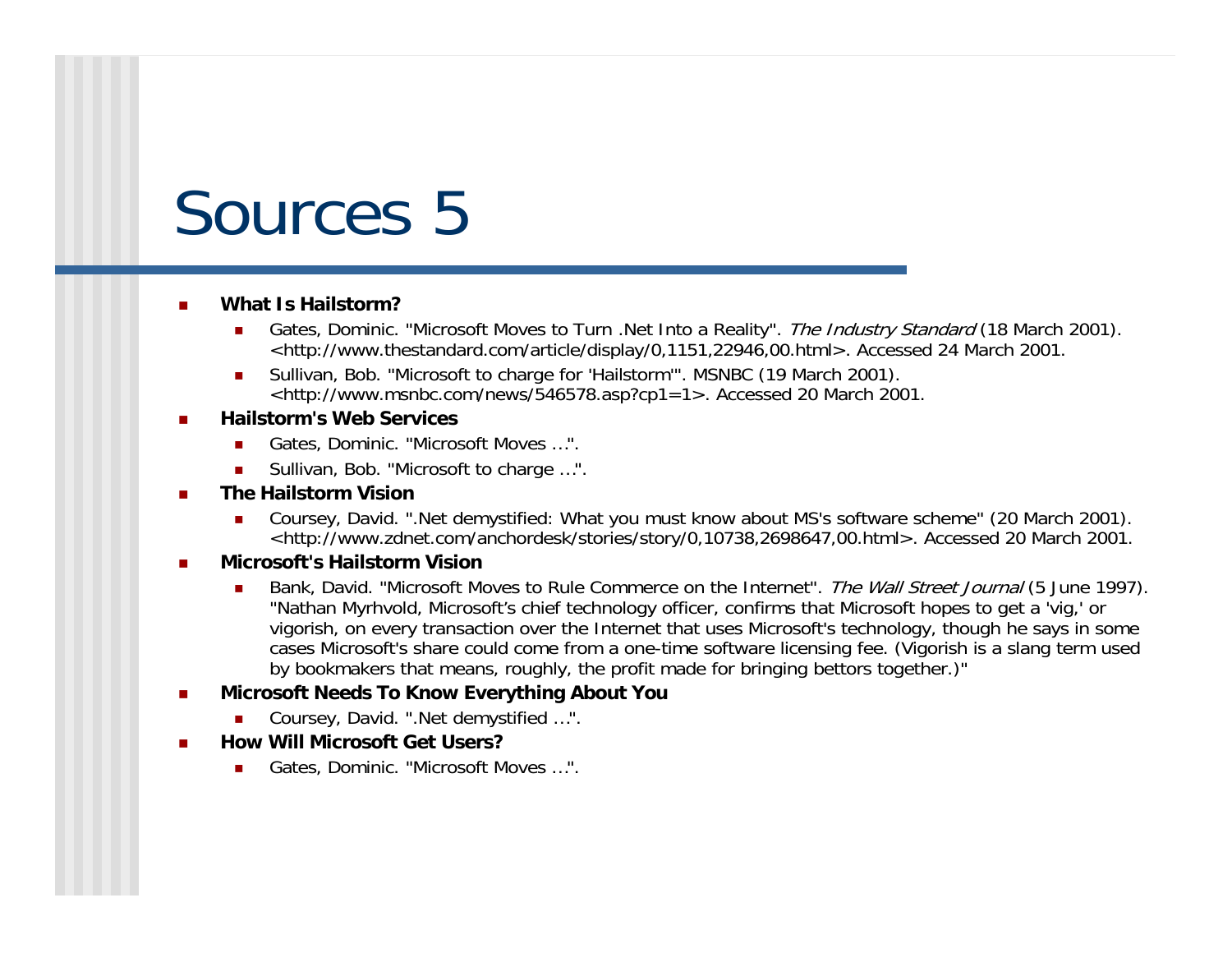#### **Is Hailstorm Safe?**

- Carney, Dan. "Microsoft's Window into Your Personal Life". Business Week (2 July 2001). <http://www.businessweek.com/magazine/content/01\_27/b3739177.htm>. Accessed 3 July 2001.
- Markoff, John. "Microsoft Confronts Privacy Fears". The New York Times (20 March 2001). <http://www.nytimes.com/2001/03/20/technology/20SOFT.html>. Accessed 20 March 2001.
- Rosenberg, Scott. "Microsoft storm warning". Salon (28 March 2001). <http://www.salon.com/tech/col/rose/2001/03/28/hailstorm/index.html?CP=RDF&DN=310>. Accessed 29 March 2001.

#### **Microsoft Controls The Schema**

- **Microsoft. "Building User-Centric Experiences: An Introduction to Microsoft HailStorm" (March 2001).** <http://www.microsoft.com/net/hailstorm.asp>. Accessed 16 July 2001.
- Shirky, Clay. "Hailstorm: Open Web Services Controlled by Microsoft". O'Reilly P2P (30 May 2001). <http://www.openp2p.com/pub/a/p2p/2001/05/30/hailstorm.html>. Accessed 14 July 2001.
- **Companies Using Hailstorm**
	- Microsoft. "Microsoft and McAfee.com Announce .NET-Based Strategic Alliance" (22 May 2001). <http://www.microsoft.com/PressPass/press/2001/May01/05-22McAfeePR.asp>. Accessed 17 July 2001.
	- **Microsoft. "Microsoft and VeriSign Announce .NET Alliance" (10 July 2001).** <http://www.microsoft.com/PressPass/press/2001/Jul01/07-10VeriSignPR.asp>. Accessed 17 July 2001.
	- **Microsoft. "Microsoft's Bill Gates Previews New 'HailStorm' Technologies to Usher In New Era of More** Consistent, Personalized and User-Centric Experiences" (19 March 2001). <http://www.microsoft.com/PressPass/press/2001/Mar01/03-19HailstormPR.asp>. Accessed 17 July 2001.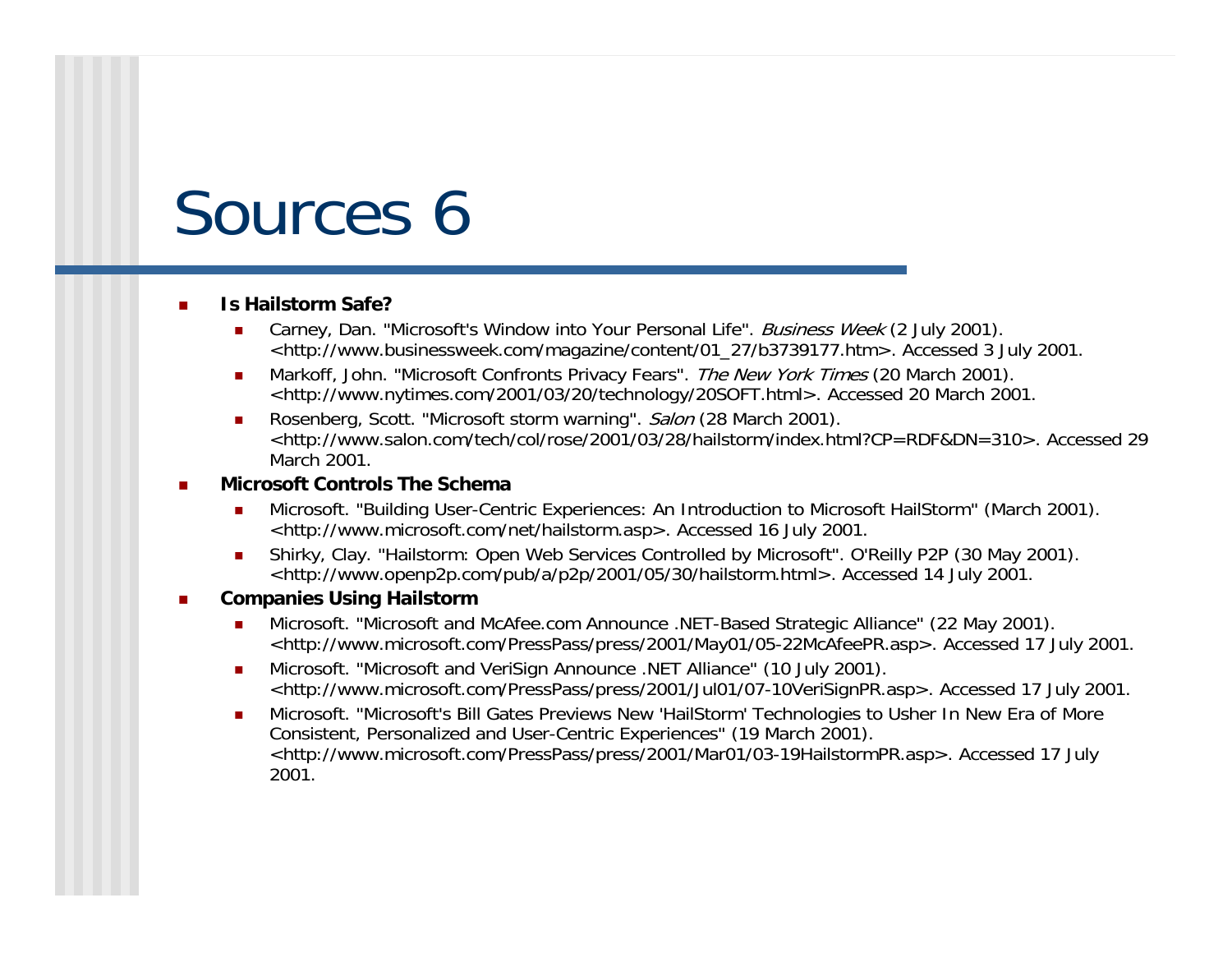- **Log On To Windows, Log On To Passport …**
	- Thurrott, Paul. "Windows XP-Passport Integration". Windows 2000 Magazine (17 May 2001). <http://www.win2000mag.com/Articles/Index.cfm?ArticleID=21123>. Accessed 14 July 2001.

#### **What Is Product Activation?**

- **Microsoft. "Microsoft Anti-Piracy Solutions Extended to Upcoming Versions of Office, Windows and Visio** Products Worldwide" (2 February 2001). <http://www.microsoft.com/PressPass/press/2001/Feb01/02- 02ProdActPR.asp>. Accessed 10 June 2001.
- **Microsoft. "Microsoft Product Activation Fact Sheet" (May 2001).** <http://www.microsoft.com/presspass/newsroom/piracy/productactivationfs.asp>. Accessed 17 July 2001.
- Microsoft. "Microsoft Product Activation Frequently Asked Questions". <http://www.microsoft.com/presspass/newsroom/piracy/productactivationfaq.asp>. Accessed 16 July 2001.

#### **The Product Activation Process**

- Microsoft. "Microsoft Anti-Piracy Solutions ...".
- **Microsoft. "Microsoft Product Activation Fact Sheet".**
- **Microsoft. "Microsoft Product Activation Frequently Asked Questions".**

#### **Microsoft's Reasons**

- Microsoft. "Microsoft Anti-Piracy Solutions ...".
- Microsoft. "Microsoft Product Activation Fact Sheet".
- **Microsoft. "Microsoft Product Activation Frequently Asked Questions".**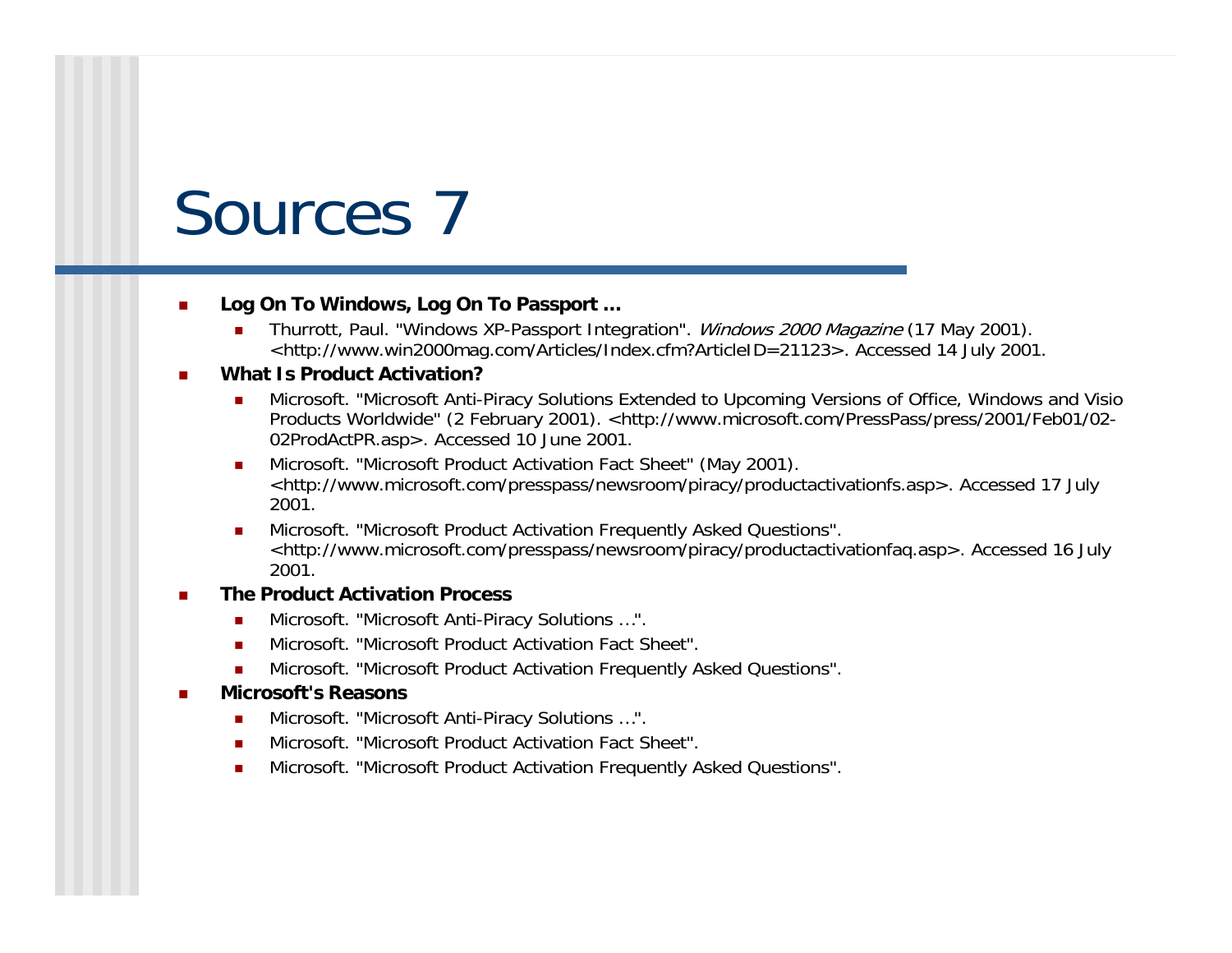**Product Activation Is Problematic**

- Chernicoff, David. "Office XP Product Activation: A Personal Saga". Windows 2000 Pro Update (22 June 2001). <http://www.win2000mag.com/Articles/Index.cfm?ArticleID=21577>. Accessed 21 June 2001.
- Coursey, David. "Microsoft to me: We're turning off your Office". ZDNet Anchordesk (26 June 2001). <http://www.zdnet.com/anchordesk/stories/story/0,10738,2779746,00.html>. Accessed 26 June 2001.

#### **Microsoft Controls Your Upgrade Timetable**

**Microsoft.** "Client Operating Systems Lifecycle Announcement" (12 July 2001). <http://support.microsoft.com/directory/discontinue.asp>. Accessed 9 June 2001.

#### **Microsoft's Long-Term Goals**

Gates, Dominic. "Microsoft Plans to Offer Software by Subscription in Australia". The Industry Standard (8 May 2001). <http://www.thestandard.com/article/0,1902,24298,00.html>. Accessed 14 July 2001.

#### **Microsoft's Solution: Subscriptions**

- Gates, Dominic. "Microsoft Plans to Offer Software by Subscription ...".
- Wilcox, Joe. "Microsoft to keep software meter running?". CNET News.com (7 May 2001). Quoting Don Young, UBS Warburg analyst. <http://news.cnet.com/news/0-1003-200-5851009.html>. Accessed 17 July 2001.
- **Microsoft On Subscriptions**
	- Hillis, Scott. "Microsoft programs software as service". Reuters (11 May 2001). Quoting Kim Carnesale, Director of Program Development in Microsoft's licensing division. <http://www.netpilgrim.com/articles/2001511/NetArticle5151.asp>. Accessed 17 July 2001.
	- Microsoft. "Building User-Centric Experiences ...".